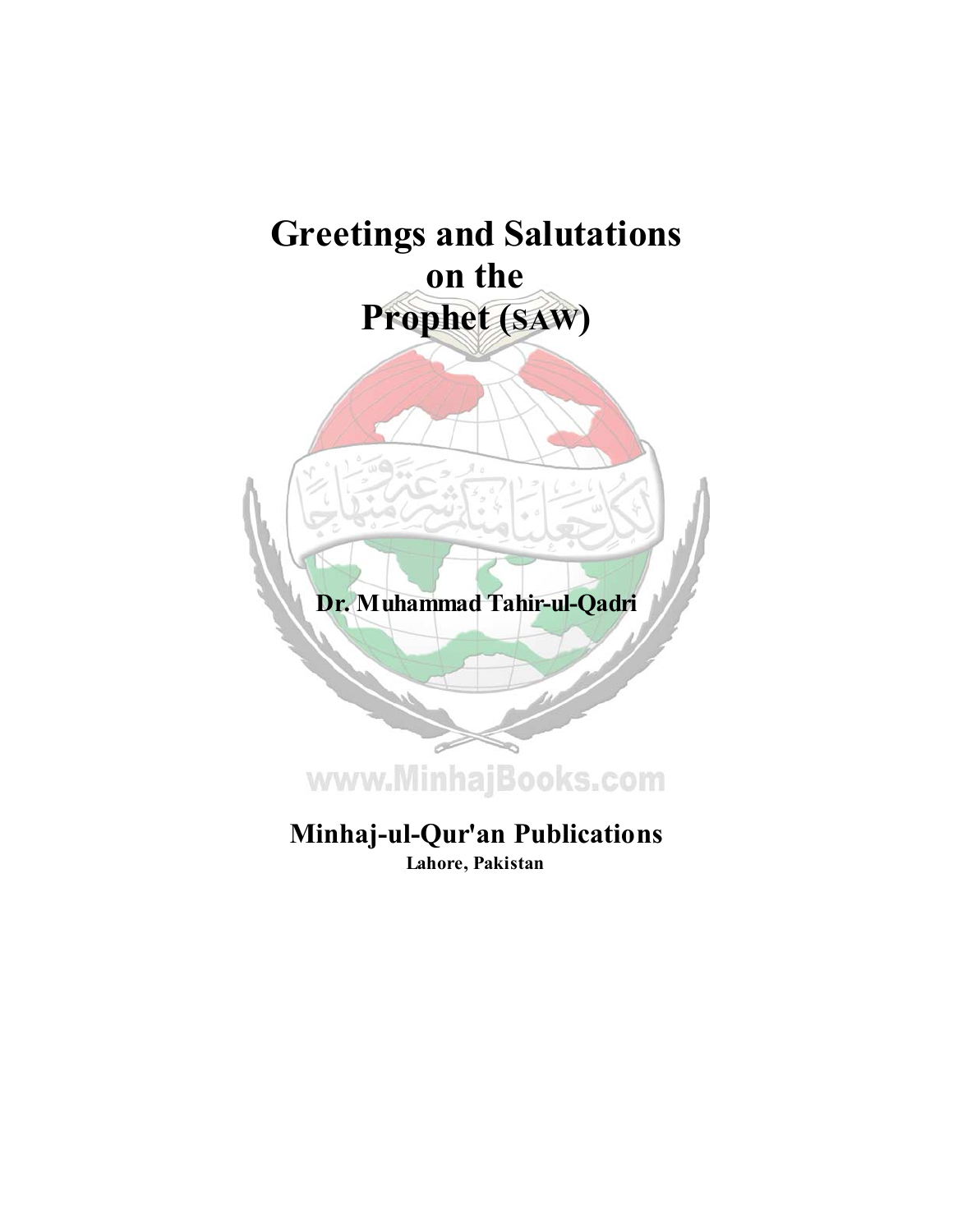Copyright © 2000 by Minhaj-ul-Qur'an Movement, Lahore, Pakistan. All rights reserved. No part of this book may be used or reproduced in any manner whatsoever without prior permission, except in case of brief quotations embodied in critical articles and reviews.

 $\rightarrow$  Entire income of Dr. Muhammad Tahir-ul-Qadri's books, recorded Audio/Video Cassettes & CDs of his lectures/addresses, is dedicated forever on his behalf to Minhaj-ul-Qur'an Movement.

> **Presented by:**  Dr. Farid-ud-Din Islamic Research Institute 365-M, Model Town, Lahore-54700, Pakistan.

**Published by:**  Minhaj-ul-Qur'an Publications 365-M, Model Town, Lahore-54700, Pakistan.  $\mathbf{F}$ +92-42-5169111-3, 5168514 Fax: +92-42-5168184

> http:// <http://www.minhaj.org> E-mail:  $t$ ehreek@minhaj.org

Printed by Minhaj-ul-Qur'an Printing Press, Pakistan.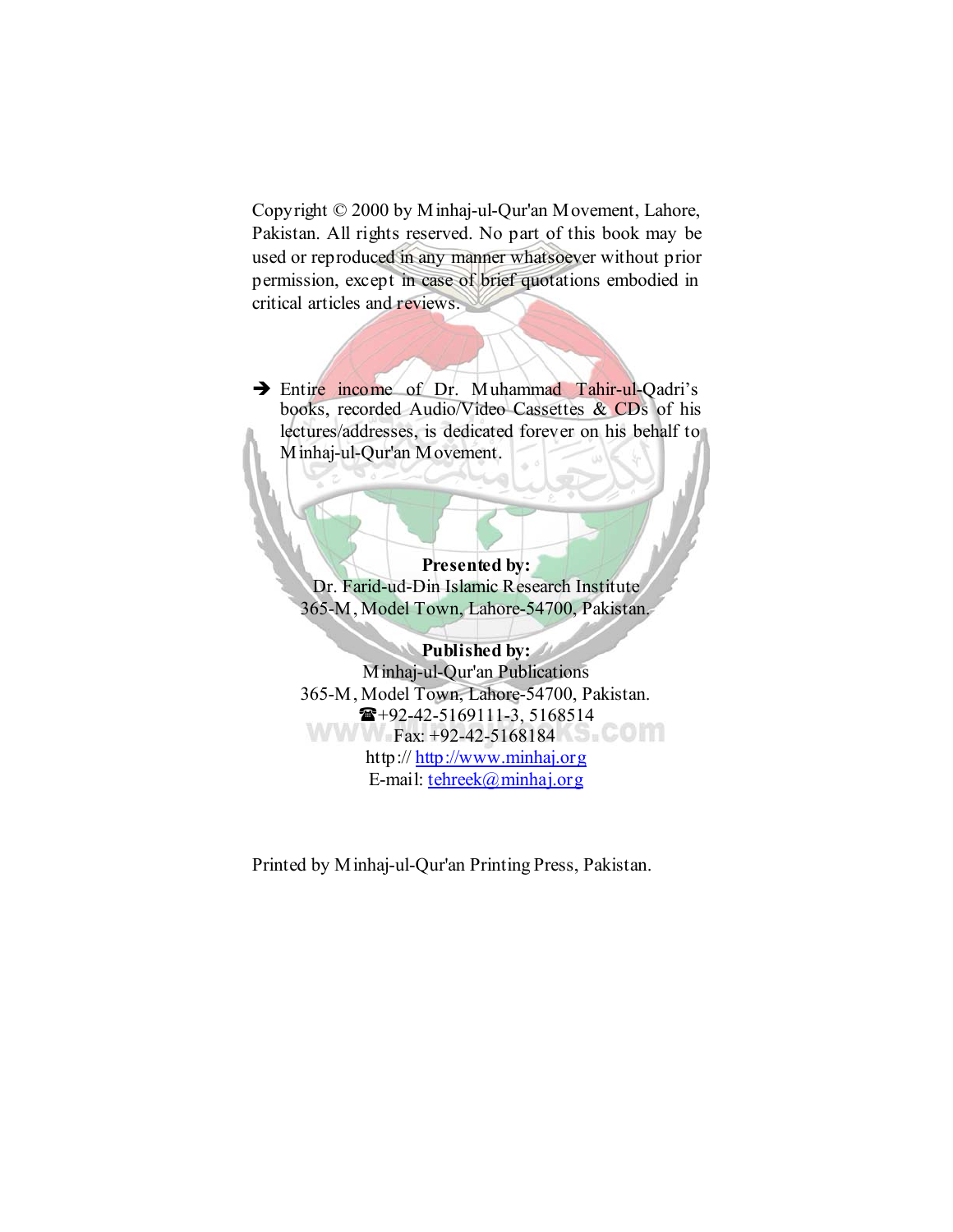| <b>Contents</b>                                  |    |
|--------------------------------------------------|----|
| Abbreviations                                    | 5  |
| Preface                                          | 7  |
| Introduction                                     | 9  |
| <b>CHAPTER 1</b>                                 |    |
| Salât and Salâm is the Divine Practice of Allah  | 17 |
| Perpetual Nature of Salât and Salâm              | 21 |
| Sending Salât and Salâm whilst Standing          | 23 |
|                                                  |    |
| <b>CHAPTER 2</b>                                 |    |
| Analytical Study of Salât and Salâm              | 27 |
| Yusallûna                                        | 29 |
| Sallimû                                          | 31 |
| Taslîmâ                                          | 32 |
| Difference between Salât and Salâm               | 33 |
| Angels' Salutations                              | 40 |
| Invoke Blessings on the Prophet's Name           | 42 |
| <b>CHAPTER 3</b>                                 |    |
| The Acceptability of Salât and Salâm             | 45 |
| Salutations and the Acceptance of other Worships | 49 |

*Salât* and *Salâm* and Love for the Prophet (SAW) 50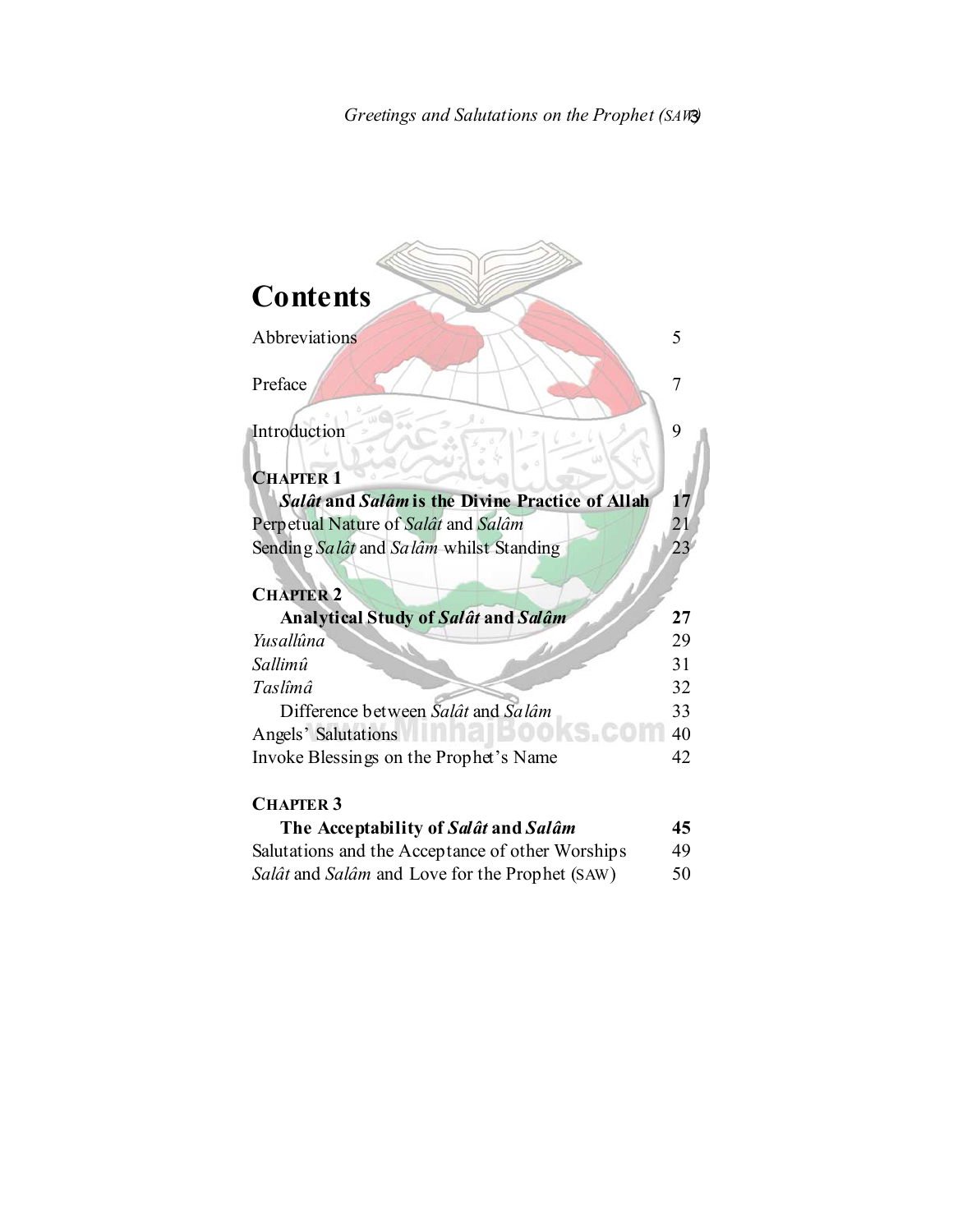4 *Greetings and Salutations on the Prophet (SAW)* 

| <b>CHAPTER 4</b>                                          |    |
|-----------------------------------------------------------|----|
| Reception of Salât and Salâm by the                       |    |
| <b>Prophet (SAW)</b>                                      | 53 |
| The Bodies of Prophets (AS) are Immune from Decay         | 56 |
| The Prophet (SAW) Receives the Greetings                  | 59 |
| The Prophet (SAW) Listens to the Greetings                | 60 |
| The Prophet (SAW) Answers the Greetings                   | 61 |
| Benefits of the Prophet's Life and Demise                 | 62 |
| <b>CHAPTER 5</b><br>Spiritual Benefits of Salât and Salâm | 67 |
| Glossary                                                  | 73 |
| Biblio graphy                                             | 77 |
| Indices                                                   | 81 |
| v.MinhaiBooks.com                                         |    |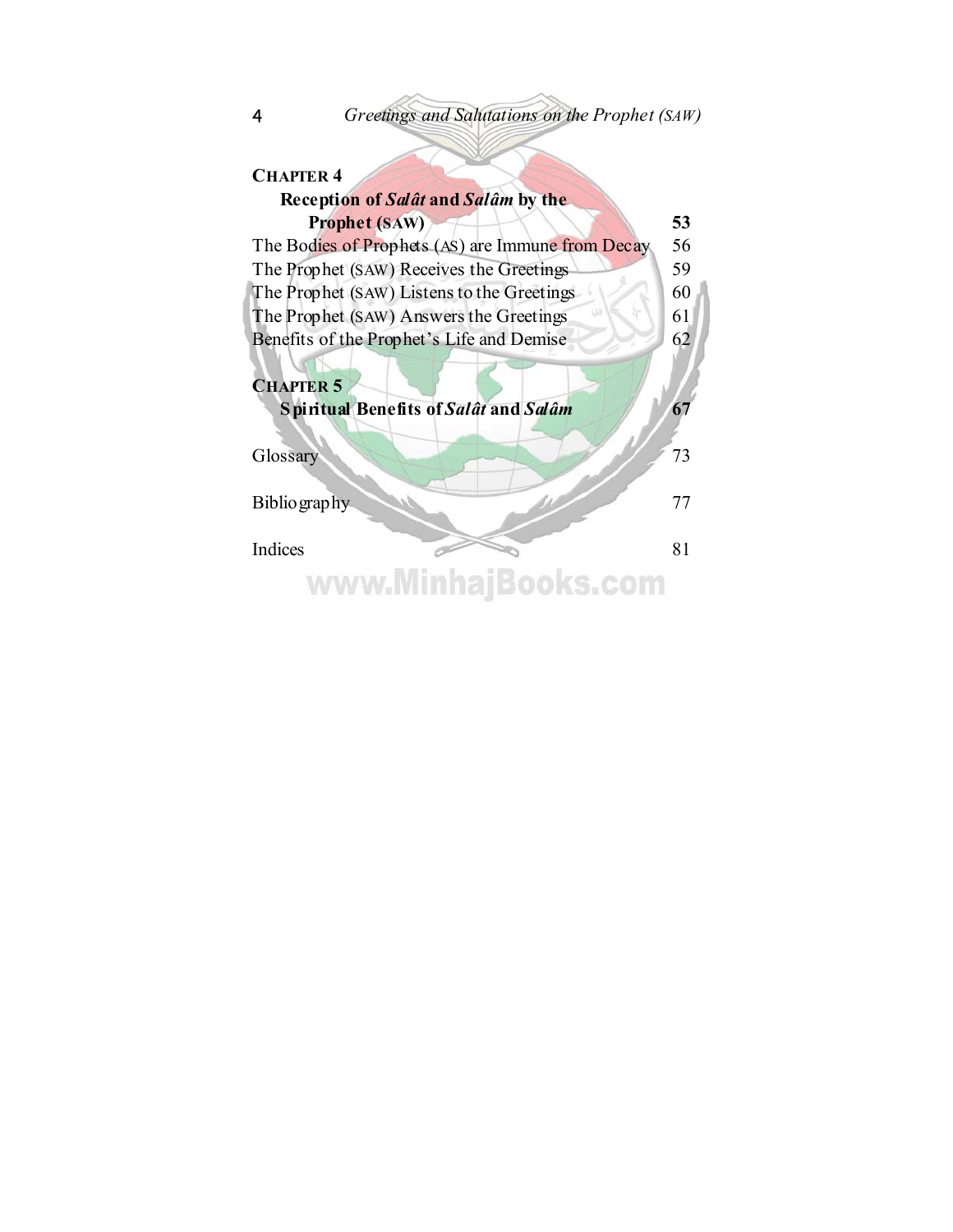# **Abbreviations**

**AS:** an abbreviated form of *'alayh-is-salâm* – blessings on him; often spoken after the name of Allah's messengers and angels. When the names of two related persons come together, *'alayhim-as-salâm* is used and when the names of more than two prophets or angels come together, *'alayhimus-salâm* is used.

**RTA**: abbreviation of *radiyallâhu ta'âlâ 'anhu* – Allâh be pleased with him; often spoken after the name of a Companion. When the names of two related companions come together *radiyallâhu ta'âlâ 'anhumâ* – Allâh be pleased with the two of them – is used; and when the names of more than two companions come together, *radiyallâhu ta'âlâ 'anhum ajma'în* – Allâh be pleased with all of them – is used.

**SAW:** an abbreviated form of *sallallâhu 'alayhi wa sallam* may Allâh bless him and greet him – spoken after the name of Allah's last Messenger Muhammad (SAW).

**SWT:** an abbreviated form of *subhânahû wa ta'âlâ* – glory be upon Him and He is Exalted – spoken after the word Allah.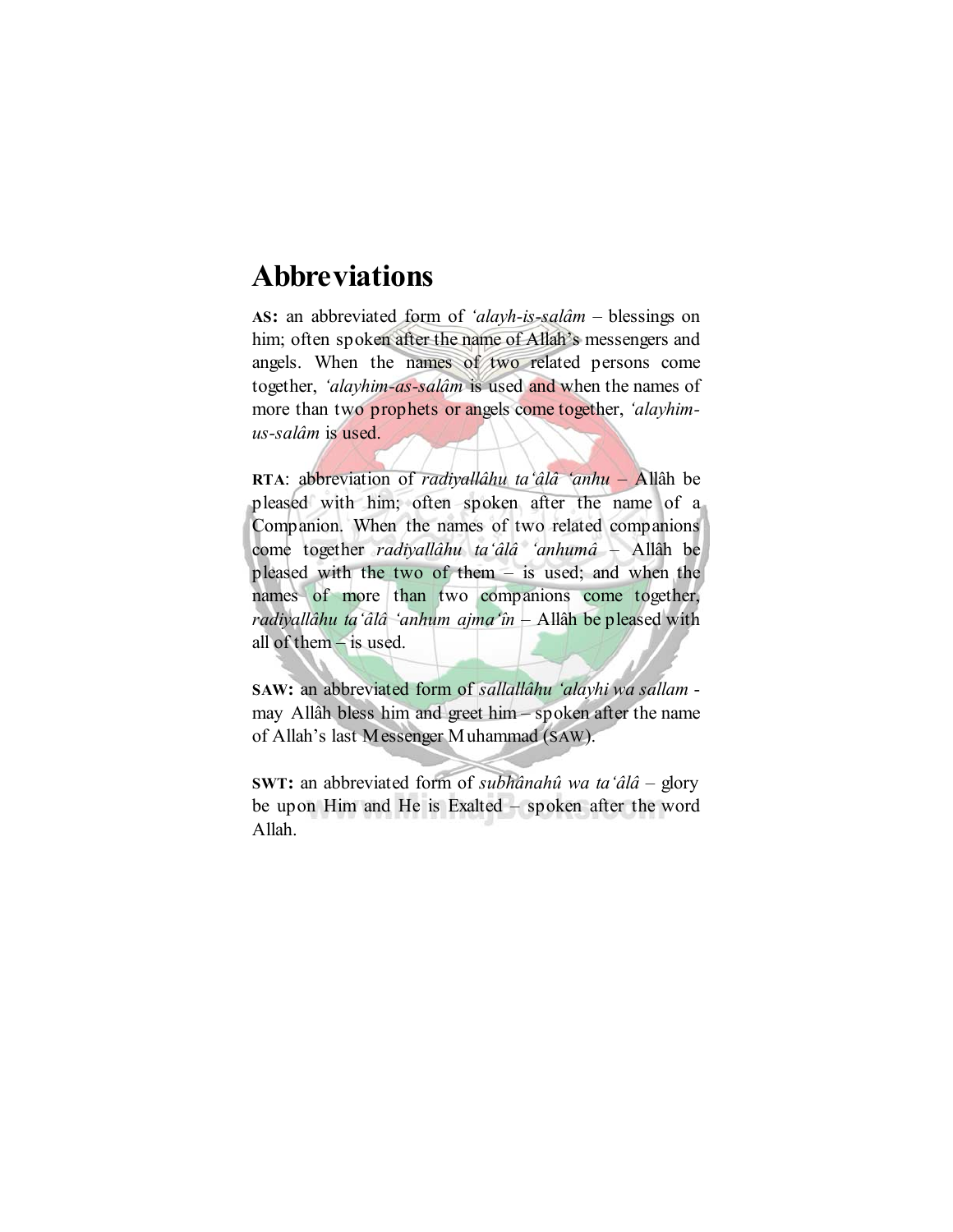# **Preface**

This short book has been compiled to give to English reading students of Islam, non-Muslims as well as Muslims an introduction to the basic concepts and philosophies regarding the sending of salutations and blessings on to the Holy Prophet Muhammad (SAW). A number of recent books have been published on this subject but they have failed to give the reader a correct and accurate portrayal according to mainstream Islam. Moreover they have sought to create controversy around it where none had existed before in Islamic history and tradition.

*Greetings and Salutations on the Prophet (SAW)* is one in a series of new titles recently published in order to present the fundamental tenets of the Islamic faith according to traditional and orthodox Islamic teachings. In this compilation use has been made not only of contemporary academic texts but also of original Arabic sources to ensure full authenticity. In doing so I would like to thank my team of researchers; Prof. M. Rafique, M. Farooq Rana, Yunus A. Buttor, A. Naveed, A. Jabbar Qamar and most of all Mrs. Ghazala Hassan Qadri for their resourceful endeavours in checking the references thoroughly and assisting in the publication of this book, and the efforts of A. Khaliq Baltistani for composing the book are also appreciable.

Muhammad Tahir-ul-Qadri *Summer, 2000.*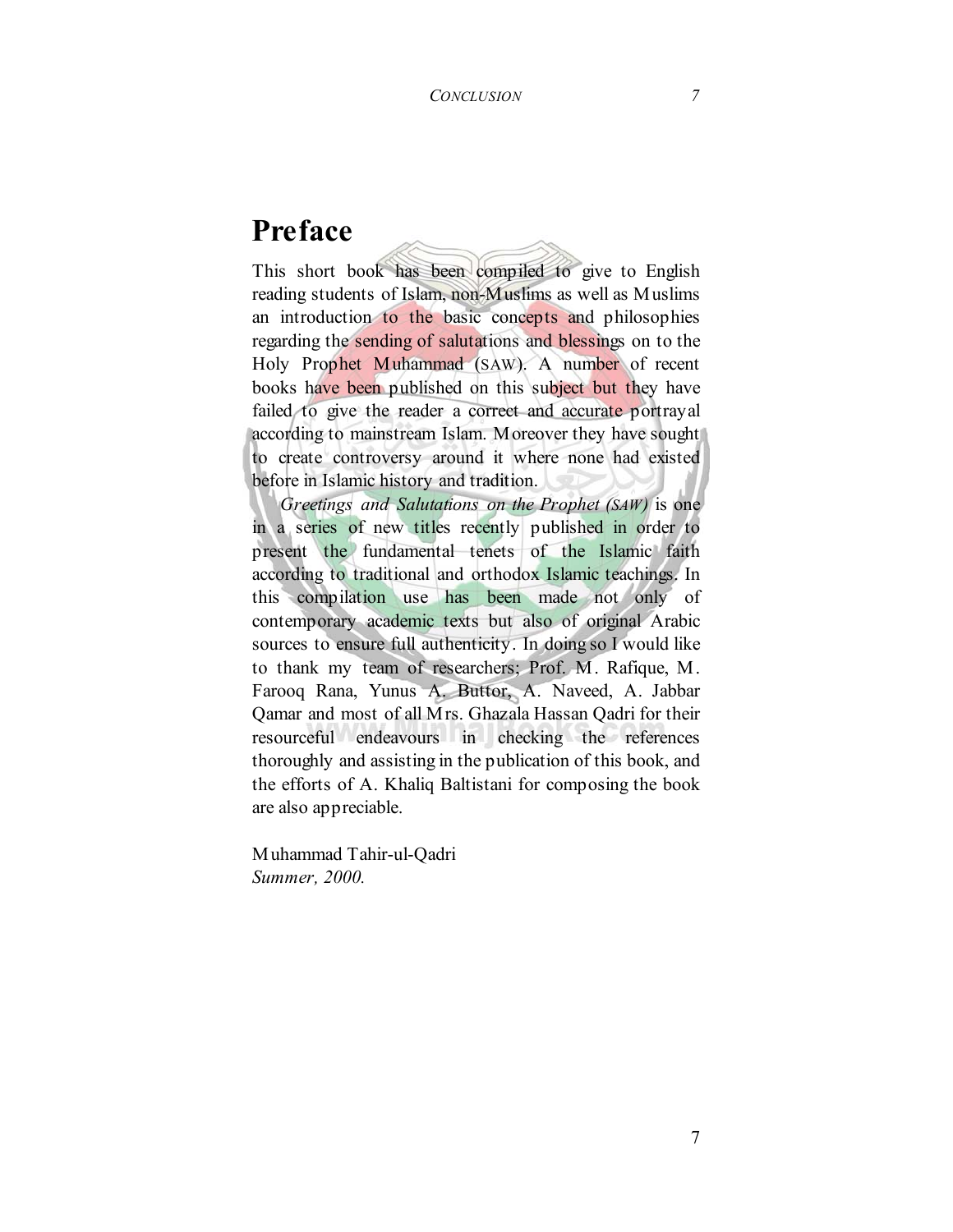# **Introduction**

As we enter into the new millennium Muslims are facing many challenges, externally from outside forces as well as from within the Muslim world. In the last few decades there has been an enormous resurgence of Islamic thinking and an attempt to revive traditional orthodox teachings. Having witnessed the decay of 'western society'<sup>1</sup>, its preoccupation with materialism and all over decadence, Muslims generally but in particular the new rising generation of Muslim youth have sought to discover their identities and origins.

In much of Europe and North America the Muslim community consists of settlers from the subcontinent<sup>2</sup> and Africa. They arrived during the post-Second World War economic expansion where the victorious allied forces of Europe and America sought to rebuild their economies. The migrants arrived from mainly British and French colonies, accommodated by their hosts who took advantage of the cheap labour being readily available. This was desperately needed to keep adrift with the demands of industrial development. Most of the migrants eventually hoped to return to their homelands after becoming financially secure. Instead though a period of chain–migration took place

<sup>1.</sup> A term loosely used to describe the dominant culture prevalent in Europe, the Americas and elsewhere in the Western Hemisphere.

<sup>2.</sup> Large numbers have arrived from South Asia, including India, Pakistan, Bangladesh and surrounding countries.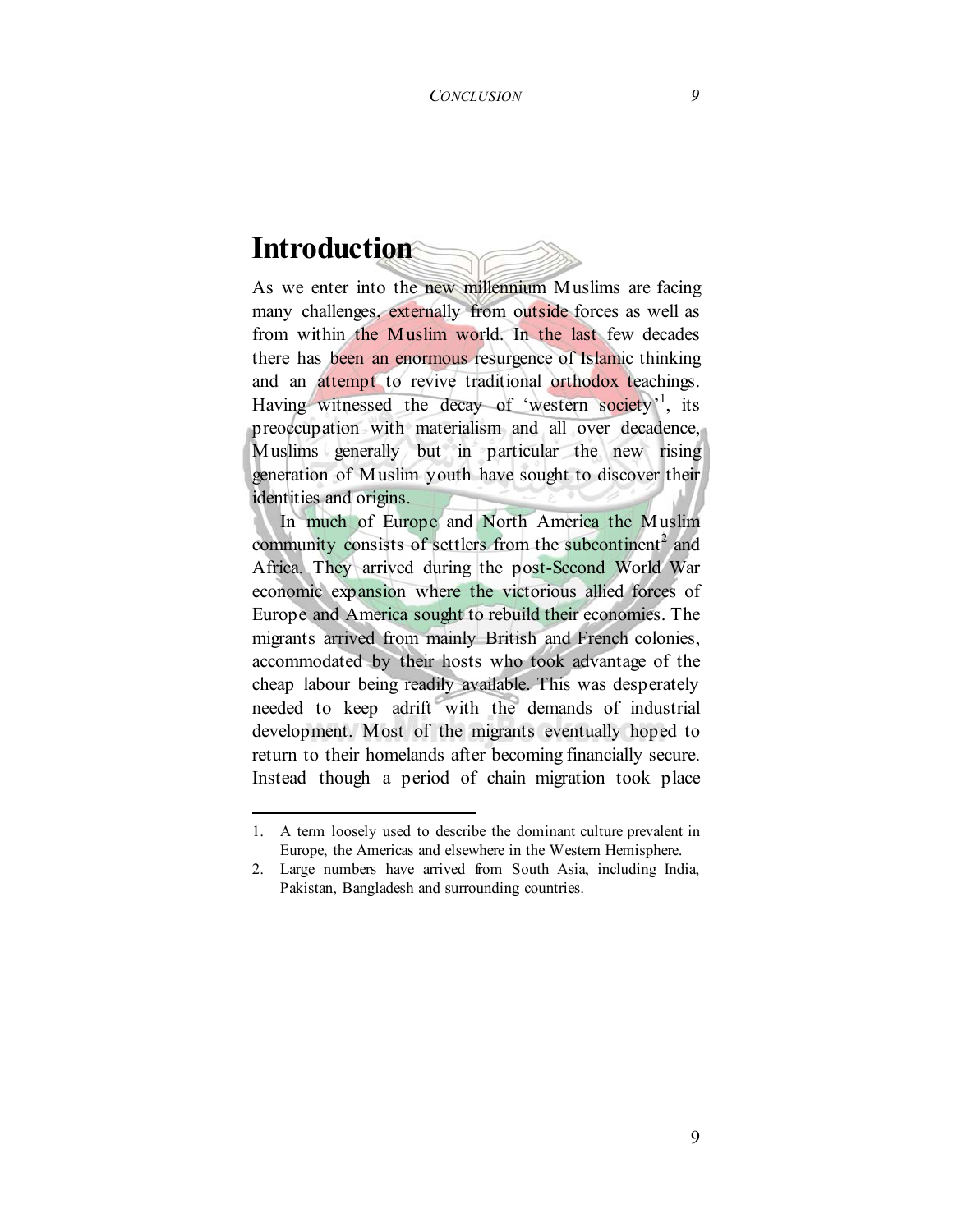where first close relatives and friends were sponsored to come over after which wives and children arrived and settled permanently.

When one faces a new more advance culture<sup>1</sup>, comes in contact with technology only ever seen in dreams, observes the indigenous nation as *appearing* more educated, knowledgeable and dominant in their views, it becomes very difficult for any minority to retain its own identity and code of life. The migrant settlers huddled in their own small communities holding on to their culture and civilizations. They became inward looking and tried to recreate their original homelands in the face of changing life patterns. Although most of the settlers managed to retain their independent national cultures they failed in a large extent to pass much on to their first, and second generation inheritors. In the midst of these changes, Islamic values and ideas, the Islamic culture and all that accompanies any civilization became blurred and almost unrecognizable. Much of Islam had been already distorted in the eyes of Muslims by hundreds of years of colonial rule. Now sitting in the heart of their former colonial rulers it became even more difficult to retain an Islamic lifestyle.

Although mosques were built and Qur'anic classes were regularly attended by most of the first generation Muslims, formal Islamic education was not given. Any that was offered was done in an alien environment and style more suited to the traditional *madrasah* of the Indo-Pak subcontinent rather than the education techniques prevalent in the schools of the West. The new generation spoke or preferred English, French or German rather than Urdu,

<sup>1.</sup> A culture having being able to develop largely due to economic prosperity.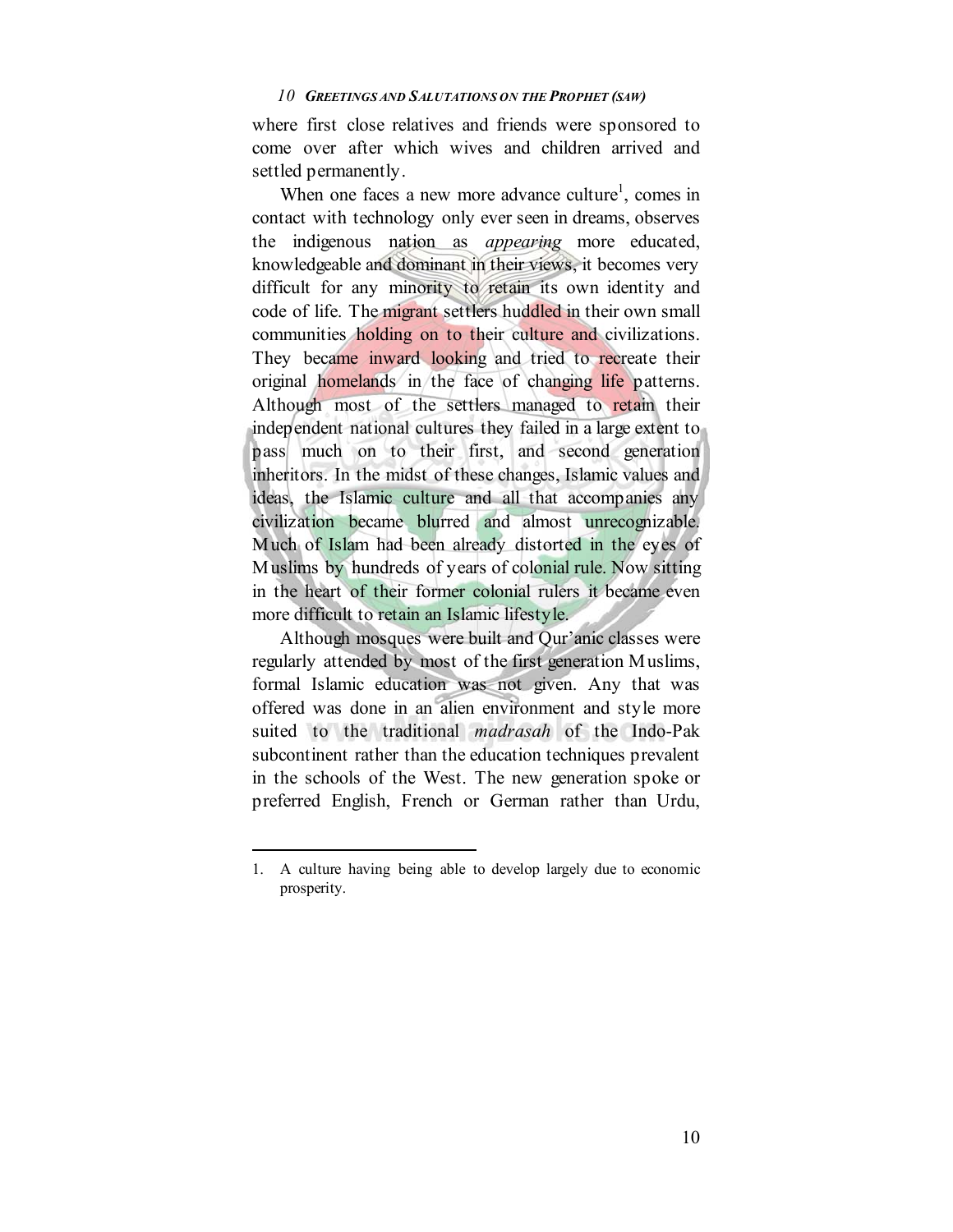Punjabi, Bengali or Somali. They were more at ease with the pop culture of the 80s and 90s rather than learning about the birth of a distant Prophet and all that he preached. Islamic beliefs and teachings were inter mingled with the cultural lifestyles of the migrant settlers sometimes almost undistinguishable.

Parts of the Islamic teachings were distorted and exaggerated, especially so by parents who were worried about their children 'straying' from the 'right' path. Moreover the indigenous population did not understand this strange Eastern religion with all its apparent constraints and regulations. So the up and coming Muslim youth have found it very difficult to marry the demands of their cultural heritage, Islamic beliefs and the demands of a society perceived by most as modern and progressive but at odds with their faith.

Britain holds a large and expanding Muslim community who are key players in the cultural dynamics highlighted above. Perhaps they would have been content to live quietly and evolve passively along with the host community. However events in the 80s projected the Muslim community firmly into the limelight that not only surprised the British public at large but Muslims themselves. In the mid-80s Ray Honeford, the Head teacher of a Bradford inner city school with a majority of Muslim pupils, offended the Muslim community with remarks made about the education system and Islam. He argued against the policy of multi-culturalism, and concessions made by the education authority for special needs of the Muslims. Honeford made derogatory remarks about Islam and its followers. This was followed by huge demonstrations asking for his removal and became known as the 'Honeford Affair'. This was followed in 1989 by the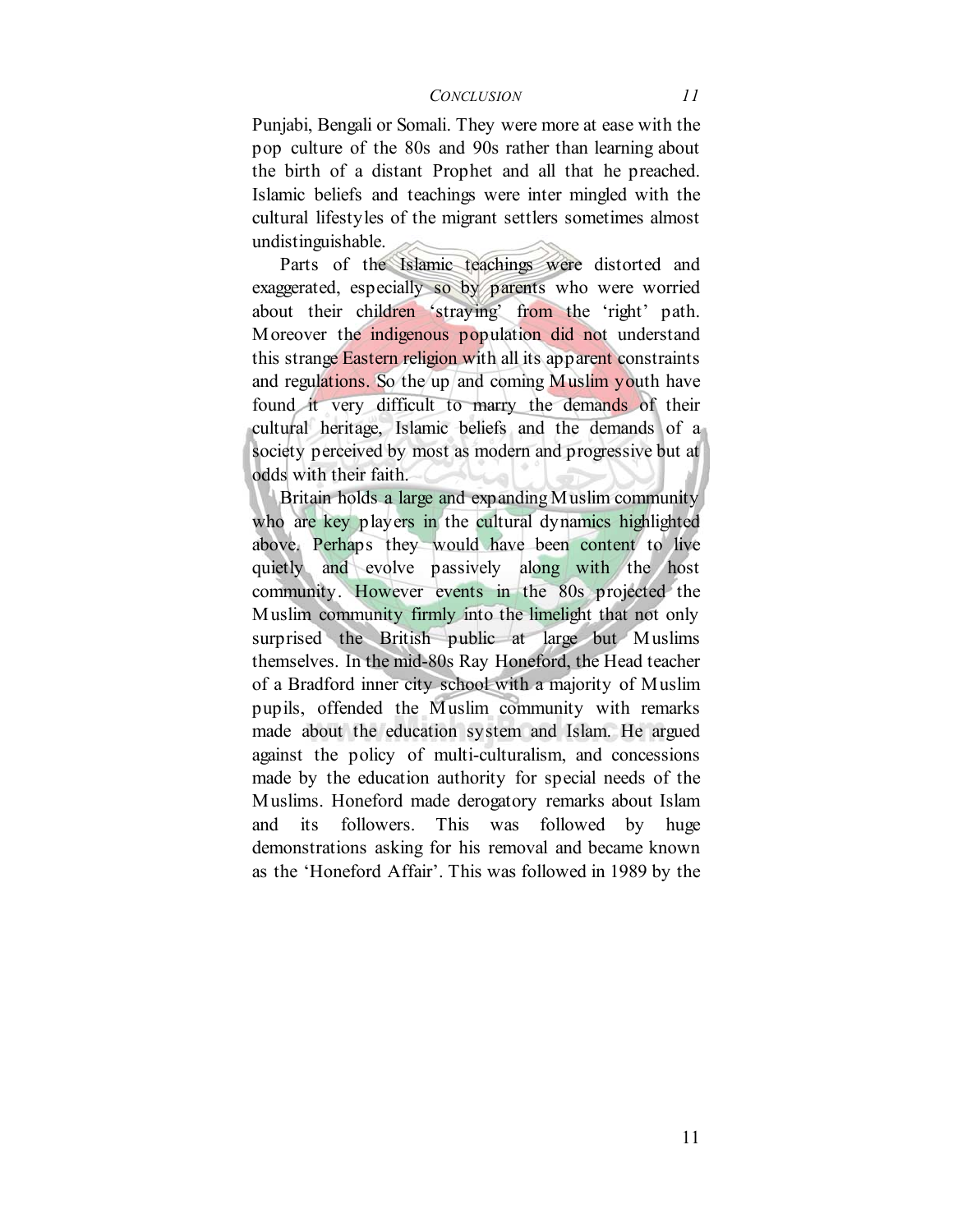now infamous 'Rushdie Affair'. Muslims were deeply hurt not just by the book itself but by press coverage in which the media portrayed Muslims as mad book burning fanatics. During these two instances the Muslim community became united in their demands to be heard and their grievance to be addressed. Moreover they realized that having been dormant for so long, adopted much of the host culture at the expense of their own beliefs they were still considered as outsiders, unwelcome immigrants.

Many Muslim youngsters began to question their irreligious lives and sought for a new Islamic identity – an identity that surpassed nationality, not Pakistani or Indian, Arab nor British but Islamic in its totality. Disillusioned with many parents who failed to impart pure Islamic teachings, the new generation Muslims began to discover Islam again for themselves. However this is where hidden dangers have arisen, despite sincere attempts to the contrary. In an attempt to return to orthodox Islam, some Muslims have become over zealous. Many blamed the culture of their forefathers, particularly the Pakistani culture in having contaminated Islamic teachings. Where was the 'pure' Islam revealed 1400 years ago? What was this Islamic concoction preached to us by our parents? What does it really mean to be an active practising Muslim?

Impatient for revival many Muslim youth have adopted the outward obligations of Islam, praying five times a day, adhering to strict Islamic dress codes and implementing all the fundamental beliefs in their daily lives<sup>1</sup>. They are able to quote readily sections of Qur'an and *hadîth*<sup>2</sup> and implore others to come to the path of Islam. Unfortunately in the

<sup>1.</sup> Much of which was lacking in the lives of their parents and surrounding communities.

<sup>2.</sup> The sayings and traditions ofProphet Muhammad (SAW).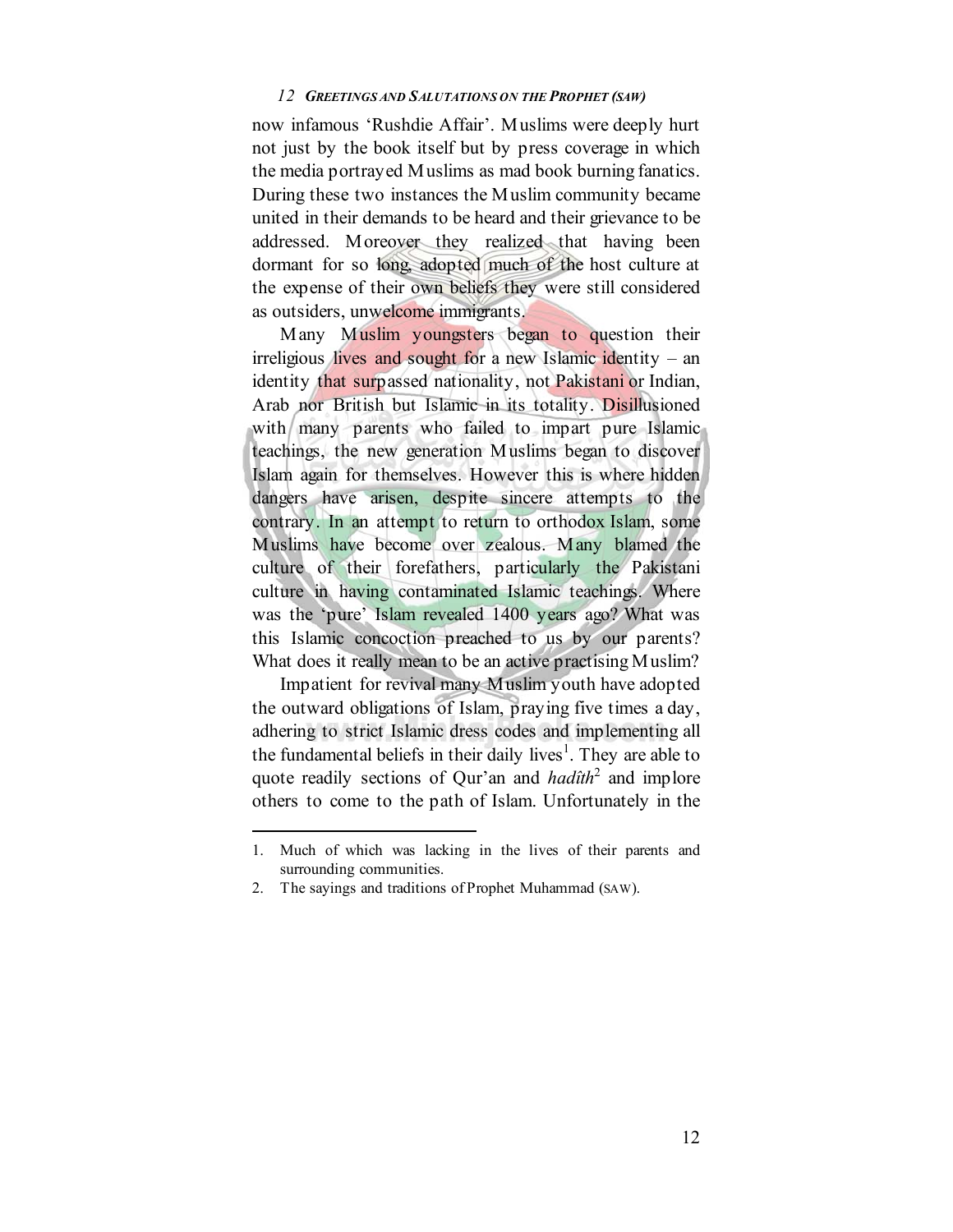midst of reformation, there is often a lack of true understanding of Islam – its heritage and true moral values. These are essential if a balanced way of life is to be lived.

One such misunderstanding is the position of Prophet Muhammad (SAW) in Islam. Some of the new generation Muslim youth have in essence reduced him to a Prophet alone, who came with a message sent by God. They believe his value lies in the message he brought rather than in the personality itself. Unfortunately this is a misguided and erroneous concept. Perhaps this view is understandable since the original Muslim settlers seemed only to be attached with the personality of the Prophet rather than what he taught. They discussed his life, his personality and wonders rather than implement in their lives the Qur'anic injunctions that were Divinely revealed to him. They claimed to love him dearly and celebrated his birth but failed to act upon his *sunnah*<sup>1</sup> and live the way he lived.

Witnessing a dichotomy between belief and actions, sections of the Muslim youth have sought to readdress the balance. Unfortunately they have gone to the other extreme and become unbending. They argue that Islam is based not on love but on obedience alone. They are convinced that the purity of *tawhîd*<sup>2</sup> can only be achieved by eliminating from the faith, love, respect and all emotional attachments with the Holy Prophet (SAW). Extreme love and reverence for the Holy Prophet (SAW) for them has become irrelevant in Islam. WW. Wimina

Unfortunately this is an erroneous and misguided view. By maintaining the outward practices and obligations of Islam, but departing from the idea of the fundamental

<sup>1.</sup> The practical actions, norms and customs of the Prophet (SAW).

<sup>2.</sup> Islamic Monotheism.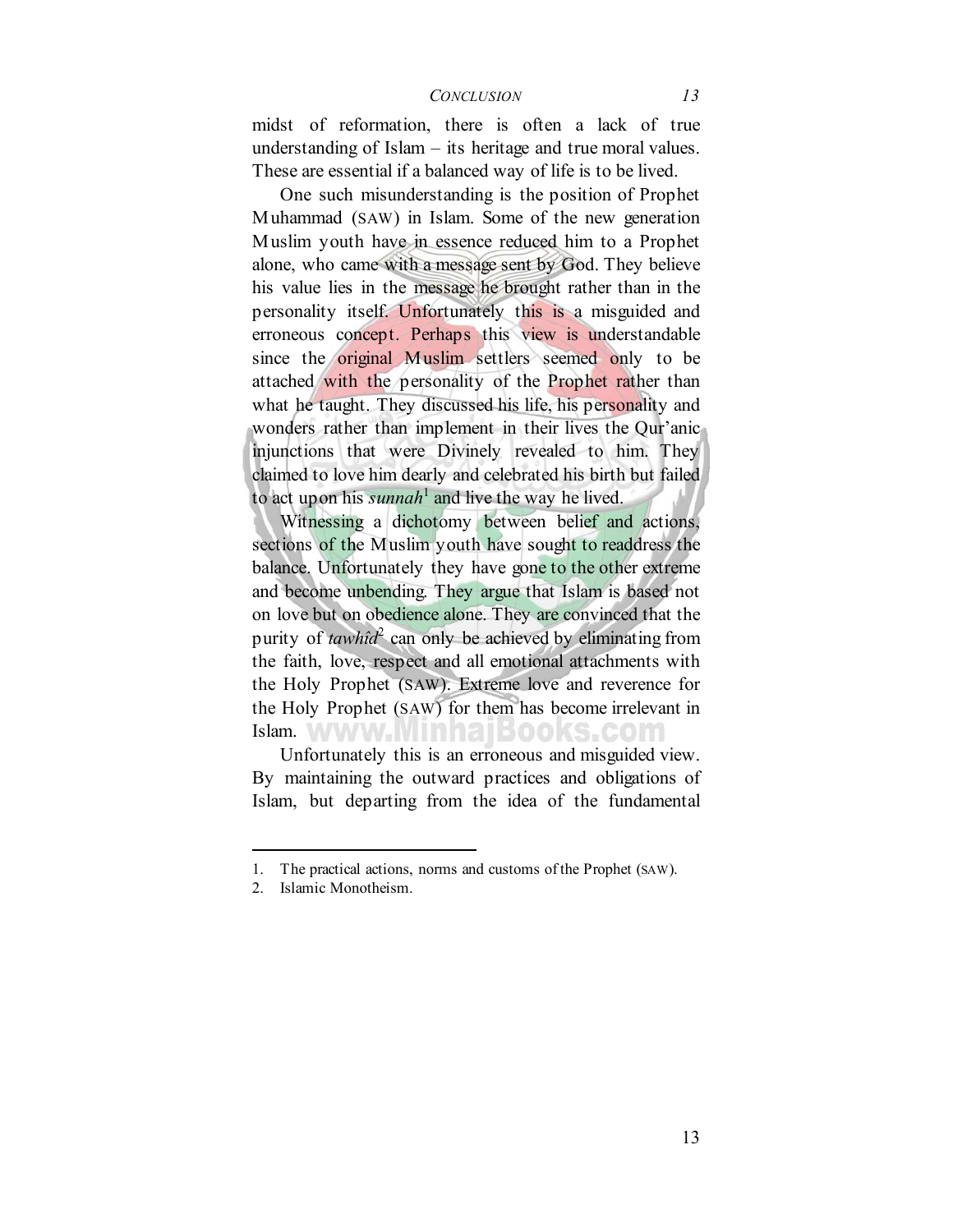significance of the Holy Prophet (SAW) they have decentralized religion, belief and practice from the pivot of love of the Holy Prophet (SAW). Consequently this results in the denial of the necessary and final authoritativness of the *sunnah* and *hadîth*. By inculcating in the minds of the Muslim youth that love and extreme respect for the Holy Prophet (SAW) is contradictory to the teachings of Islam is a dangerous by product of the recent Islamic resurgence.

Religious practices such as offering prayer, performing *hajj*, giving *zakât*, keeping fasts, preaching, and spending in charities comprises the *body* of Islam. The extreme love and reverence of the Holy Prophet (SAW) constitutes the *soul* of the body. Both the body and the soul are combined to make a human. A soul can exist without a body as it did in the spiritual world. It exists in the material world and it will continue to exist until the Hereafter. However, a body without a soul cannot exist instead it decays. Similarly our practices and good acts *without* the love of the Holy Prophet (SAW) can never be proved to be fruitful, everlasting or rewardable. Like the soul, the love of the Holy Prophet (SAW), even in its abstract form can remain positive and earn reward. However, it would not be a complete and productive *îmân*<sup>1</sup> . Although the love of the Holy Prophet (SAW) helps a man to restore its relation with the body, an enlightened and strong *îmân* can only be achieved by combining the soul and the body. Religious acts and obligations must be strictly adhered to as well as developing love for the Holy Prophet (SAW).

It is in this context that this series of books on *'aqâ'id*<sup>2</sup> have been written in order to readdress the balance. Sending

<sup>1.</sup> Arabic word for faith.

<sup>2.</sup> (plural of *'aqîdah*) doctrines.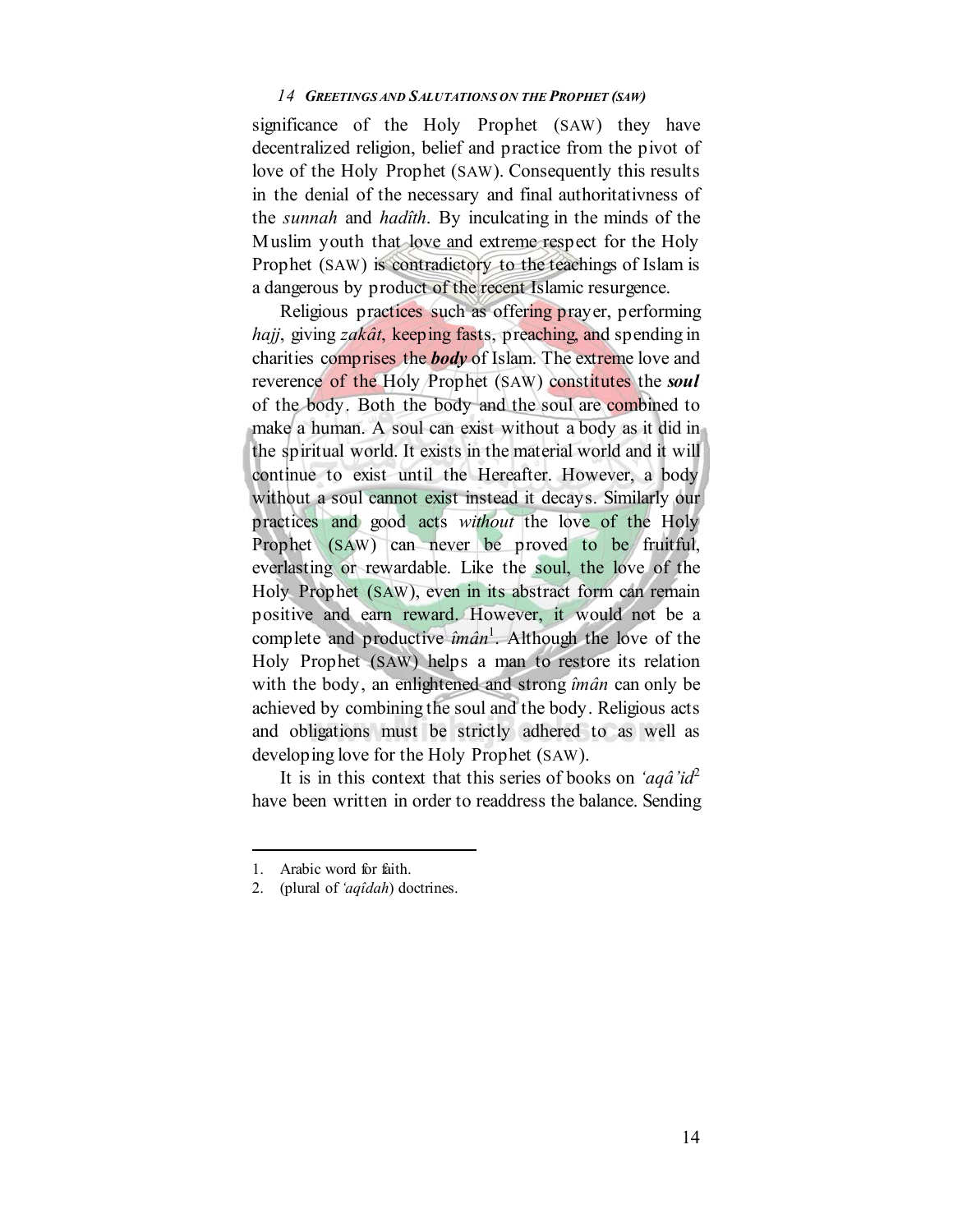salutations and peace upon the Prophet (SAW), *salât* and *salâm,* is one manner in developing a spiritual attachment to him. If it is done lovingly and with care then any Muslim will benefit practically by having the love of the Prophet (SAW) as motivation to adhere strictly to the Islamic way of life. Moreover at the same time he or she will be able to achieve spiritual guidance and contentment by developing a hearty attachment to Prophet Muhammad (SAW). In recent times this beautiful pious act has been neglected and ignored in attempts to 'purify' the *'aqîdah* of the Muslims. This book hopes to clarify the position relating to *salât* and *salâm* upon the Prophet and hopes the reader will receive some form of spiritual benefit.

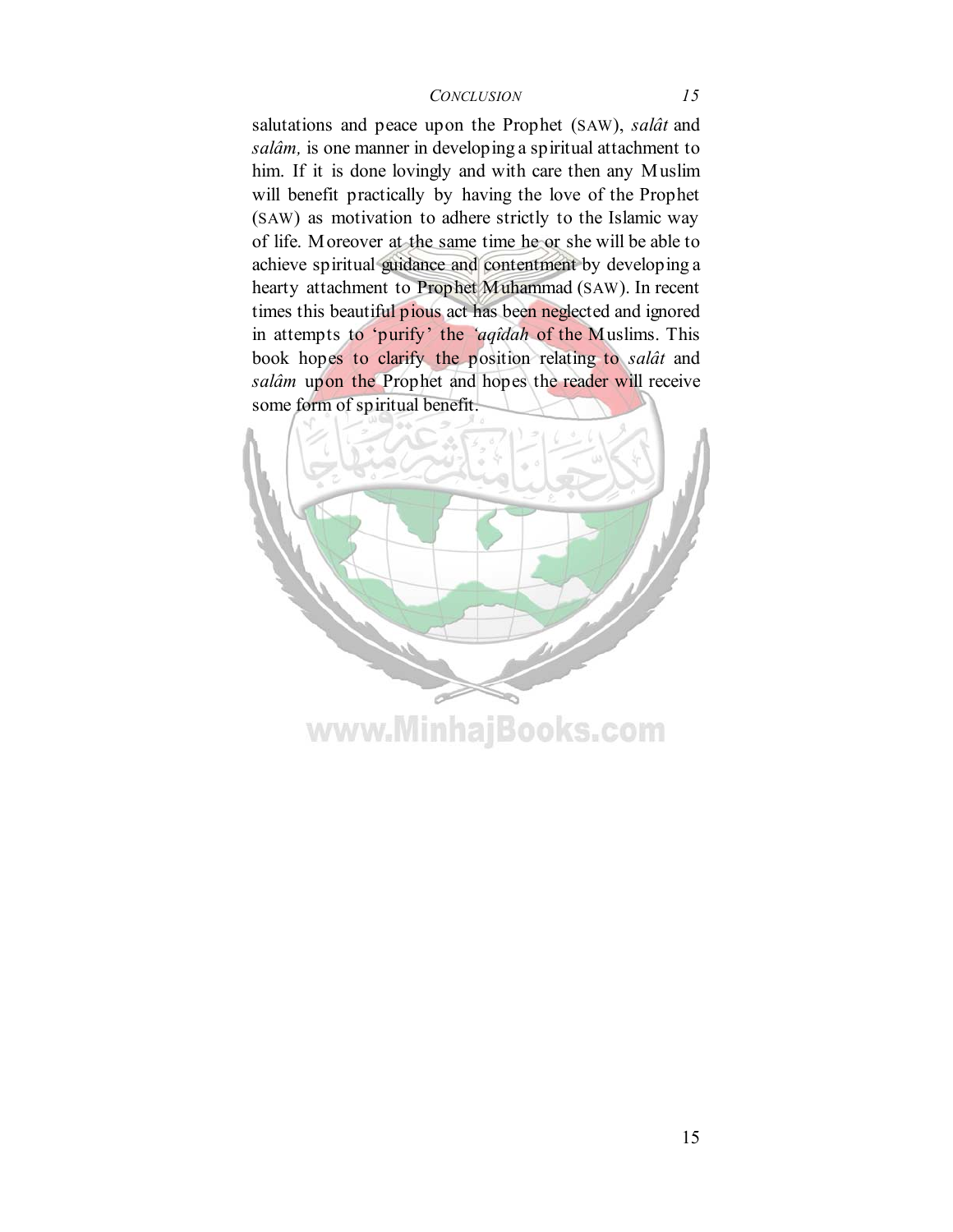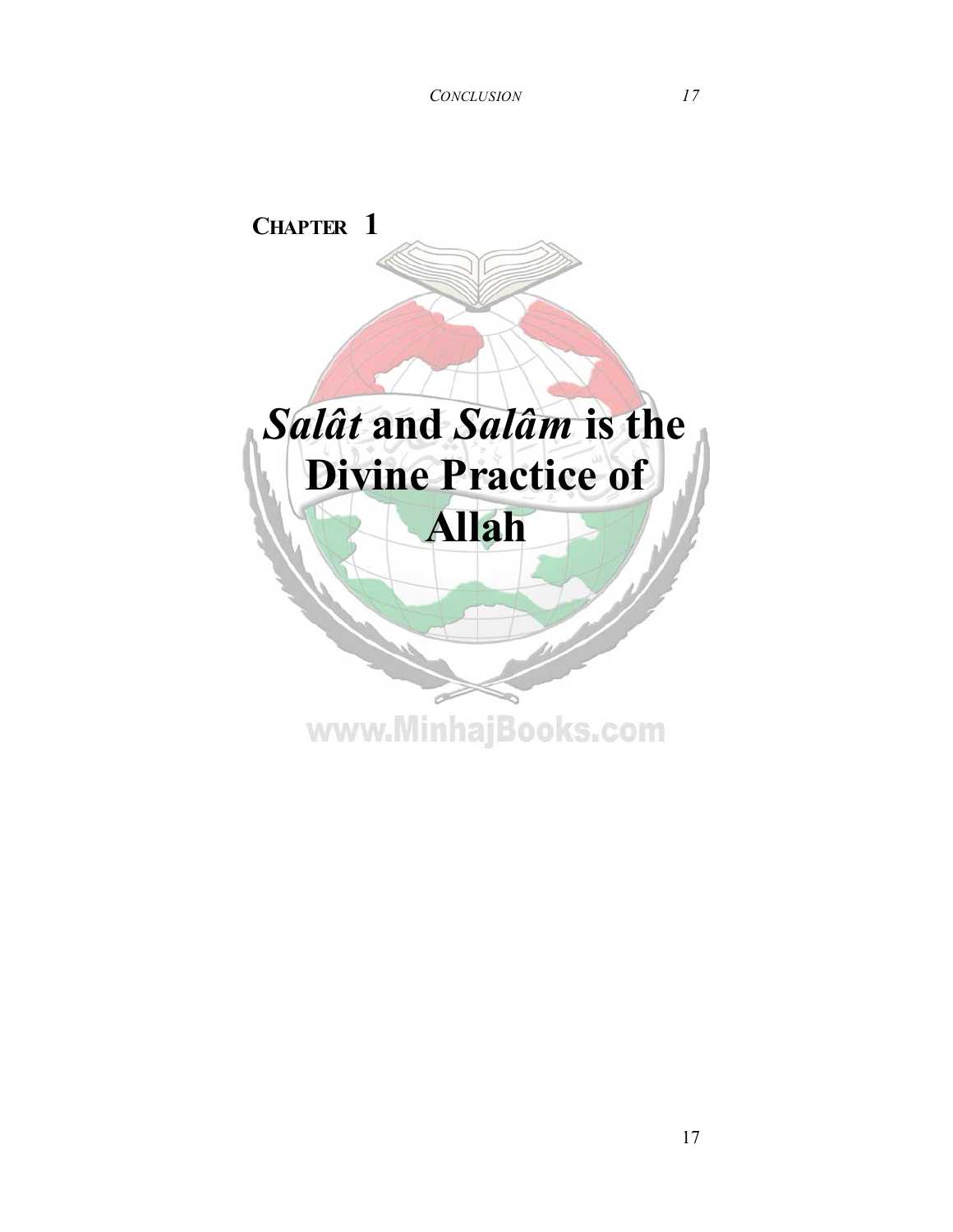The Qur'anic verse pertaining to *salât* and *salâm* is highly meaningful and replete with wisdom. Allah proclaims in the Qur'an as follows:

*Undoubtedly, Allah and His angels send blessings on the Prophet (SAW). O believers! You (too) send your blessings upon him and salute him with all respect.<sup>1</sup>*

All worships are accomplished under the subjection of Divine commandments. It is obligatory for Believers to show reverence to Divine commandments, as they have traditionally held a superior position. Divine laws have also changed with the passage of time and from nation-to-nation. New Prophets brought new Revelations often subjugating older Divine laws. In contrast to this Divine practice has been constant and abiding. Divine practice is an inevitable reality, entirely safe from all sorts of alterations and effects. The Qur'an states:

<sup>1.</sup> Qur'an *(al-Ahzâb)* 33:56.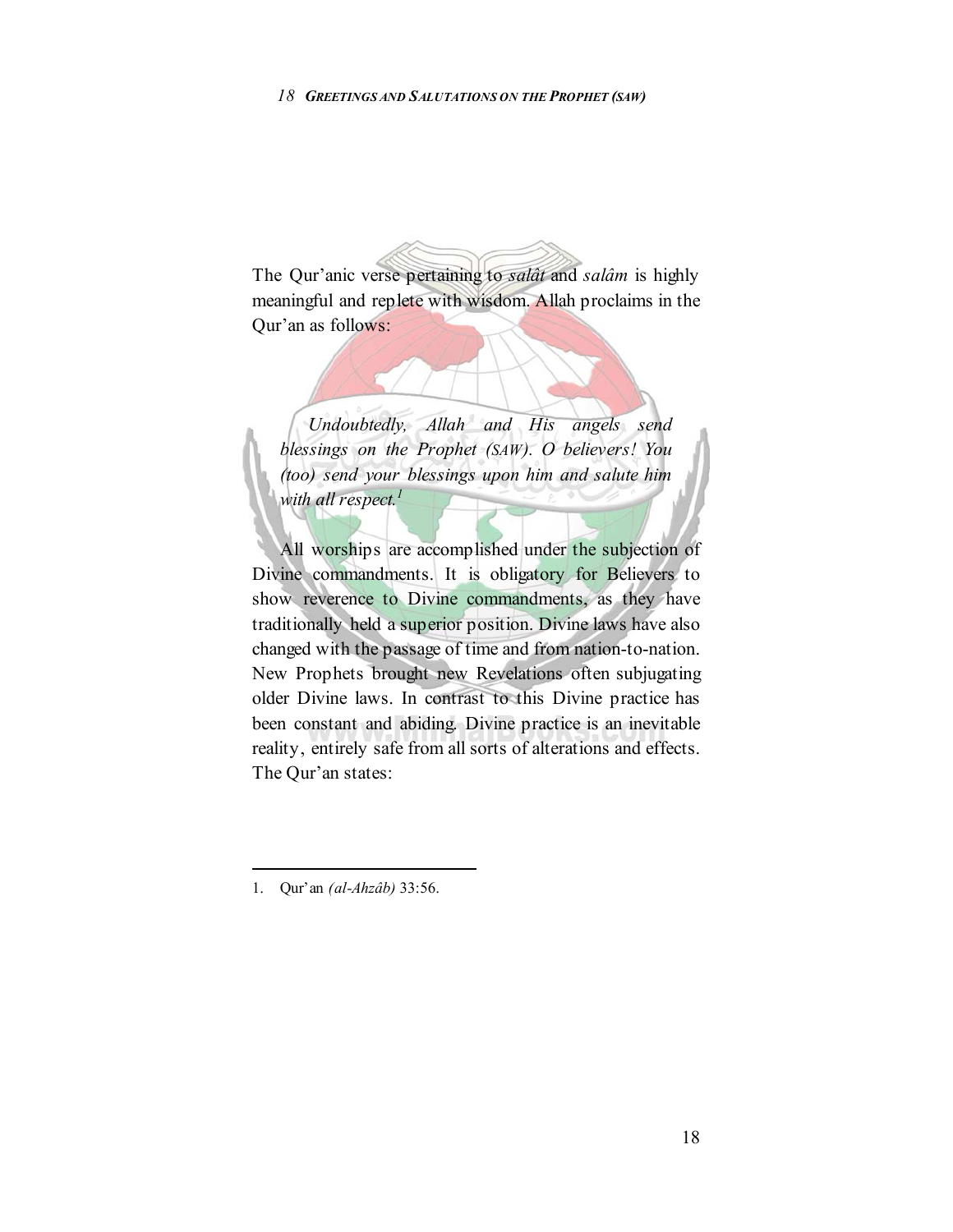*Yet you will never find any change in Allah's practice.<sup>1</sup>*

With the passage of time Divine practice is abiding and eternal. If we ponder over the Qur'anic verse, we come to know that conveyance of greetings to the Prophet (SAW) is not a commandment but also a Divine practice. This Divine practice will be abode and last for all times to come. The conveyance of *salât* and *salâm* divulges the glory and sublimity of the Prophet (SAW) as well as exaltation of this pious act. Since there is no change and transition in the practice of Allah this act is free from any retrogression and change. It is incumbent upon the faithful to abide by Divine practice and to offer salutations to the Prophet (SAW).

As Allah Himself has acted upon this command this divine practice becomes the *sunnah* of Allah. This is unlike most of Allah's other commands. All worships such as prayers, fasting, the pilgrimage, charity and donations are the commandments of Allah but not His *sunnah*. Allah neither performs *hajj* nor fasts nor prays. He is above all these things. All these duties and deeds are not His *sunnah* but the *sunnah* of the Prophet (SAW). So if a person offers prayers or goes to Makkah for the pilgrimage or keeps the fasts of Ramadân or gives the poor due or does any other virtue, he is following the *sunnah* of the holy Prophet (SAW) not the *sunnah* of Allah.

However, the showering of blessings and salutations upon the Prophet (SAW) is the Divine practice of Allah, His *sunnah*. As the glory of Allah is the highest and the most exalted, so His *sunnah* is also the highest and the most

<sup>1.</sup> Qur'an *(Fâtir)* 35:43.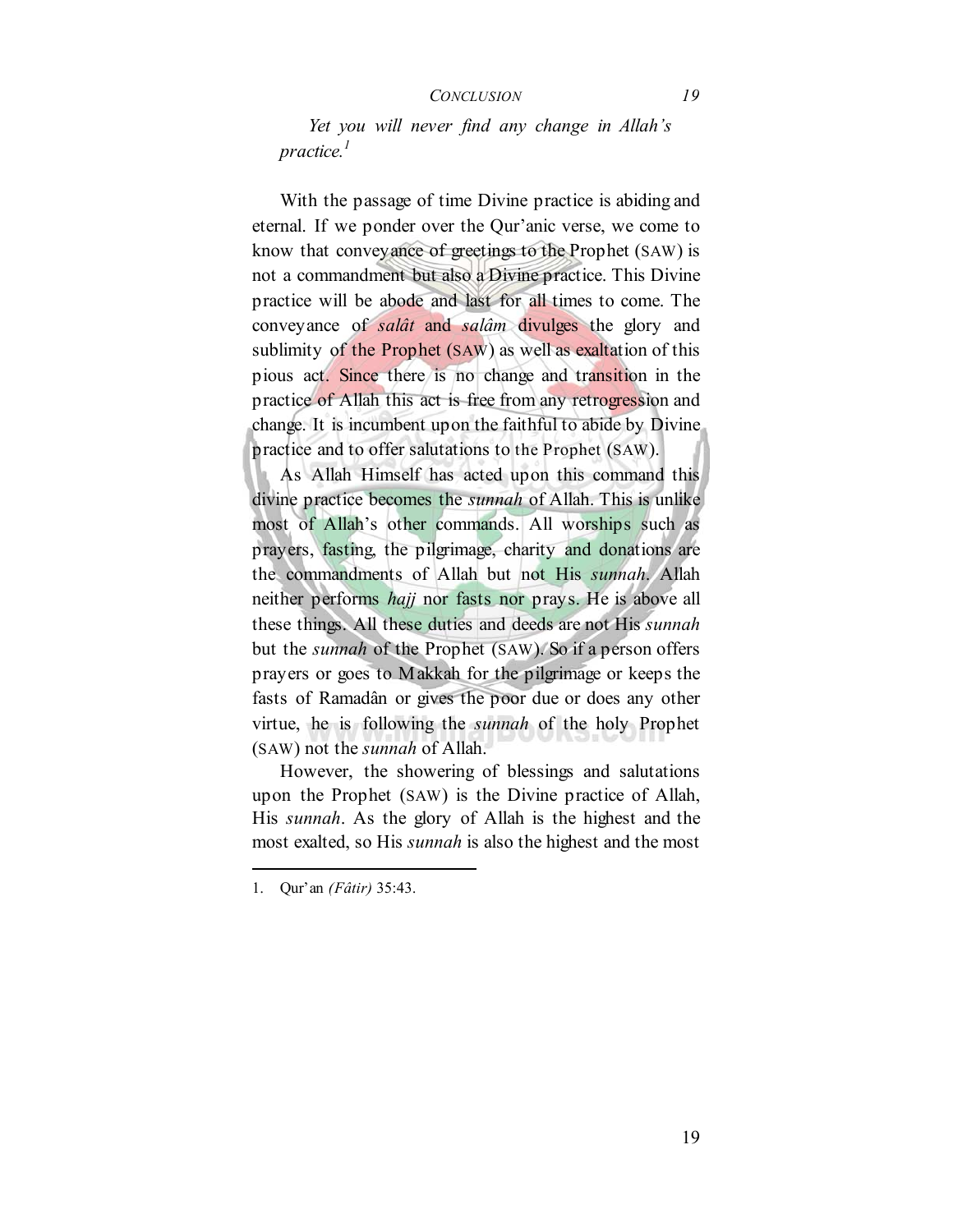exalted. The Prophet (SAW) is the faithful and devotee of Allah. Amongst all of creation, his ranking is the highest and the most reverend. Yet regardless of this ranking and reverence, no human can be equal to the Creator. So in the same way, the *sunnah* of the Prophet (SAW) cannot equate with the *sunnah* of Allah (SWT).

Secondly sending *salât* and *salâm* (blessings and greetings) upon the Prophet (SAW), being the *sunnah* of Allah, is deemed the most esteemed and glorified act as compared to all others, a unique and peerless act. *Salât* and *salâm* (blessings and greetings) is a Divine practice, whereas other acts are pertaining to humans. On account of being a Divine practice, it is preferential and exalted standing conspicuous and explicit. Allah is the Omnipotent, the One and Only and none is equal to Him. He is Infinite in His attributes, His qualities being above everything. So his *sunnah* is also unique, peerless and infinite. Contrary to Allah's attributes, human attributes are limited. Human beings are Allah's creation so they are limited in their powers and traits. They are subject to natural human constraints whereas Divine practice and attributes are not.

What is unique about this verse is that in order to convey the exalted status of Prophet Muhammad (SAW) Almighty Allah did not solely allow the Prophet (SAW) to convey this message to his followers but deemed it necessary to do so himself. This ensured for all times the paramouncy of Prophethood. **DESCOMM** 

## **Perpetual Nature of** *Salât* **and** *Salâm*

If one studies commands relating to worship it can be noted that they are mostly conditional and subject to rules and regulations. There are different conditions for all kinds of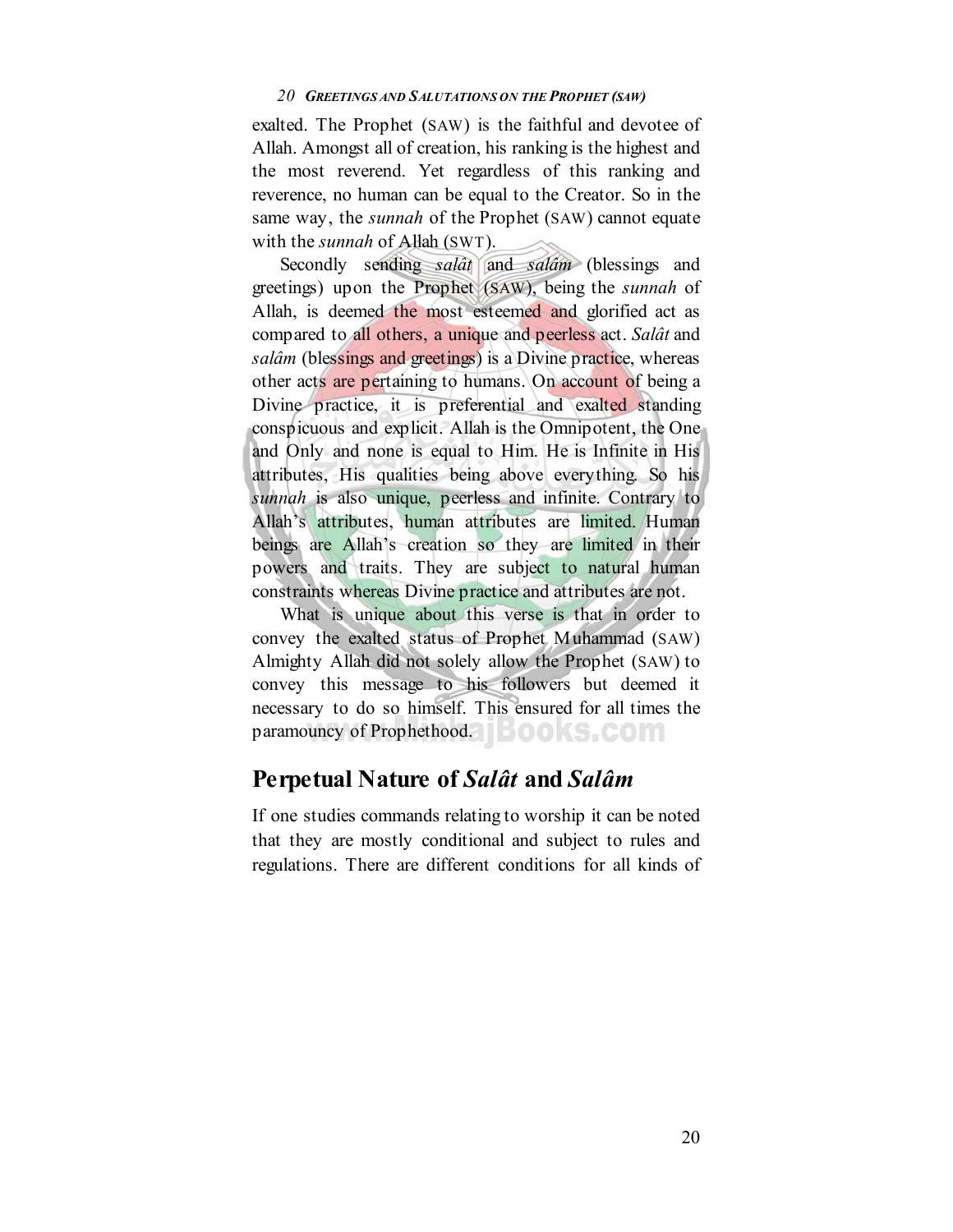worship. Take the example of the Muslims' prayer. It has the binding of time. If time elapses, the specific prayer is deferred. If someone wants to perform the night prayer *('Ishâ')* the next day, he is not allowed to do so because the time has elapsed. In the same way the afternoon prayer *('Asr)* cannot be performed in the evening. Similarly if someone wants to perform his sunset prayer *(Maghrib)* before sunset, he cannot do so.

Moreover, the Muslims' prayer has some external form to be followed, namely the way the Prophet (SAW) performed it. Standing, bowing and prostration are required to be maintained in the prayer similar to the Prophet's *sunnah.* The prayer will only be acceptable if all the parts of the prayer are executed as taught by Prophet Muhammad (SAW).

Fasting is also conditional and stipulated with time. The duration for the fast is from dawn to dusk. During this time, the observer of the fast abstains from eating, drinking and other religious prohibitions. If the observer of the fast does not abide by time, his fast will not be acceptable or if he eats during the fast, his fast will be futile. Since the fast warrants the observance of all its requisites it is also conditional in its apparent form.

All these examples indicate that the acts, which are the Prophet's *sunnah*, have the binding of time and compliance with all its respective requisites. They are subject to the observance of forms and conditions of the acts because they belong to the *sunnah* of the creation. But *salât* and *salâm*  are the *sunnah* of the Creator, so they are free from all bindings of time and other subsidiary obligations.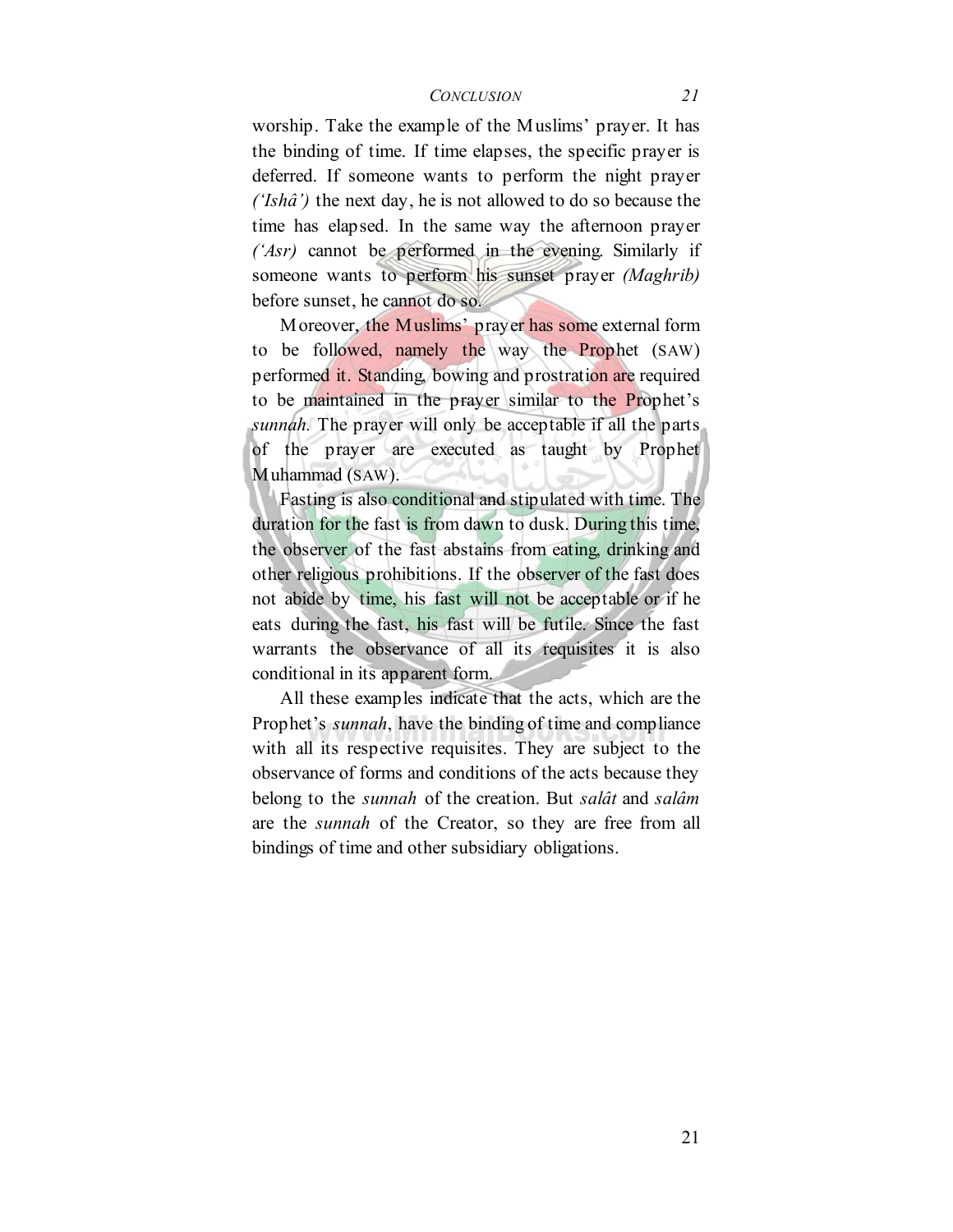A simple grammatical analysis of this verse helps elucidate this point further. In the Arabic language there are two types of sentences, *jumlah fi'liyyah —* a verbal clause or sentence — and *jumlah ismiyyah —* a nominal clause or sentence. A verbal sentence is related to some specific time (past, present or future) and falls within the confines of any of the three specific times. Time is also temporal and transient. If it is present, it is about to elapse; if it is future, it is yet to come.

However, a nominal sentence is not related to time but spread over all times. It is lasting and abiding. After adhering to a name, it relates to all times; past, present and future. In this verse Allah the Almighty has opted to use a nominal sentence. Instead of using the past tense "…..*Allah and His Angels sent blessings…"* or the future tense of "…*Allah and His angels will send blessings….",* Allah has stated "*Allah and his Angels send* blessings…". This is not a command or directive but a declaration and announcement of an event that is continuing to occur or news that is happening. As such blessings and salutations upon the Prophet (SAW) is an ongoing process, an act for all times, securing its perpetual nature.

### **Sending** *Salât* **and** *Salâm* **whilst Standing**

Allah has subjected His worship and the *sunnah* of His beloved Prophet (SAW) to bounds and binding but He has set His *sunnah* free from the same. That is why Allah has made His devotees free from restraint and binding whilst offering *salât* and *salâm.* Greetings can be sent in any language. We can send our greetings to the Prophet (SAW) in Arabic, English, Hindi, Persian, Punjabi, Urdu or in any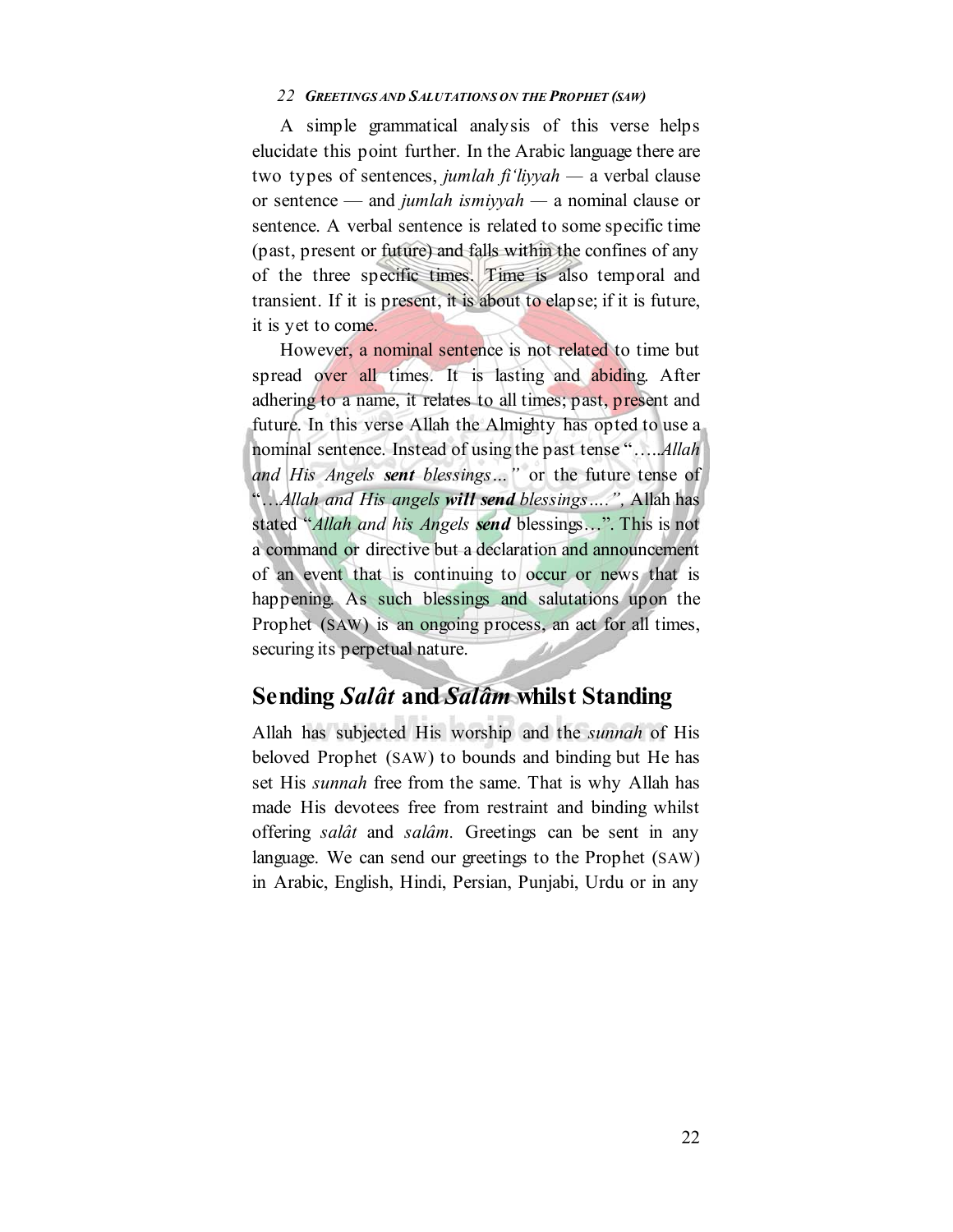other language. *Salât* and *salâm* can be sent in the form of prose or verse, silently or loudly, collectively or individually, It can be sent in *imâm* Bawsîrî's invocation or in the melody of *imâm* Ahmad Razâ Khân because it is Allah's *sunnah*. It is free from all restraints. In view of this, no one has the right to subject *salât* and *salâm* to any condition of time, condition of place and condition of posture, i.e. of standing, sitting or lying down.

Unfortunately though this has become an unnecessary issue of controversy. Many recent commentators have declared that standing and reciting *salât* and *salâm* upon the Prophet (SAW) is a form of innovation, *bid'ah* and must never be done. Unfortunately this is a misguided view acted upon due to ignorance of the nature of *sharî'ah*. A principle of *sharî'ah*, denotes that any order in the Qur'an or *sunnah*  which is in an absolute form, cannot be qualified. No conditions can be placed upon it. Similarly if a basic command has been revealed with qualifications then it too cannot be changed into an absolute command. By applying this Qur'anic principle to the verse in question, the commands of *sallû 'alayh* and *sallimû taslîmâ,* as far as their format and modality are concerned, are in the absolute form. There is no specification of type, no qualification in their form and thus no condition can be added to it.

In Islamic terminology the concept of '*ibâdah,* worship, is a broad based one encompassing all acts that are done to seek the pleasure of Almighty Allah. Through this verse it has already been established that sending *salât* and *salam* on to the Holy Prophet (SAW) is considered a *dhikr<sup>1</sup>* of

<sup>1.</sup> remembrance.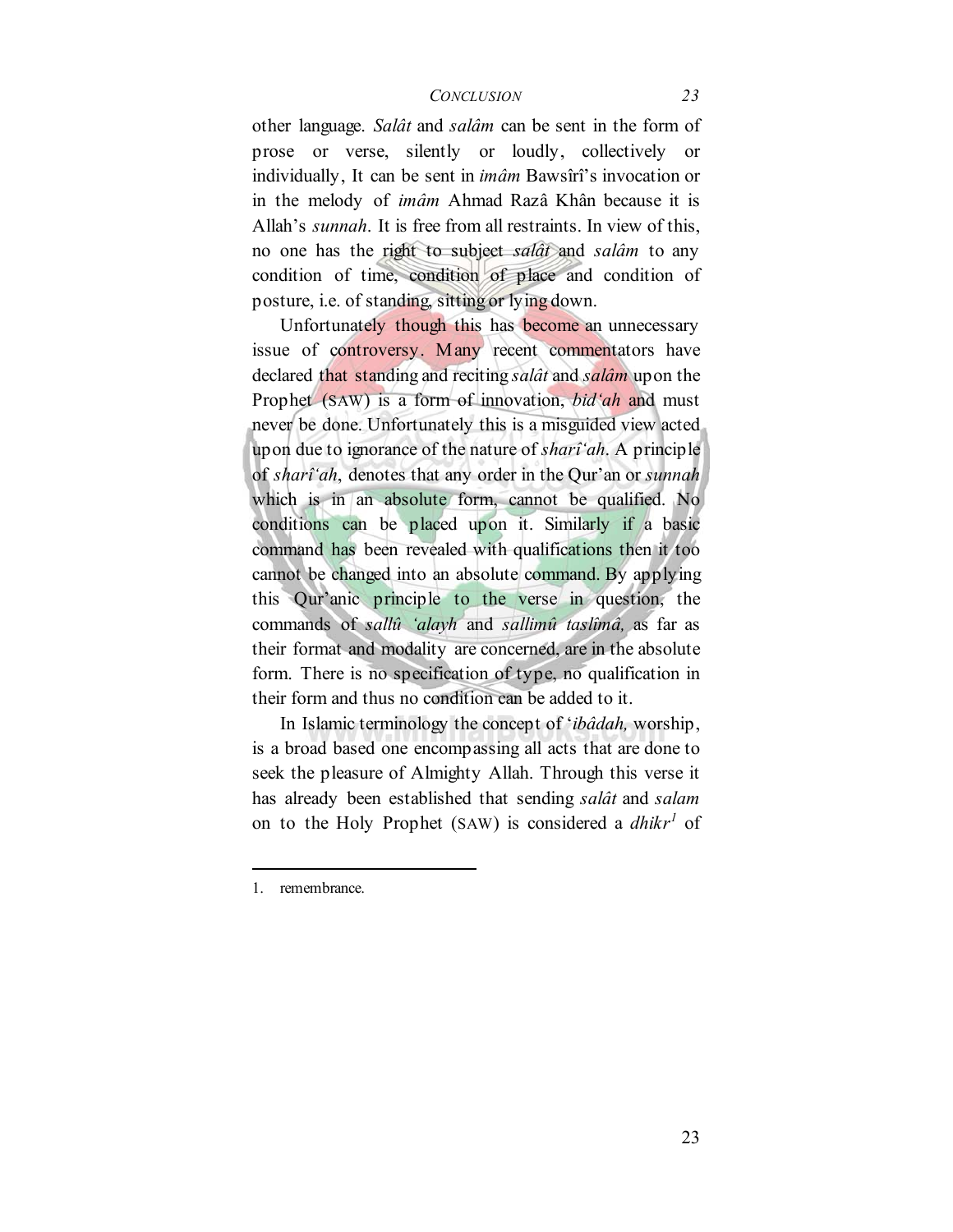Allah, and the *dhikr* of Allah can be done in any manner – standing, sitting or lying down. There is no exclusion in manner or exclusivity in type. Allah the Almighty states in the Holy Qur'an:

*Those who remember Allah while standing, sitting and lying on their sides.<sup>1</sup>*

Sending *salât* and *salâm* upon the Holy Prophet (SAW) is one of the *as qar,* remembrances of Allah (SWT). So according to the above verse it is permissible to send the blessings in any of the three ways. There is no specific Qur'anic verse or command which stipulates that sending blessings whilst standing is prohibited nor is there any contrary verse saying standing is preferable. The Qur'an is silent on this issue. This comes under the law of generality, which applies to all of the remembrances of Allah (SWT) as pointed out in the verse above.

Despite this clear-cut view some people continue to criticize those who stand and recite *salât* and *salâm* claiming standing constitutes a way of worship permissible only for Allah (SWT). Again this is a self-concocted argument with no base or rationale from the Qur'an or *sunnah*. The Qur'anic verse is clear-cut and concise in that remembrance of Allah is not solely restricted to the standing position but can be done in all three positions. Moreover, there is no differentiation or speciality in any one of the positions. Each holds an equal standing in merit.

<sup>1.</sup> Qur'an (*Âl-i-'Imrân*) 3:191.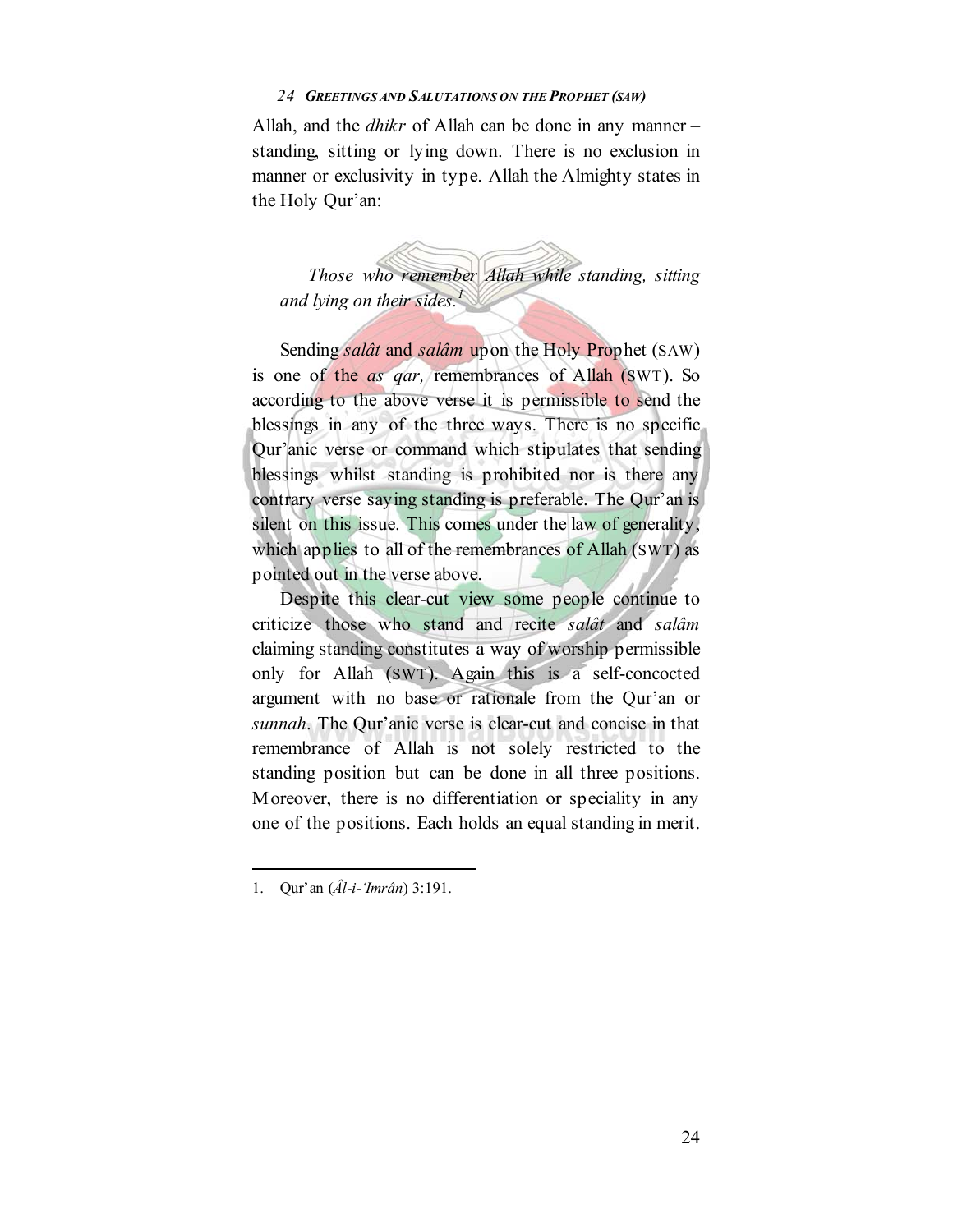If the standing position is said to be disliked as it constitutes a position reserved for the worship of Allah (SWT) alone, then sending blessings whilst sitting or lying down should also be banned as they are of equal merit and stature!

Finally there is no Muslim whose *'aqîdah* is based on the premise that reciting *salâm* whilst standing is done in the Prophet's reception or that he arrives in some form during the recitation. This again is a false accusation which has no base at all. The only reason why Muslims stand whilst reciting *salâm* is fulfilling the command of Allah that it must be done with utmost respect.

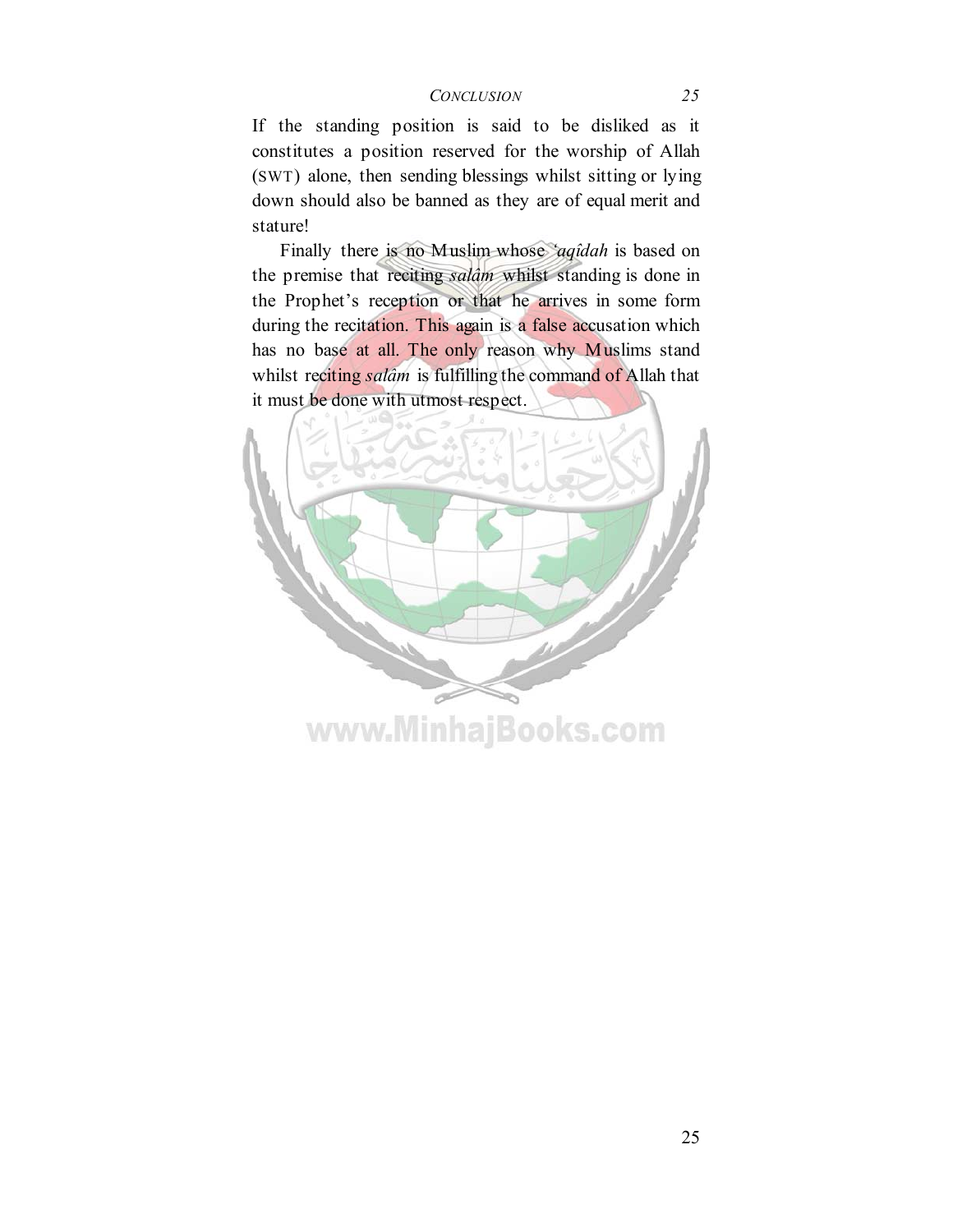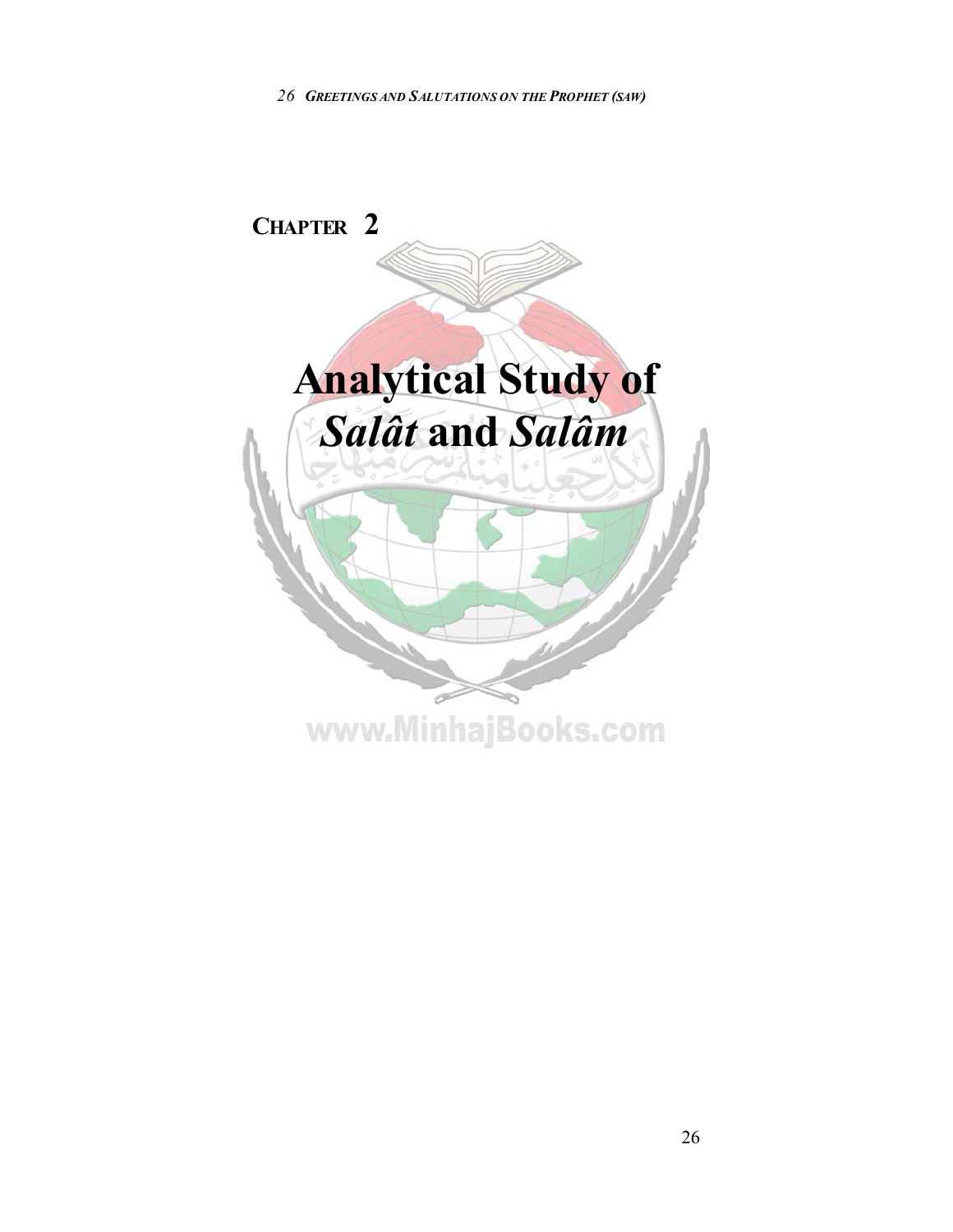In order to fully appreciate the Qur'anic verse relating to *salât* and *salâm* it is helpful to have a close and analytical study of its contents. Almighty Allah says in the Holy Qur'an:

*Undoubtedly, Allah and His angels send blessings on the Prophet (SAW). O believers! You (too) send your blessings upon him and salute him with all respect.<sup>1</sup>*

There are three important words in this verse, namely:

- 1) *Yusallûna* they send blessings
- 2) *Sallimû* salute
- 3) *Taslimâ* respect

# *Yusallûna*

j

The Arabic word of *yusallûna* is derived from the root word of *'salât'*. Taken in its original form it means worship or *du'â',* prayer. In this context it also signifies a sense of nearness and proximity, a consequence of people gathering in mosques for prayers. This is a physical and spiritual congregation. This theme of connection and nearness can also be seen in other derivatives of the word *salât:* 

<sup>1.</sup> Qur'an *(al-Ahzâb)* 33:56.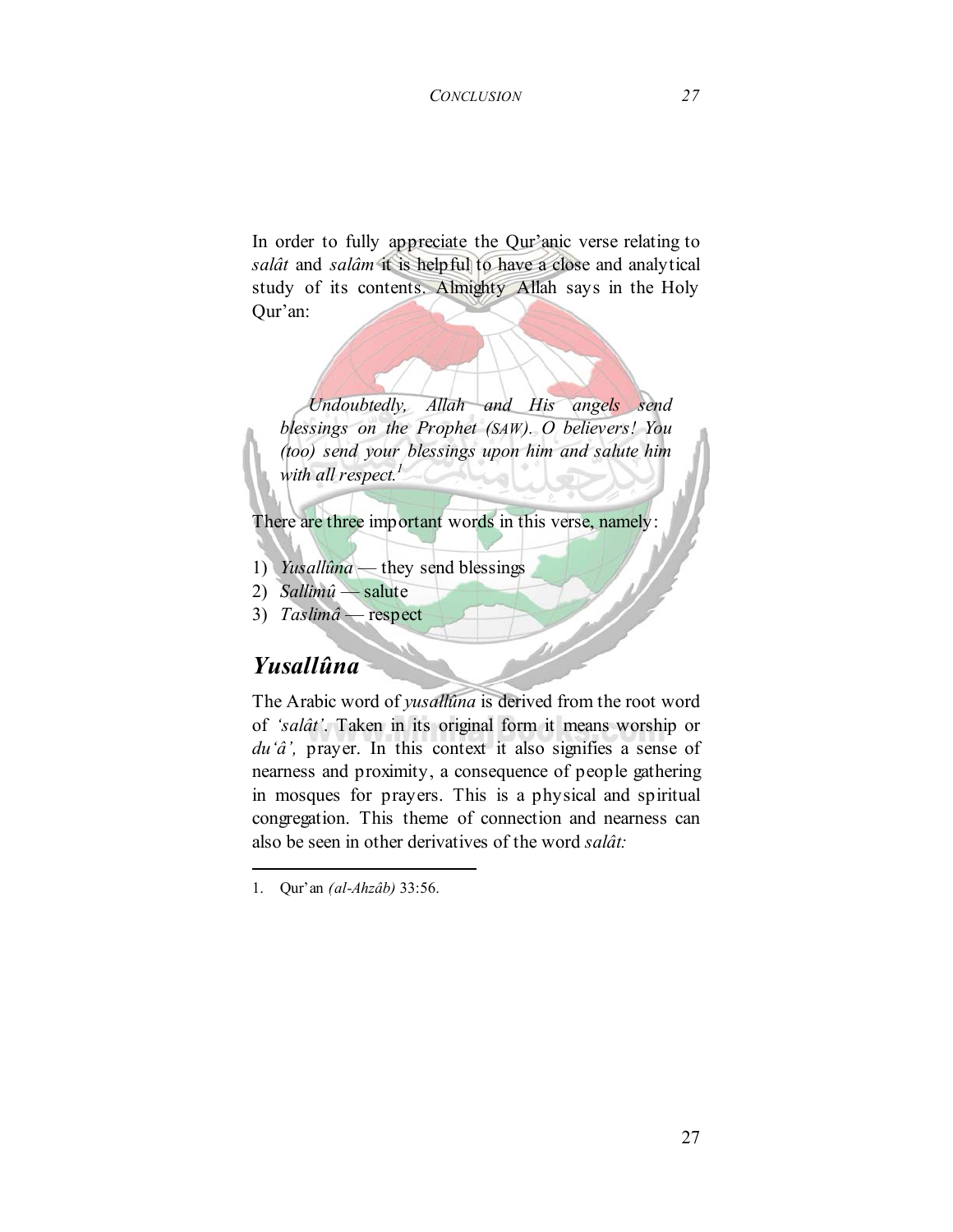- *\* mussalî:* the runner up in a horse race since he is the companion of the winner, the closest to him than any other
- *\* salâ:* the middle part of the human body which joins the upper and lower limbs together
- *\* salâyah:* a flat stone on which condiments are added together and ground with a muller
- *\* miswalah:* a broom that collects segments of dust

In short all of the derivatives of *salât* convey the meaning of relation, nearness, togetherness and connection. *Yusallûna* creates a beautiful imagery of Allah blessing the Holy Prophet (SAW) with His proximity and close relation abolishing the distances between them.

*Then he (Muhammad) approached, came closer and was at the distance of two bow-lengths or (even) nearer.<sup>1</sup>*

Traditional concepts of separation vanish away and the Noble Prophet (SAW) gradually rises up to the stages of Divine proximity. This process continues and will continue forever. Moreover, it is not only Allah (SWT) who is pleased with His servants sending salutations upon the Prophet (SAW) but that Allah (SWT) is pleased with the pleasure of His beloved Prophet (SAW). As He says:

*And Allah and His Messenger have greater right, that he should be gratified.<sup>1</sup>*

<sup>1.</sup> Qur'an (*an-Najm*) 53:8-9.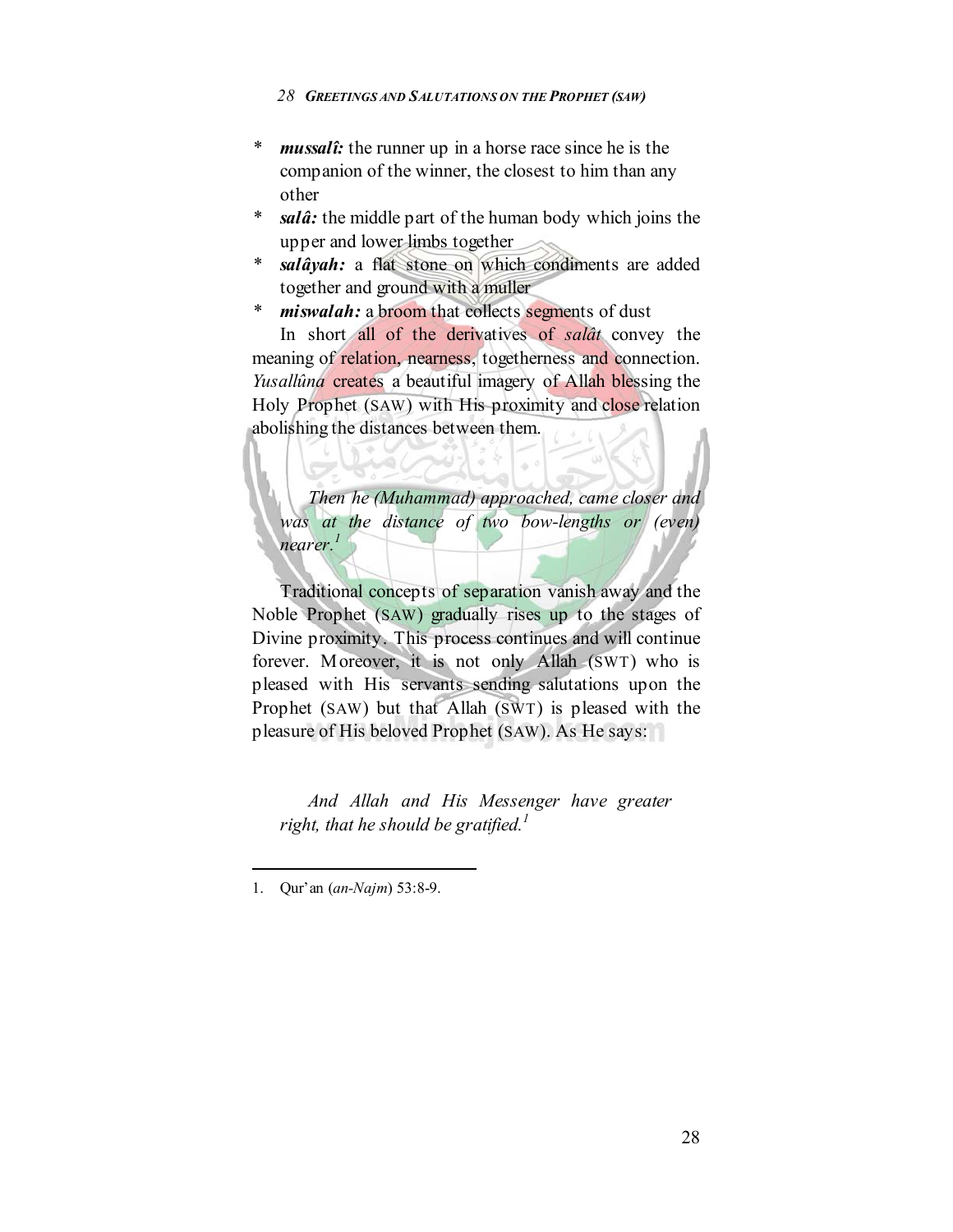When Muslims send blessings upon the Holy Prophet (SAW) they do so with humility, modesty and reverent respect. *Salât* is also taken to mean the heat of fire which straightens the crookedness of wooden sticks. In the same manner *yusallûna* signifies a worshipper wanting correction of his inner and outer self by prayers and other worships.

# *Sallimû*

In this verse Believers are also being asked to salute, *'sallimû'* the Prophet (SAW). The Arabic word of *sallimû* is derived from the word *salâm,* meaning peace. It is not sufficient just to send simple *salât* upon the Prophet (SAW) but to salute him too, acknowledging his high rank and status. A salute is normally given to a person of seniority, a leader or a statesman. The Prophet (SAW) is deemed by Allah (SWT) to be the worthiest of all those who deserve to be saluted. One of the Companions, Ibn 'Abbâs (RTA) comments that the command of *salât* and *salâm* is the magnification of Divine remembrance. Allah the Almighty continues to arrange such conditions as to pave the way for the exaltation and dissemination of the Holy Prophet's dignity, excellent qualities and matchless lifestyle.

# *Taslîmâ*

j

Allah Almighty also informs the believers as to the manner of giving salute and offer *salâm* namely with respect, *taslîmâ.* Reverence and respect for the holy Prophet (SAW) must never be absent in any matters pertaining to him. Time and time again, Allah has given

<sup>1.</sup> Qur'an *(at-Tawbah)* 9: 62.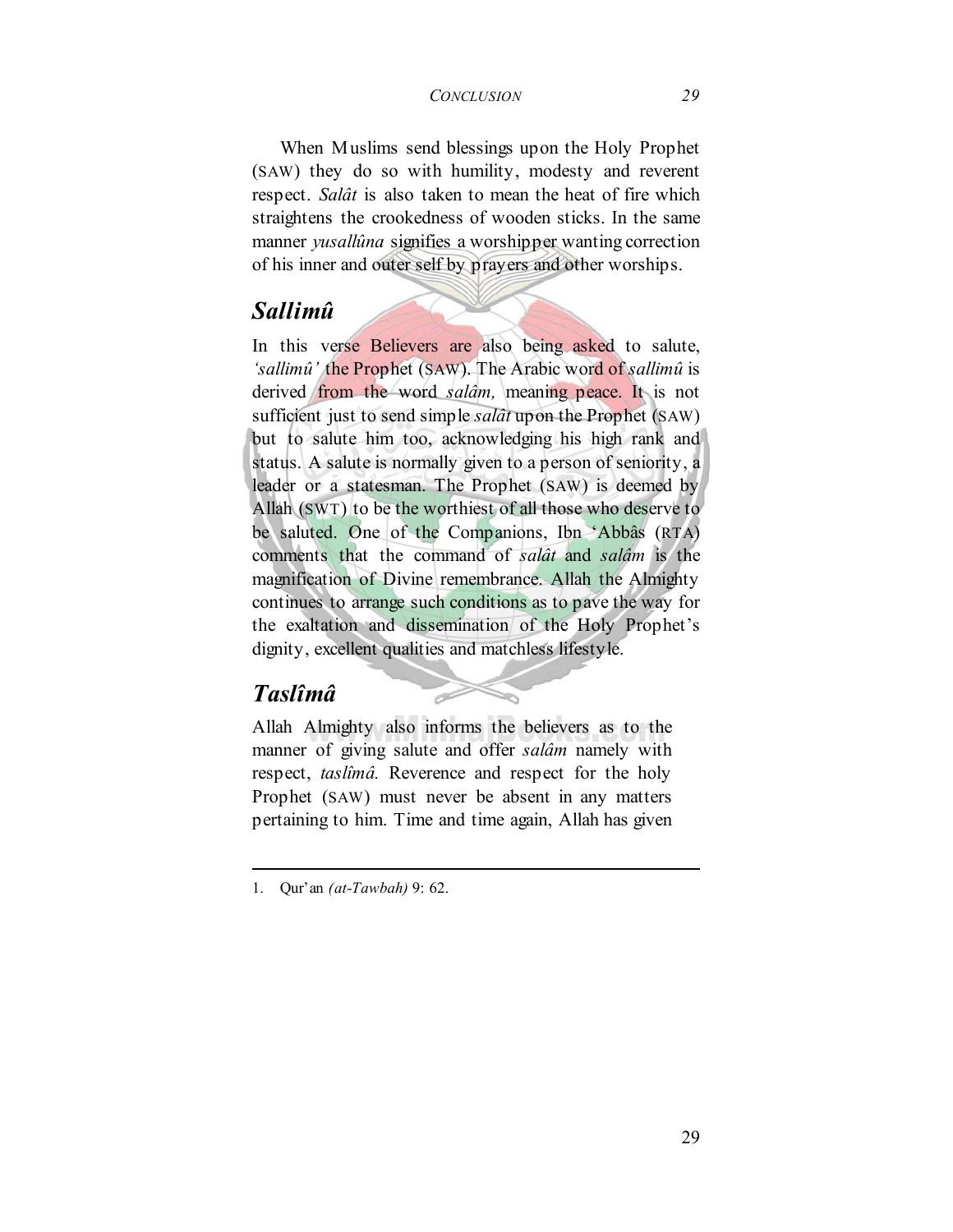us strict guidelines to honour him and hold him in the highest of esteem. Allah (SWT) says:

. . . . *that you may assist and honour him, and celebrate His praises morning and evening.<sup>1</sup>*

The Companions in particular were ordered to speak softly and quietly in the Prophet's presence, to be humble and modest in their behaviour towards him:

*O you who believe! Raise not your voices above the voice of the Prophet, nor speak aloud to him in talk, as you may speak aloud to one another, lest your deeds become vain and you perceive not.*<sup>2</sup>

So sending salutations upon the Prophet (SAW) is no exception. It must be done in a most honourable manner, with sincerity, love and affection.

### **Difference between** *Salât* **and** *Salâm*

In the preceding pages it is very apparent the extent to which Allah (SWT) loves His beloved Prophet (SAW) and wishes His servants to remember and respect the exalted status through the greetings and salutations sent upon him. However, Allah (SWT) in all His mercy has also allowed

<sup>1.</sup> Qur'an (*al-Fath*) 48:9.

<sup>2.</sup> Qur'an (*al-Hujurât*) 49:2.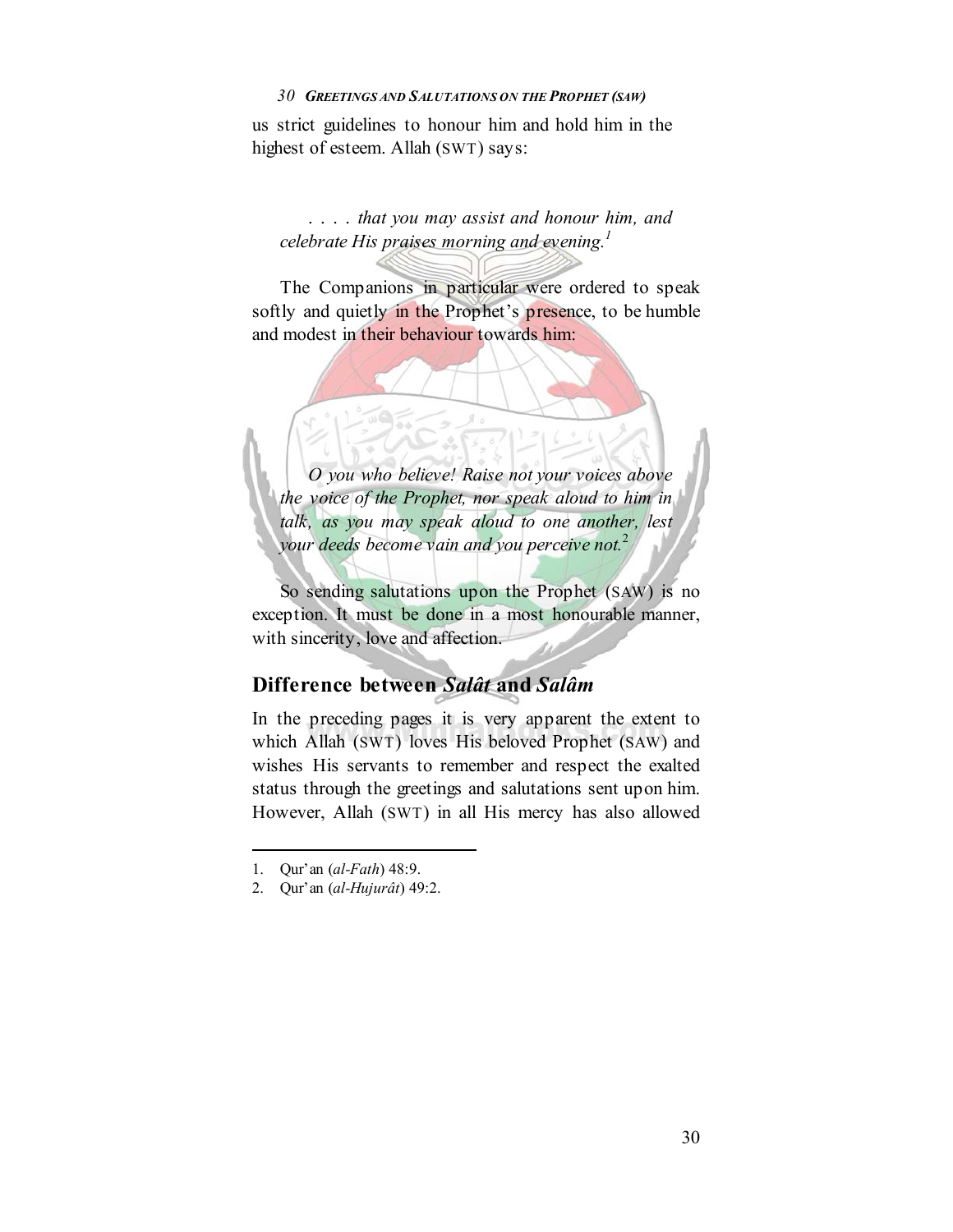Muslims to benefit too. One who offers *salât,* Allah exalts him, forgives his sins and Allah's blessings are upon him. *Salât* ascends the seeker's supplication and gets a favourable reception from Allah. There is also no guarantee of the acceptance of a *du'â'* (supplication) without invoking blessings on the Prophet (SAW). A tradition of the Holy Prophet (SAW) states:

*Fadâlah bin 'Ubayd reported: Allah's Messenger (SAW) was sitting amongst us, there entered a person and he prayed as saying*, *Allah! Forgive me, have mercy upon me." Thereupon Allah's Messenger (SAW) said, "O worshipper! You have made haste in praying. When you pray and sit (at the end) laud Allah of what He is worthy of and send blessings upon me and then supplicate Him." The narrator said: Then another man prayed after him and he lauded Allah and invoked blessings of Allah upon the Prophet (SAW), and the Prophet (SAW) said to him, "O worshipper! Make a supplication and it would be responded."<sup>1</sup>*

Once 'Umar bin Khattâb (RTA) said to his nation:

<sup>1.</sup> Tirmidhî related in *al-Jâmi'-us-sahîh*, b. of *da'wât* (supplications) ch.65 (5: 516 # 3476) and graded it *hasan* (fair).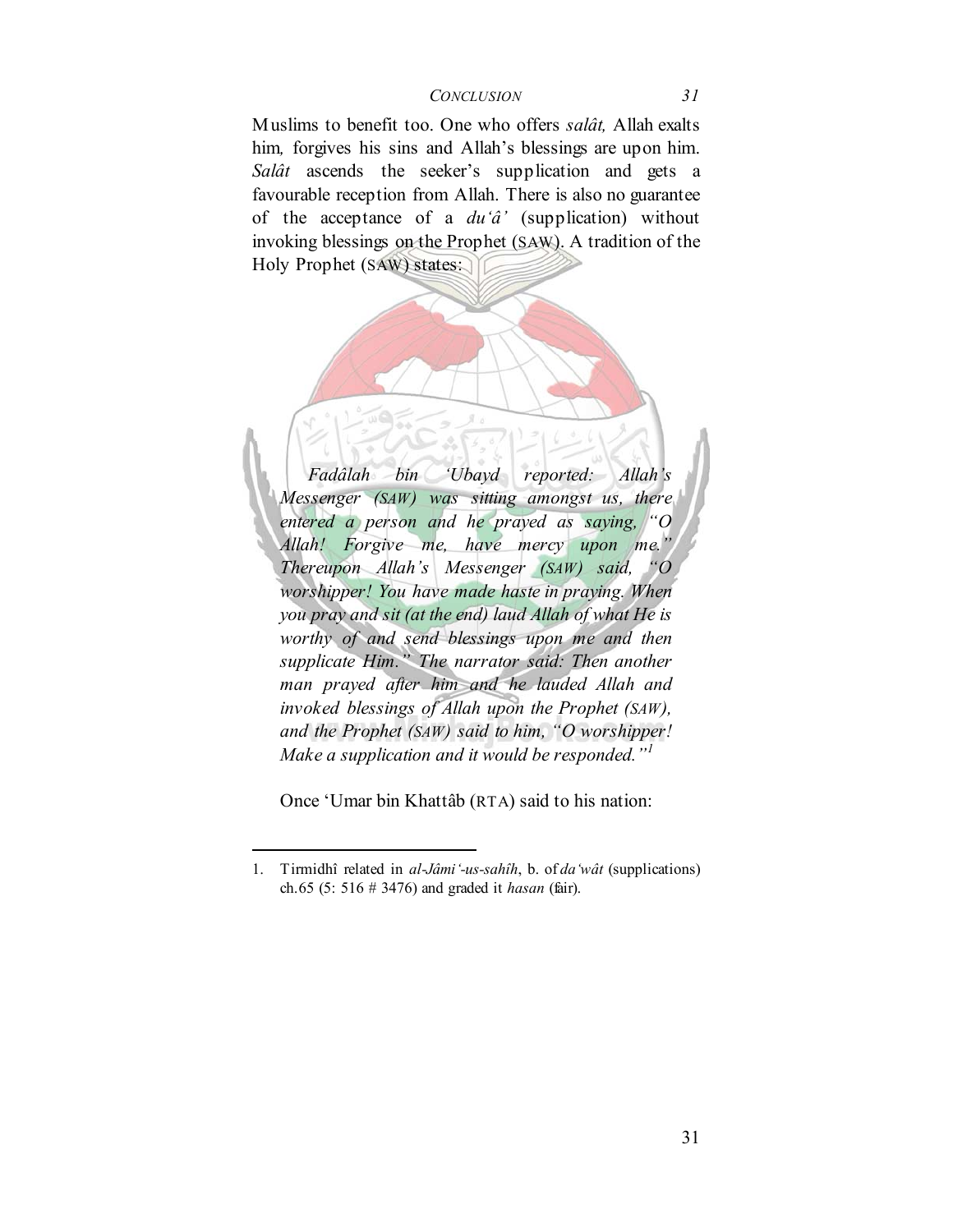*The supplication is stopped between the heaven and the earth and nothing of it ascends, till you invoke blessing on your Prophet (SAW).<sup>1</sup>*

There is also a distinction in the type of reward given to Believers, dependent upon whether they send *salât, du'â',*  prayers on to the Prophet (SAW) or send *salâm*, peace on to the Holy Prophet (SAW). The difference in reward is of type and degree. In the case of sending *salât* upon the Prophet (SAW), believers receive *ujrat,* 'spiritual wages' for their act. Just as a labourer will be given reward for his hard work in the form of monetary wages, a Believer who sends prayers receives spiritual wages in the form of forgiveness and blessings form Allah (SWT). The Noble Prophet (SAW) has guaranteed the intercession for those who send salutations if they ask Allah (SWT) for it. 'Abdullâh bin 'Amr bin al-'Âs (RTA) reported that he heard the Prophet (SAW) saying:

*When you hear the mu'adhdhin, repeat what he says, then invoke blessings on me for every one who invokes blessings on me once, will receive ten* 

<sup>1.</sup> Tirmidhî related in *al-Jâmi'-us-sahîh*, b. of *salât* (prayer) ch.352  $(2: 356 \# 486).$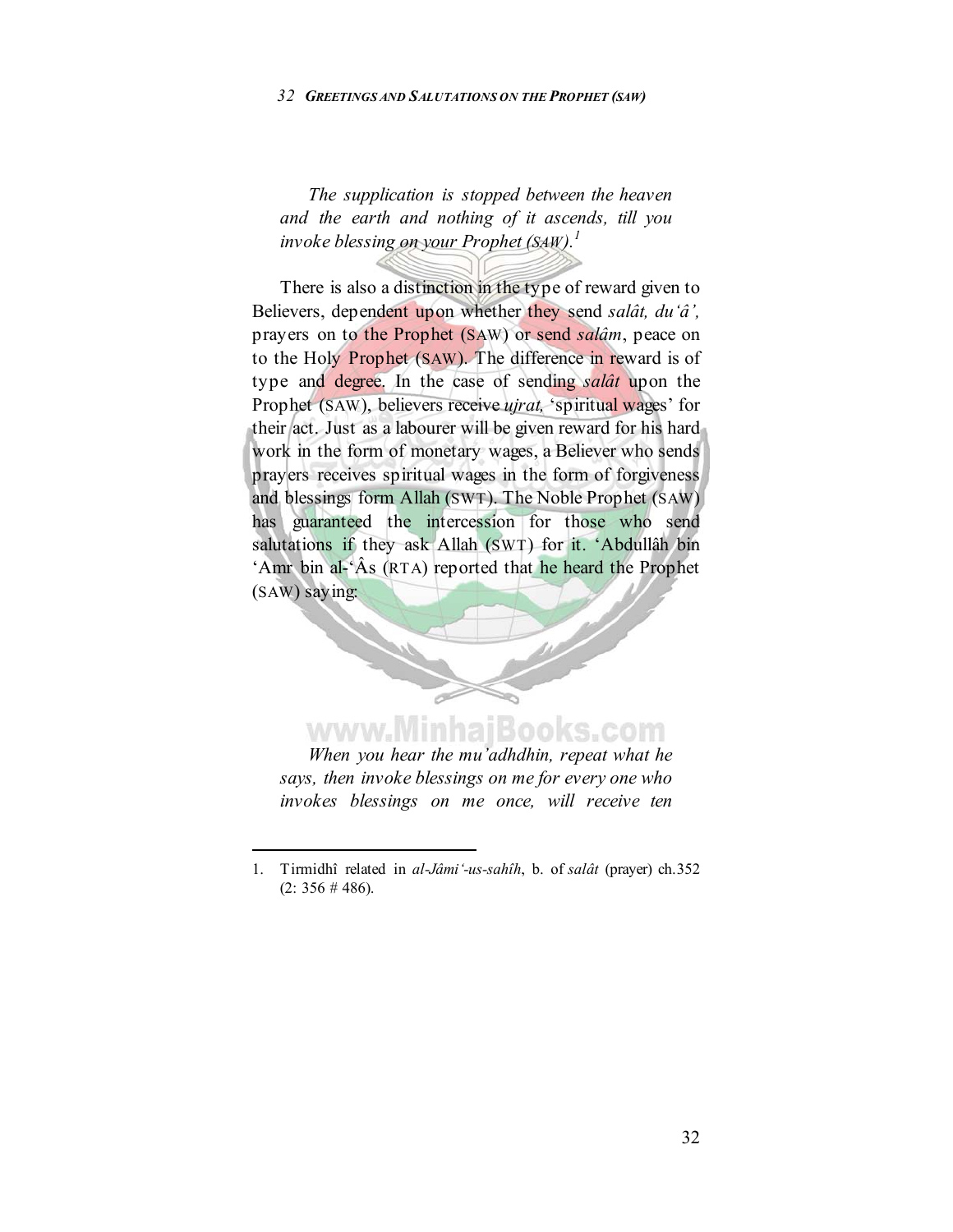*blessings from Allah. Then ask Allah for the wasîlah to be granted to me. It is a position in paradise that may not be granted to any but one of Allah's servants, and I dearly hope that I will be that servant. Whoever asks Allah for the wasîlah for me, my intercession is guaranteed for him.<sup>1</sup>*

This reward has also been carefully designated by Almighty Allah and its degree fixed. The Holy Prophet (SAW) said:

*He who invokes blessings upon me once, Allah showers ten blessings upon him and obliterates (his) ten sins and elevates him by ten ranks.<sup>2</sup>*

*He who blesses me once, Allah blesses him ten times.<sup>3</sup>*

- 1. Muslim, *as-Sahîh,* b. of *salât* (prayer) ch.7 (1: 288-9 # 384); Abû Dâwûd, *Sunan,* b. of *salât* (prayer) 1: 144 (# 523); Tirmidhî, *al-Jâmi'-us-sahîh*, b. of *manâqib* (virtues and merits of the Prophet and his companions) ch.1 (5: 586-7 # 3614); Nasâ'î, *Sunan*, b. of *adhân* (the call to prayer) 2: 25-6; Ahmad bin Hambal, *Musnad* (2:168); Ibn Khuzaymah, *as-Sahîh*, 1: 219 (# 418); Muhammad Khatîb Tabrîzî, *Mishkât-ul-masâbîh*, b. of *salât* (prayer) ch.5 (1: 215 # 657); Husayn bin Mas'ûd Baghawî, *Sharh-us-sunnah,* 2: 284-5 (# 421); 'Alâ'-ud-Dîn 'Alî, *Kanz-ul-'ummâl,* 7: 700 (# 20998).
- 2. Nasâ'î, *Sunan*, b. of *sahw* (unintentional mistake), 3: 50; Ahmad bin Hambal, *Musnad*, 3: 102 & 261; Muhammad Hâkim, *al-Mustadrak*, 1:550, and Dhahabî also graded it *sahîh* (sound).
- 3. Muslim, *as-Sahîh*, b. of *salât* (prayer) ch. 17 (1: 251 # 408).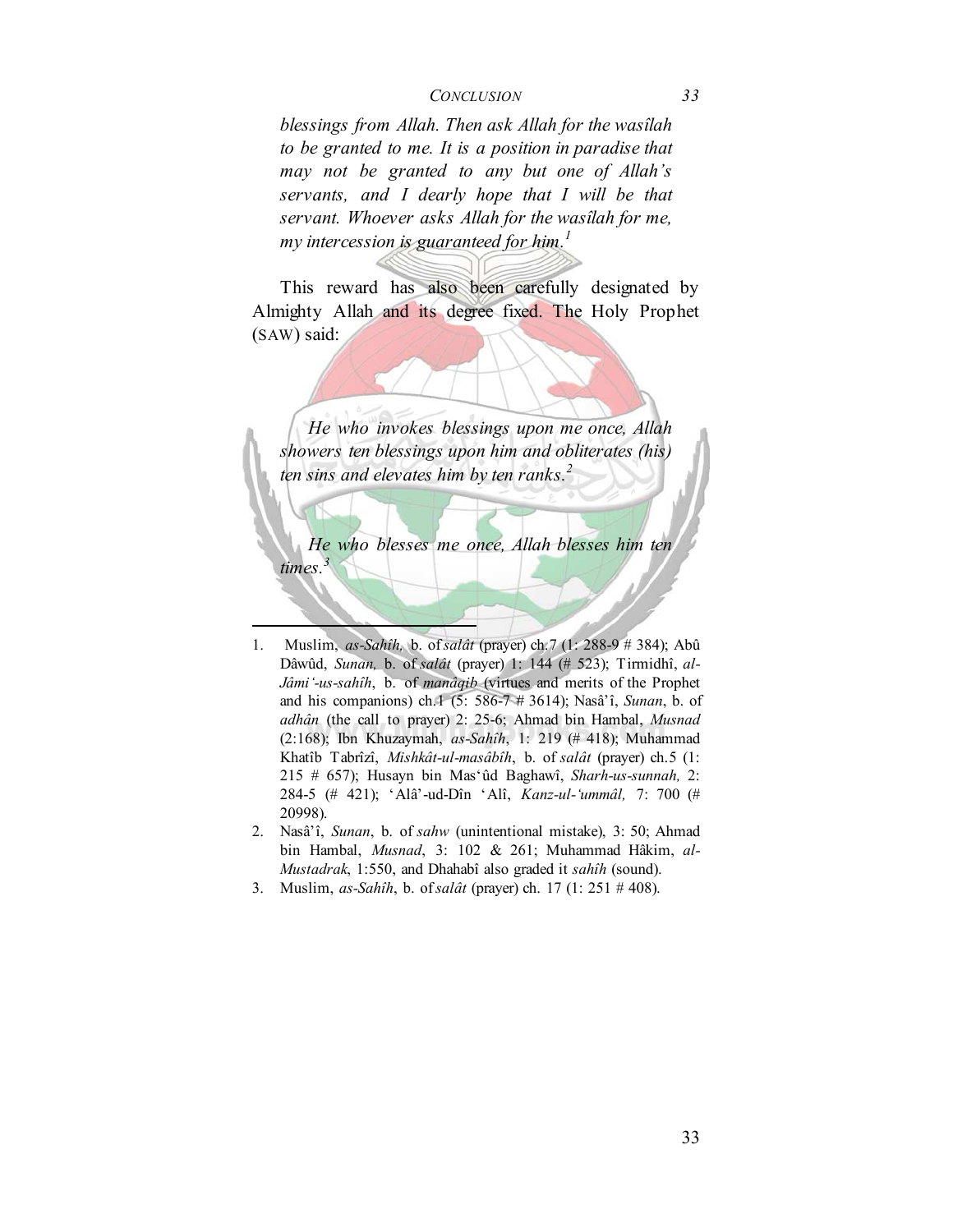'Abdullâh bin Mas'ûd (RTA) reported Allah's Messenger (SAW) as saying:

*The one who will be nearest me on the Day of Resurrection will be the one who invoked most blessings on me.<sup>1</sup>*

Abû Talhah (RTA) narrated assigning it to his father:

*Allah's Messenger came one day with a gleaming countenance and said, "Jibrîl came to me and said, "(Verily your Lord says,) "Muhammad! Does it not please you that one amongst your Ummah should invoke blessings on you and I should bless him ten times and one amongst your Ummah should send greetings of peace to you and I should send ten greetings of peace upon him.<sup>2</sup>*

If a believer sends *salâm* upon the Prophet (SAW) the reward is much higher in rank and degree. Muslims who pay *salâm* upon the Prophet (SAW) will be given a reply

<sup>1.</sup> Transmitted by Tirmidhî in his *Sunan*, b. of *salât* (prayer), ch. 352 (2: 354 # 484); Bukhârî, *at-Târîkh-ul-kabîr*, (5: 177 # 559); Baghawî, *Sharh-us-sunnah*, (3: 197 # 686); Muhammad Khatîb Tabrîzî, *Mishkât-ul-masâbîh*, b. of *salât* (prayer), ch. 16 (1: 278 # 923); Dhahabî, *Mîzân-ul-i'tidâl fî naqd-ir-rijâl*, (4: 228 # 8945).

<sup>2.</sup> Nasâ'î, *Sunan*, b. of *sahw* (unintentional mistake), 3: 50.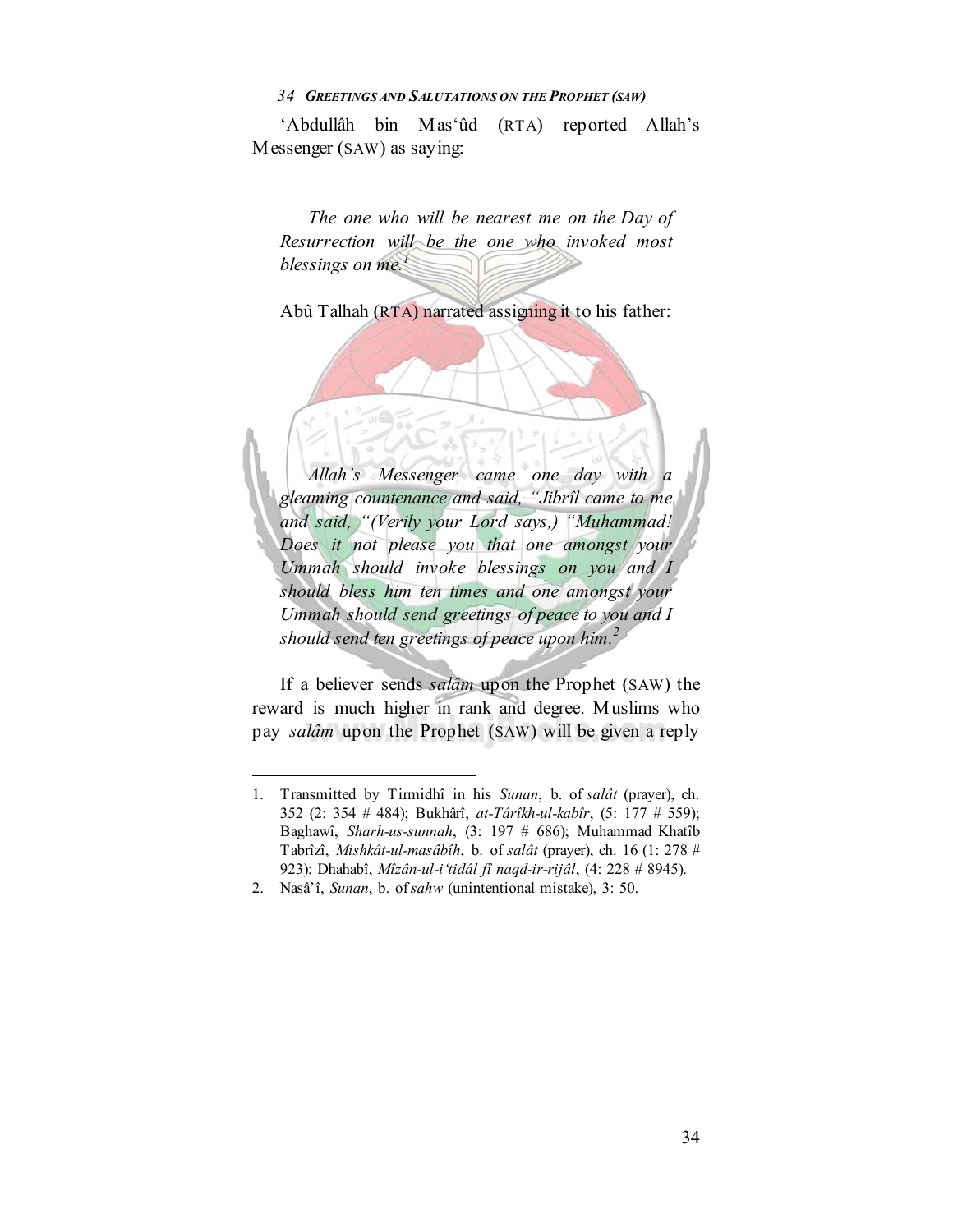and have the same returned to them by Almighty Allah and the angels. Prophet Muhammad (SAW) stated:

*There is no Muslim who invokes blessings upon me (salutes me), but Allah returns to me my soul till I respond to him in return.* 

Abû Hurayrah (RTA) reported the Prophet (SAW) said:

*There is no Muslim in the east and the west who salutes me, but I and the angels of my Lord answer him.<sup>2</sup>*

'Abd-ur-Rahmân bin 'Awf (RTA) narrates that the Prophet (SAW) said:

*I met Jibril who said: I give you good news that Allah has said, "Whosoever asks for peace for you, I ask for peace for him, whosoever blesses you, I bless him."<sup>3</sup>*

j 1. Abû Dâwûd, *Sunan*, b. of *manâsik* (rituals of *hajj*), (2: 218 # 2041); Ahmad bin Hambal, *Musnad*, 2:527.

<sup>2.</sup> Abû Nu'aym Asbahânî, *Hilyat-ul-awliyâ' wa tabaqât-ul-asfiyâ'*, 6: 349.

<sup>3.</sup> Muhammad Hâkim transmitted it in *al-Mustadrak* (1:222-3) and Dhahabî also confirmed it; Bayhaqî in *Sunan-ul-kubrâ* (2:371 & 9:286); Qâdî 'Iyâd in *ash-Shifâ*, 2:650.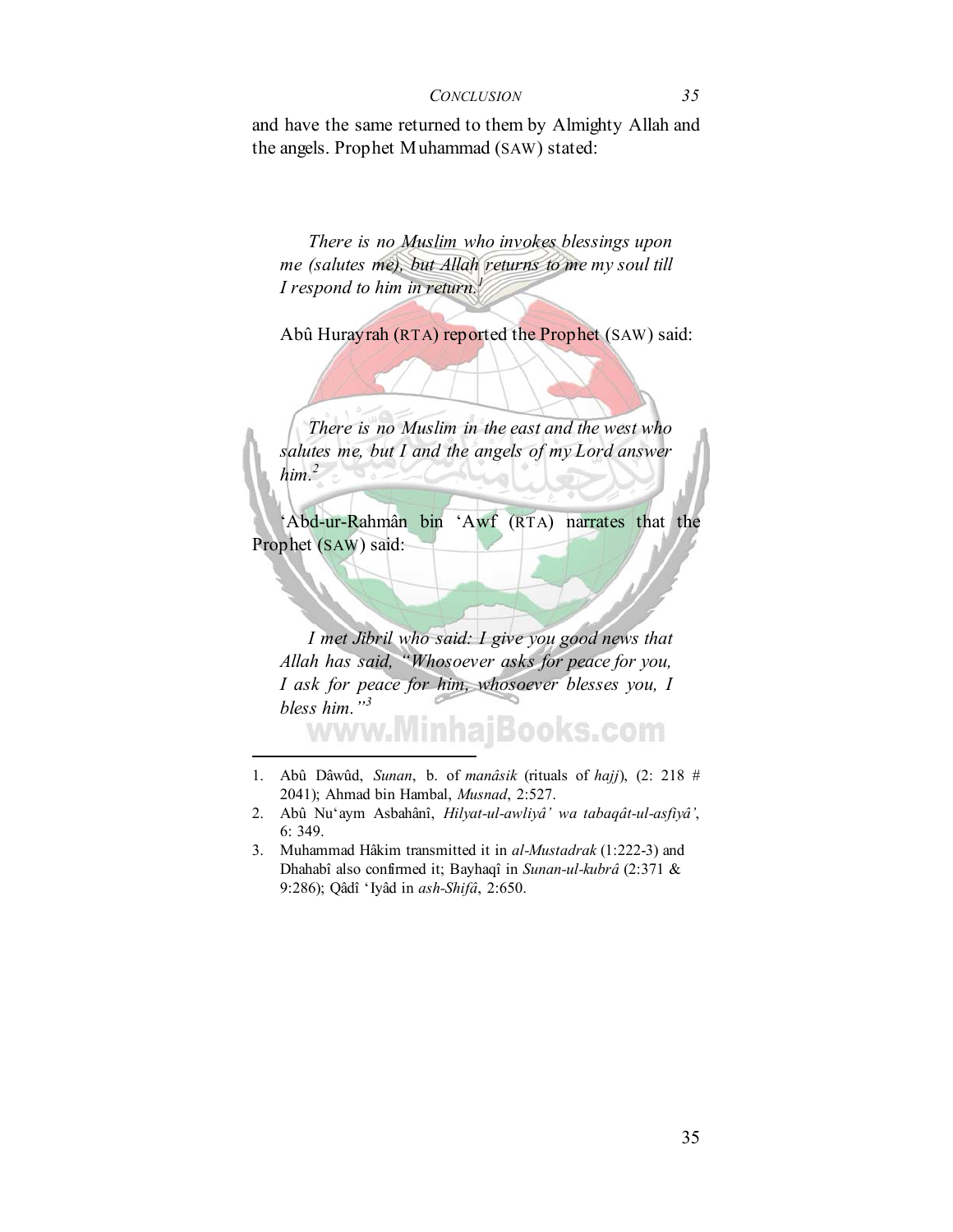'Âmir bin Rabî'ah (RTA), on his father's authority, said that he heard the Prophet (SAW) saying:

*The angels will continue to bless anyone who blesses me, as long as he continues to do so, so the servant should either reduce or enhance this.<sup>1</sup>*

Ibn Wahb (RTA) related that the Prophet (SAW) said:

*Whosoever asks for peace on me ten times, it is as if he has freed a slave.<sup>2</sup>*

To be honoured with a reply and blessings is a great and prestigious reward. Sending the salute of peace upon the Prophet (SAW) is the fulfillment of the command of Allah (SWT) but the reward of a reply is the love of the Prophet (SAW) for his Ummah. Through a reply a believer obtains spiritual attachment, nearness and proximity known as *qurbat.* In sending *salât,* the reward is fixed by Allah (SWT). A Muslim will receive his tenfold reward or expiation of ten sins. In the case of sending peace and blessings, a Muslim receives manifold blessings in return. These blessings are multiple and great in number since the Prophet (SAW) is grand in his mercy.

<sup>1.</sup> Ibn Mâjah, *Sunan*, b. of *iqâmat-us-salât was-sunnah fîhâ* (establishing prayer and its *sunnahs*) ch.25 (1:294#907); Ahmad bin Hambal, *Musnad* (3:445); Husayn bin Mas'ûd Baghawî, *Sharh-us-sunnah* (3:198#688); Qâdî 'Iyâd, *ash-Shifâ* (2:651).

<sup>2.</sup> Qâdî 'Iyâd, *ash-Shifâ*, 2:653.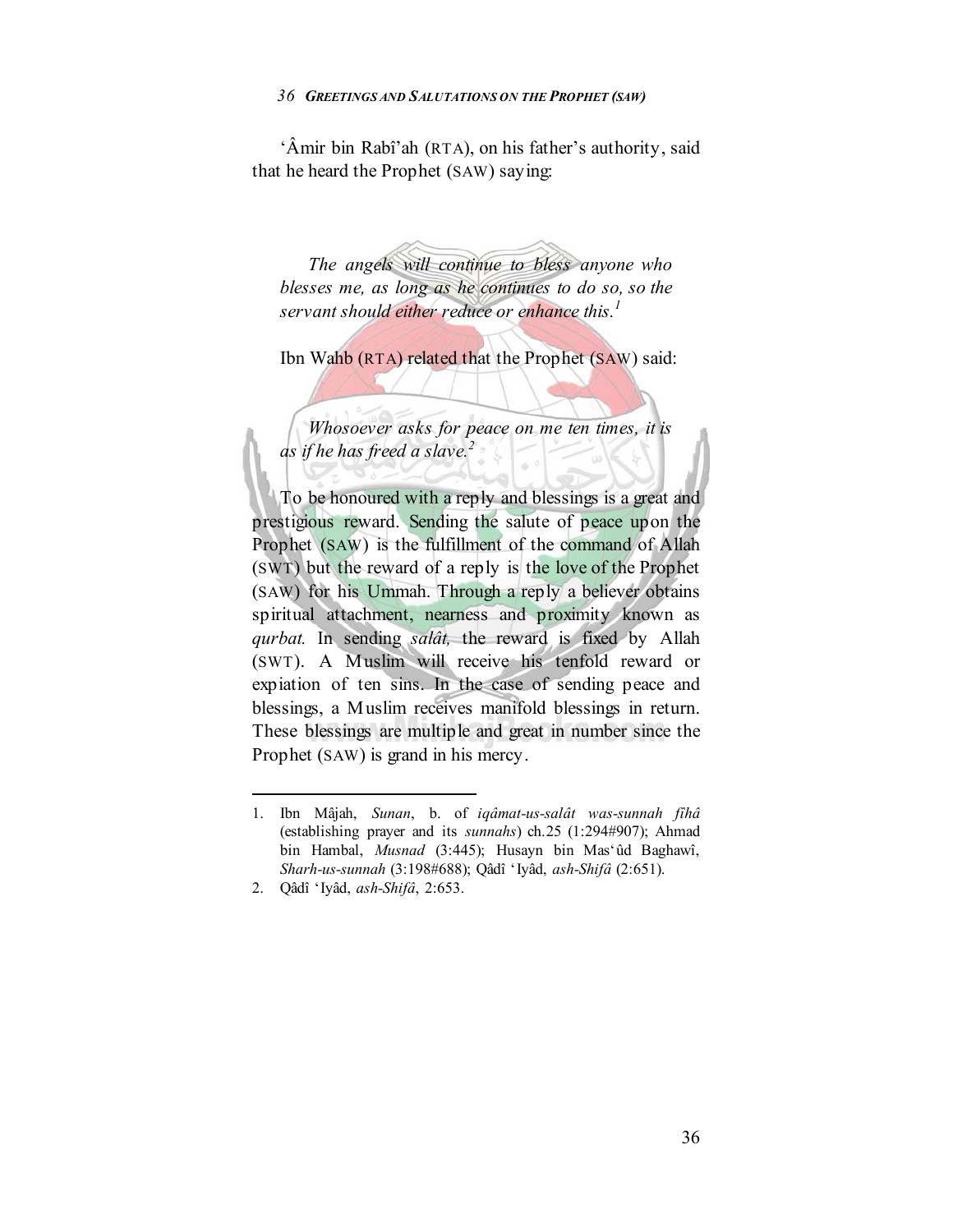Through *salât* the conveyance of a *du'a'*, prayers to be sent to the Prophet (SAW) create an indirect link with him, since sins will be forgiven through the Prophet's intercession. However sending *salâm* is an opportunity to send a direct address upon him creating a direct link with him. Out of his love and compassion Prophet Muhammad (SAW) has made it incumbent upon himself to reply. He becomes happy from the addresses of his followers and blesses them too.

Despite this distinction this does not mean that we should only send s*alâm* upon the Prophet (SAW) as opposed to *salât*. In fact both of them should be sent according to the commandment. However, Allah out of His infinite mercy has allowed Muslims to benefit manifold from their acts

# **Angels' Salutations**

In the Qur'anic verse under discussion, it has been denoted that angels also shower blessings and salutations upon the Prophet (SAW):

*Undoubtedly, Allah and His angels send blessings on the Prophet (SAW). O believers! You (too) send your blessings upon him and salute him with all respect.<sup>1</sup>*

According to Islamic traditions there are different groups of angels engaged in various forms of worship. Some

<sup>1.</sup> Qur'an *(al-Ahzâb)* 33:56.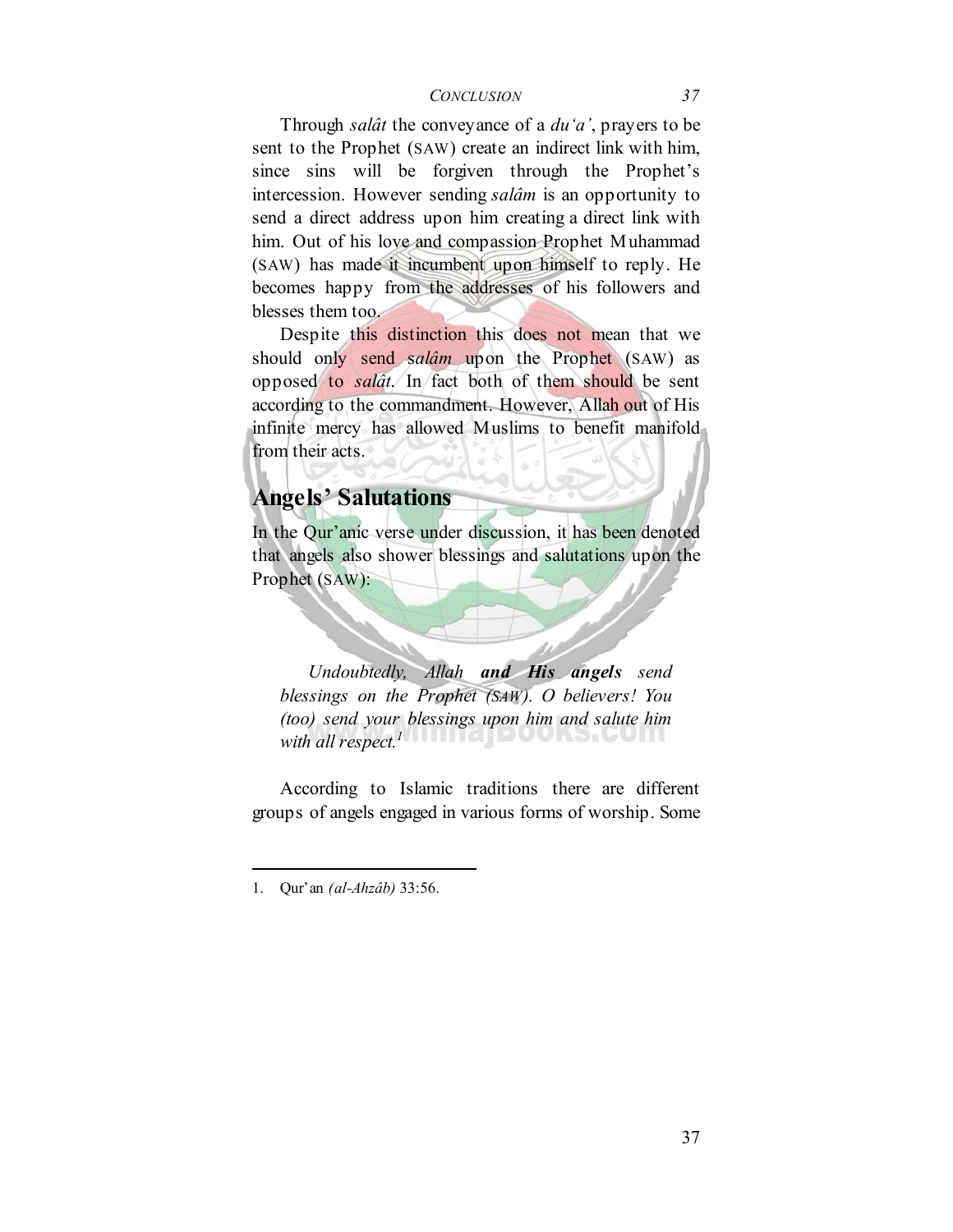angels are reciting *Allahu Akbar<sup>1</sup>* and some are reciting *Subhân-Allah<sup>2</sup>* . Others are worshipping in the standing position; some in a bowing position and some are worshipping in the state of prostration. In short their worships and positions are numerous and multifarious.. In contrast this restriction is not valid for the greetings and salutations upon the Prophet (SAW). All these groups of angels are equally and unexceptionally engaged in showering blessings and salutations upon the Prophet (SAW) together.

It is often the case that if one loves somebody dearly, holds him close to the heart then the lover will always look for ways and means of hearing about his beloved. He will become happy if others praise his beloved, become pleased if they salute and respect him and become delighted if they remember him in their prayers. If onlookers are scattered, busy in their own affairs, the lover will desire that they concentrate upon his beloved just as he himself has become engrossed in him. In order to demonstrate his love, he may wish that he alone should not praise his beloved but that it should be done by all of creation. It is therefore quite significant that Allah (SWT) states that all of His Angels send blessings upon His Noble Prophet (SAW). Allah the Almighty has said that this Prophet (SAW) is the best of all Prophets and His love for him is above the love for all else.

So the angels convey the loving greetings and salutations of the faithful from dawn to dusk. Prophet Muhammad (SAW) likes these presents and invokes blessings upon the senders. As he (SAW) stated:

<sup>1.</sup> Allah is the Greatest.

<sup>2.</sup> Glory be upon Allah.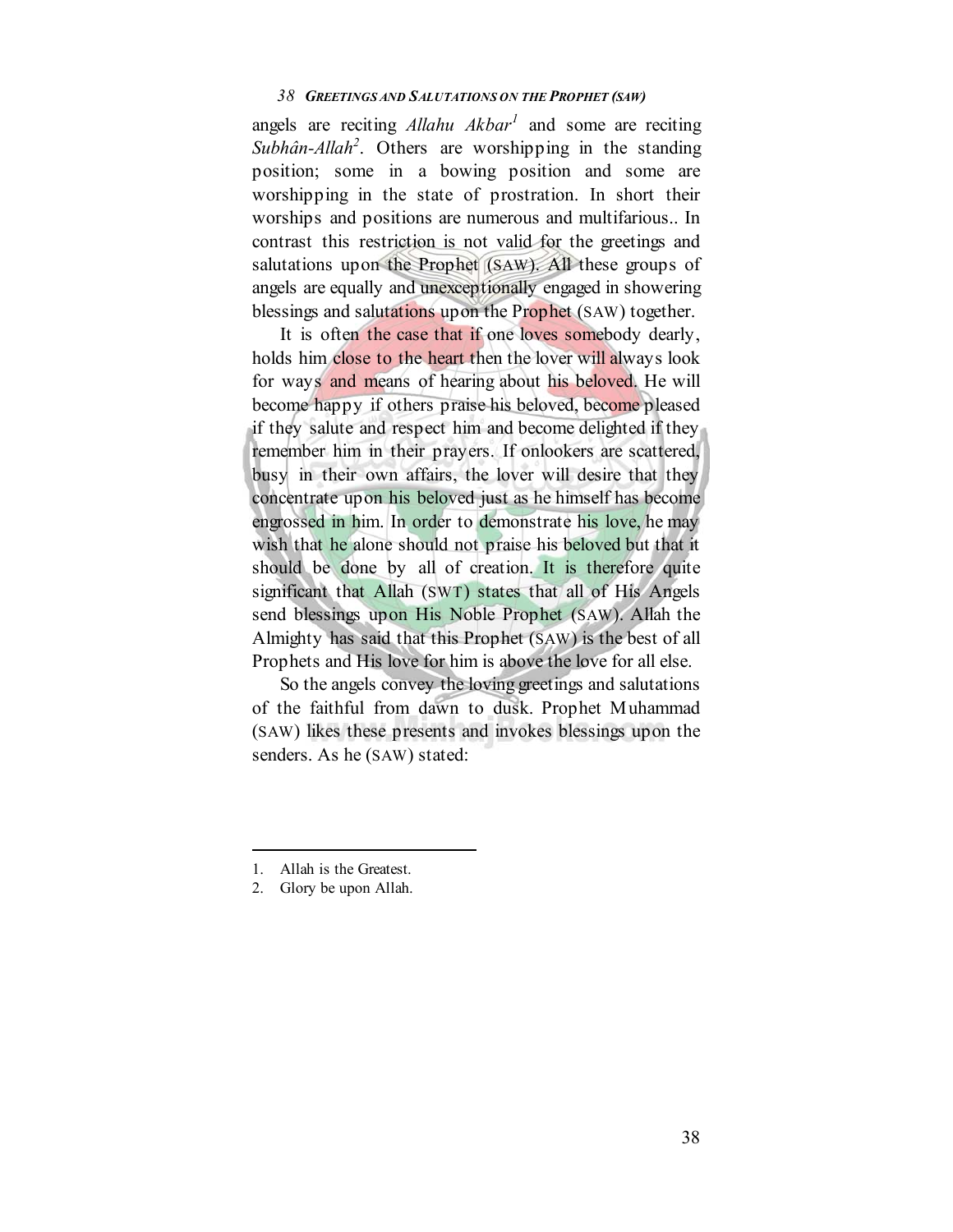*The mobile (squads) of angels in the earth conveys to me the blessings invoked upon me by my Ummah.<sup>1</sup>*

*Invoke blessings upon me, since blessings invoked by you are conveyed to me wherever you may be.<sup>2</sup>*

*He who invokes blessings upon me by my grave, I will hear him and he who invokes upon me at a distance it will be conveyed to me.<sup>3</sup>*

It is also a reflection of his exalted status that Allah (SWT) not only commands His earthly creation to send blessings but that He orders the heavenly creation, pure, pious and made of light to do the same. The Prophet (SAW) listens to the blessings invoked on him but they are also presented to him in a magnificent manner by the angels. This is just intended to exalt and elevate the stature of the Noble Prophet (SAW) as Allah knows the deeds of people but the angels also inform Him about them.

#### **WWWW.** .com

- 1. Nasa'î, *Sunan*, b. of *sahw* (unintentional mistake) 3: 43; Sulaymân bin Ahmed Tabarânî, *al-Mu'jam-ul-kabîr*, (10: 219-20 # 10528-9); Ahmad bin Husayn Bayhaqî, *Shu'ab-ul-îmân*, (2: 218 # 1582).
- 2. Abû Dâwûd, *Sunan*, b. of *manâsik* (rituals of *hajj*) (2: 218 # 2042); 'Alî bin Abû Bakr Haythamî, *Majma'-uz-zawâ'id*, 2: 247.
- 3. Ahmad bin Husayn Bayhaqî, *Shu'ab-ul-îmân*, (2: 218 # 1583); 'Alâ'-ud-Dîn 'Alî, *Kanz-ul-'ummâl*, (1: 498 # 1583).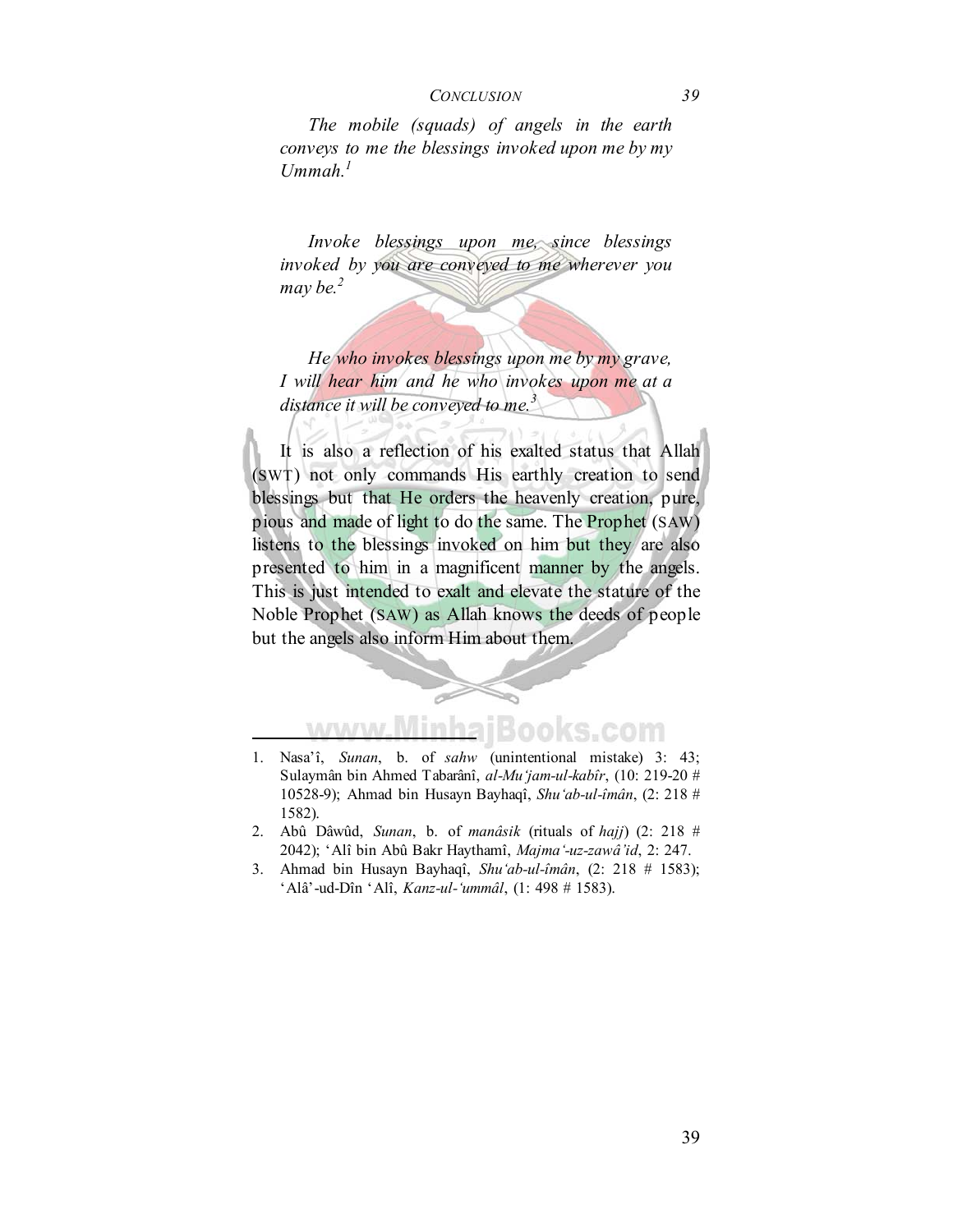# **Invoke Blessings on the Prophet's Name**

In accordance with the Qur'an and the *sunnah*, it is also obligatory to invoke blessings on the Prophet (SAW) to elevate his status and pay glorious tribute to the greatest benefactor of humanity. Whenever the Prophet's name is pronounced, it is compulsory to invoke blessings on him, because this is the *sunnah* of Almighty Allah, Prophet Âdam (AS), His angels and the commandment of His beloved Prophet (SAW). The Prophet (SAW) himself condemned those who do not invoke blessings upon him. The reason is that Allah has raised the remembrance of his beloved Prophet (SAW) and none has the authority to lessen it:

*The miserly is he, before whom I am mentioned and he does not invoke blessings on me.<sup>1</sup>* 

*Verily the most miserly amongst people is he, before whom I am mentioned and he does not invoke blessings on me.<sup>2</sup>*

*Let his nose be smeared with dust, in whose presence I am mentioned, and he does not invoke blessings upon me.<sup>3</sup>*

<sup>1.</sup> Tirmidhî, *al-Jâmi'-us-sahîh*, b. of *da'wât* (supplications) ch.101,  $(5: 551 \# 3546).$ 

<sup>2.</sup> 'Alâ'-ud-Dîn 'Alî, *Kanz-ul-'ummâl*, (1: 489 # 2146).

<sup>3.</sup> Tirmidhî, *al-Jâmi'-us-sahîh*, b. of *da'wât* (supplications) ch.101,  $(5: 550 \# 3545)$ .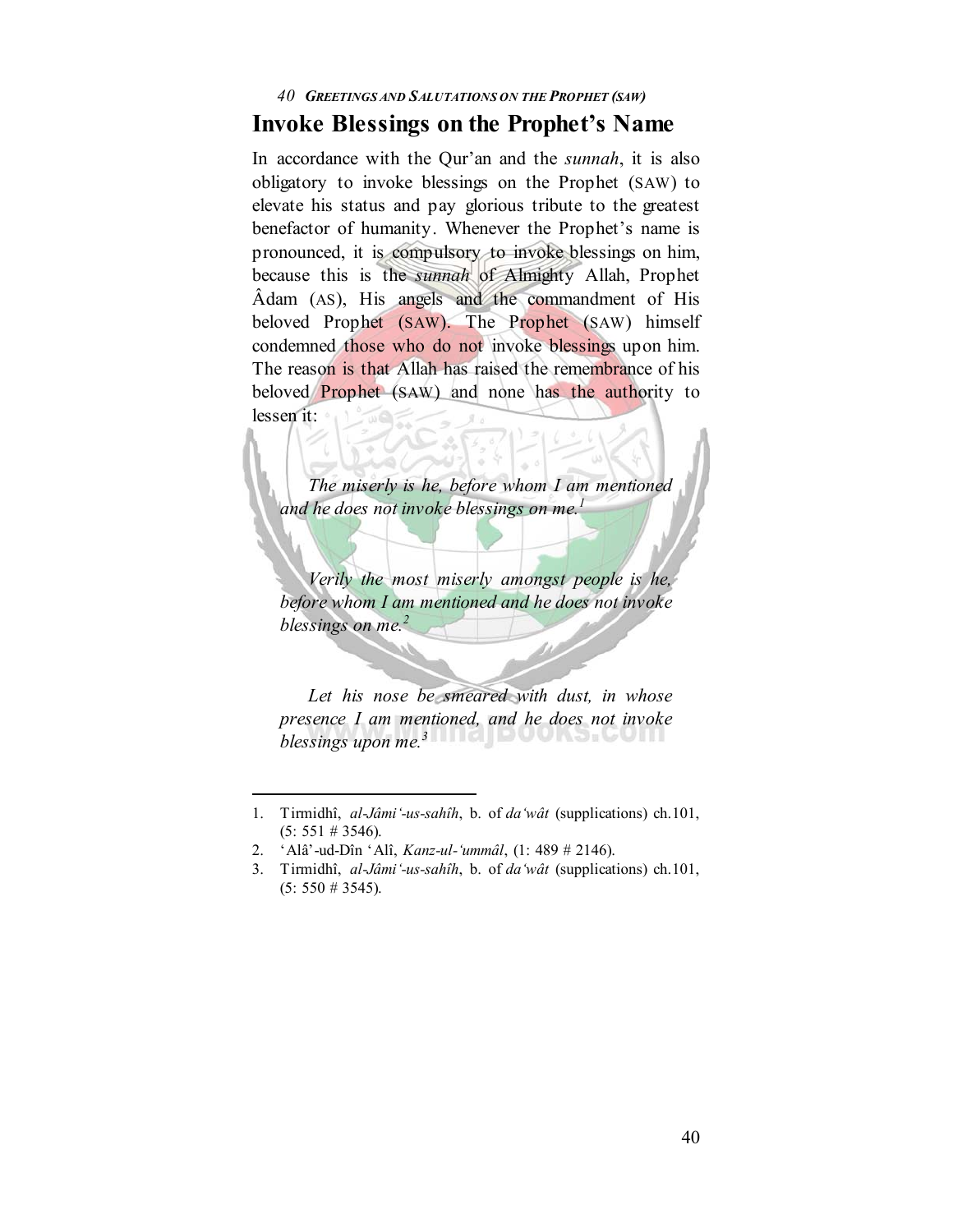*CONCLUSION 41*

The Prophet (SAW) called him astray who does not invoke blessings upon him. It is stated as follows:

*He who forgets (abandons) to invoke blessings on me, misses the road (leading) to the Paradise.<sup>1</sup>*

Abû Hurayrah (RTA) also reported that the Prophet (SAW) said:

*If people sit in an assembly in which they do not remember Allah nor invoke a blessing on their Prophet (SAW), it will be a cause of grief for them (on the Day of Judgement).<sup>2</sup>*

www.MinhajBooks.com

<sup>2.</sup> Ibn Mâjah, *Sunan,* b. of *iqâmat-us-salât was-sunnah fîhâ*  (establishing prayer and its *sunnahs*) ch. 25 (1: 294 # 908); Ahmad bin Husayn Bayhaqî, *Sunan-ul-kubrâ*, 9:286.

<sup>2.</sup> Narrated by Tirmidhî in his *al-Jâmi'-us-sahîh,* b. of *du'â'* (supplication) ch.8 (5:  $461 \# 3380$ ), and he graded it *hasan* (fair) and *sahîh* (sound).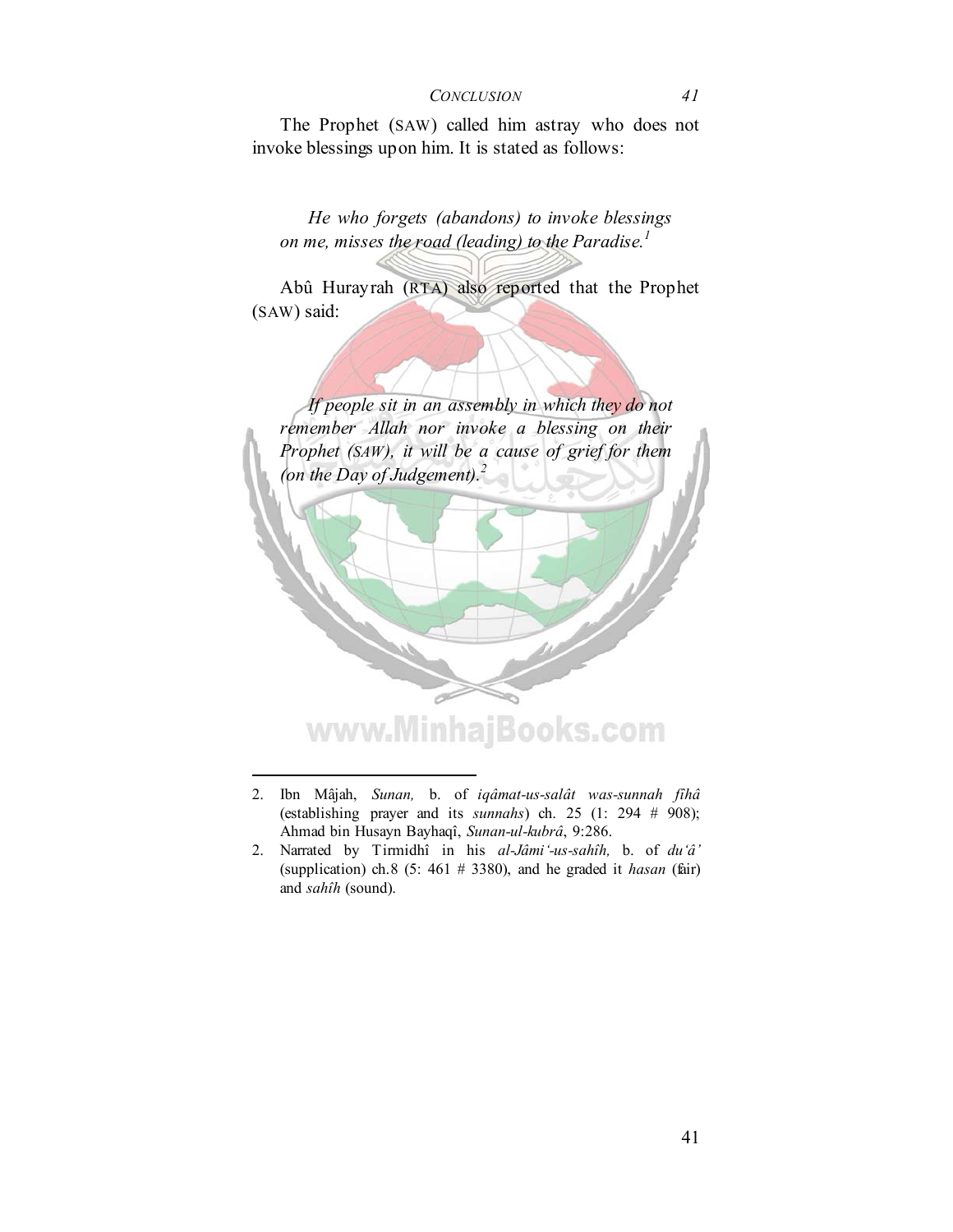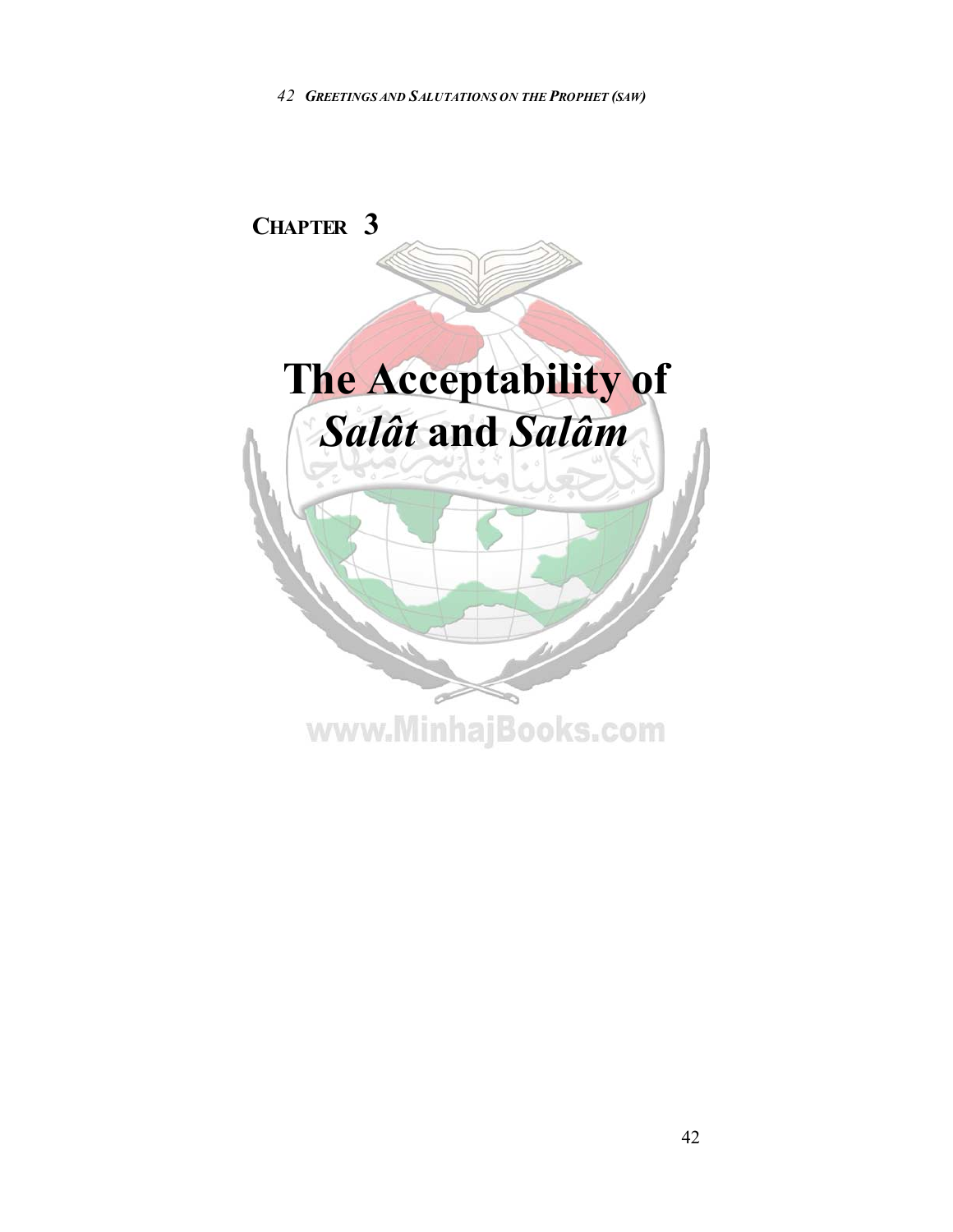Man demonstrates his allegiance to Allah at the behest of his virtuous deeds. He reverently complies with Divine commands. However, man cannot positively say that Almighty Allah has accepted his deeds, since deficiencies in his deeds may occur on account of human frailty and imperfection. So all deeds inclusive of charity, alms, prayers, fasting, pilgrimage stand uncertain in the context of acceptance and acknowledgement. It is only hoped that they will (if Allah is Willing) be accepted.

*Towards Him do (all) words of purity ascend; it is He who exalts each deed of righteousness.<sup>1</sup>*

In contrast to this, *salât* and *salâm* is accepted by Allah in any instance and is always definitely acknowledged. Even if a sinful person recites *salât* and *salâm*, his act of sending the greetings to the Prophet (SAW) will be acknowledged by all means.

One may question as to why *salât* and *salâm* sent by an inadequate and sinful person is acceptable. What wisdom lies behind it? A close examination of the meanings of *salât*  and *salâm* reveals they are sent to bestow blessings; to bestow nearness and to elevate the name and fame of the Holy Prophet (SAW). All the aforesaid benedictions have already been bestowed upon the Prophet (SAW) by Allah

<sup>1.</sup> Qur'an *(Fâtir)* 35:10.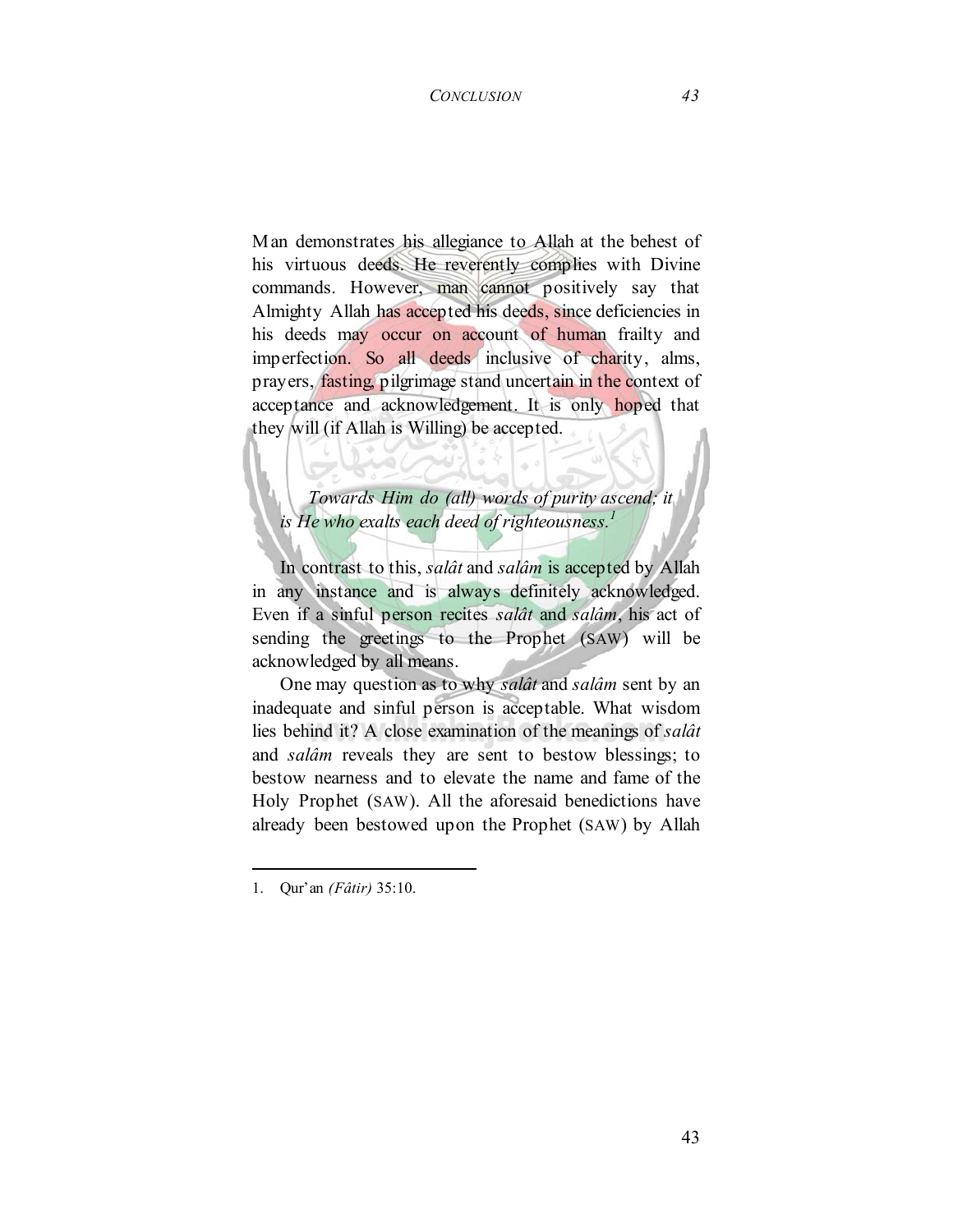through His divine Practice. The Prophet (SAW) has the utmost nearness of Allah, with ascension and elevation bestowed in abundance. Allah (SWT) says in the Holy Qur'an:

*Then he (Muhammad) approached and came closer and was at the distance of two bow-lengths or (even) nearer.<sup>1</sup>*

At another place, Almighty Allah states the exaltation and greatness of the Prophet (SAW) in these words:

*And We have exalted for you your remembrance.<sup>2</sup>*

So all the benefits and rewards of *salât* are already bestowed to the Prophet (SAW). When a person implores Allah to bestow the blessings upon the Prophet (SAW), Allah says, "I am already blessing My Prophet (SAW), elevating his name and bestowing him nearness. However, O My devotee, as you have not demanded anything for your own self and sent greetings and salutations to the Prophet (SAW) without seeking reward, so your supplication is granted." This is regardless of the fact if he is a sinner. That is why *salât* and *salâm* will always be definite and certain in acceptance.

<sup>1.</sup> Qur'an *(an-Najm)* 53:8-9.

<sup>2.</sup> Qur'an *(ash-Sharh)* 94:4.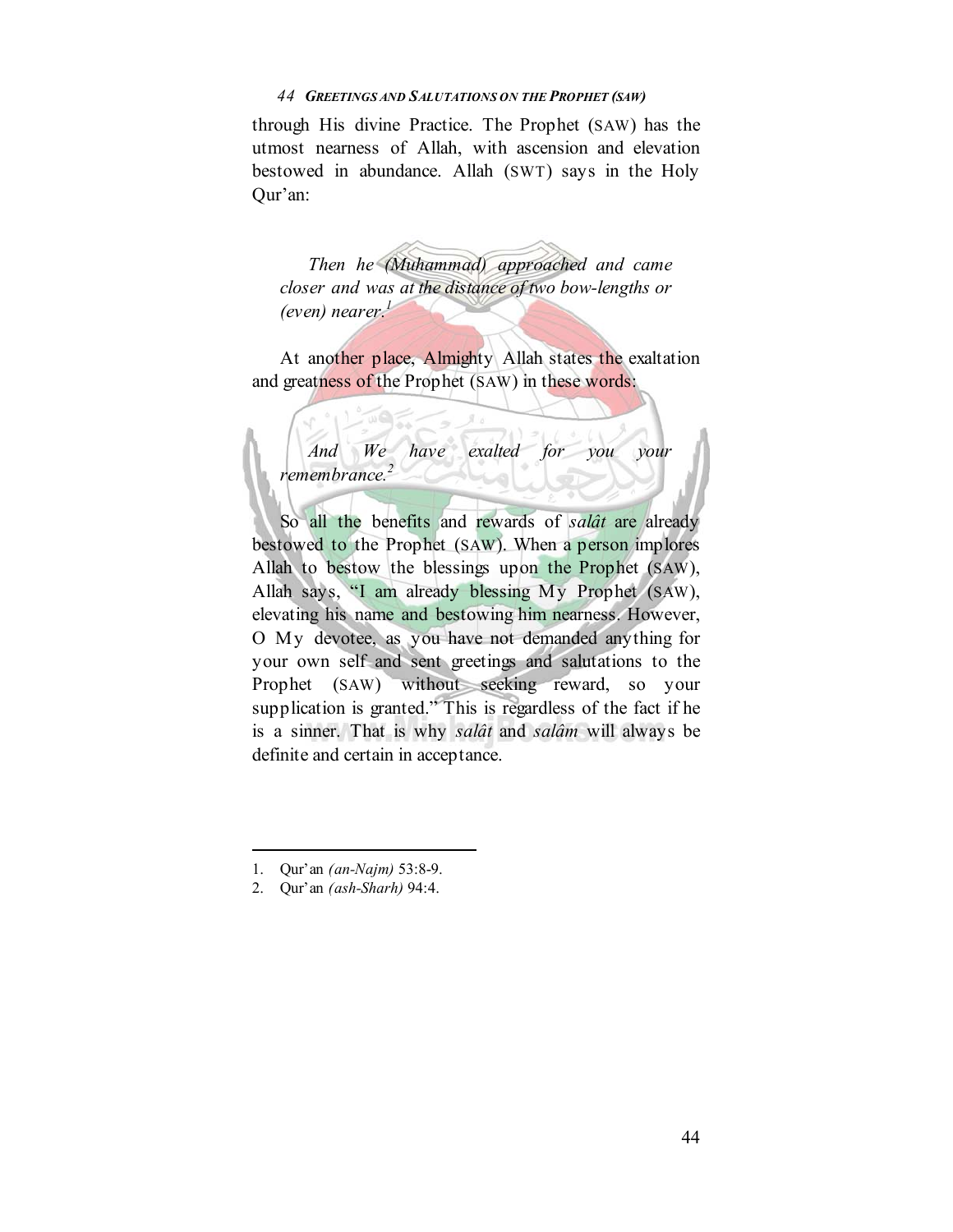## **Salutations and the Acceptance of other Worships**

As *salât* and *salâm* upon the Holy Prophet (SAW) is always accepted by right, it in itself becomes a vehicle for the acceptance of other acts of worship. Man bears hardship while worshipping His Creator so he aspires that all his worships may be acceptable in the court of Allah (SWT). The Mercy of Allah is such that He does not frustrate man's intrinsic desire for the acceptance of his deeds. Allah has bestowed a means on man for the materialization of his intrinsic desire. In all His benevolence He has informed man that he should recite *salât* and *salâm* before and after each worship and deed. As *salât* and *salâm*  is a positive and definite act, therefore, Allah will accept it with any worship thereafter attached.

It is not behooving on the part of Allah, that He may accept *salât* and *salâm* and not accept the other prayers in between *salât* and *salâm*. The noble Prophet (SAW) is the beloved of Allah (SWT). Thus Allah is pleased with anyone of His creation who sends *salâm* upon him. His pleasure is such that *salât* and *salâm* becomes the most effective, magnificent and certain method for making deeds positively acceptable.

The Prophet (SAW) emphasized his closest companion, Ubayy bin Ka'b (RTA) to recite *salât* and *salâm* abundantly. Ubayy bin Ka'b narrated:  $(s.com)$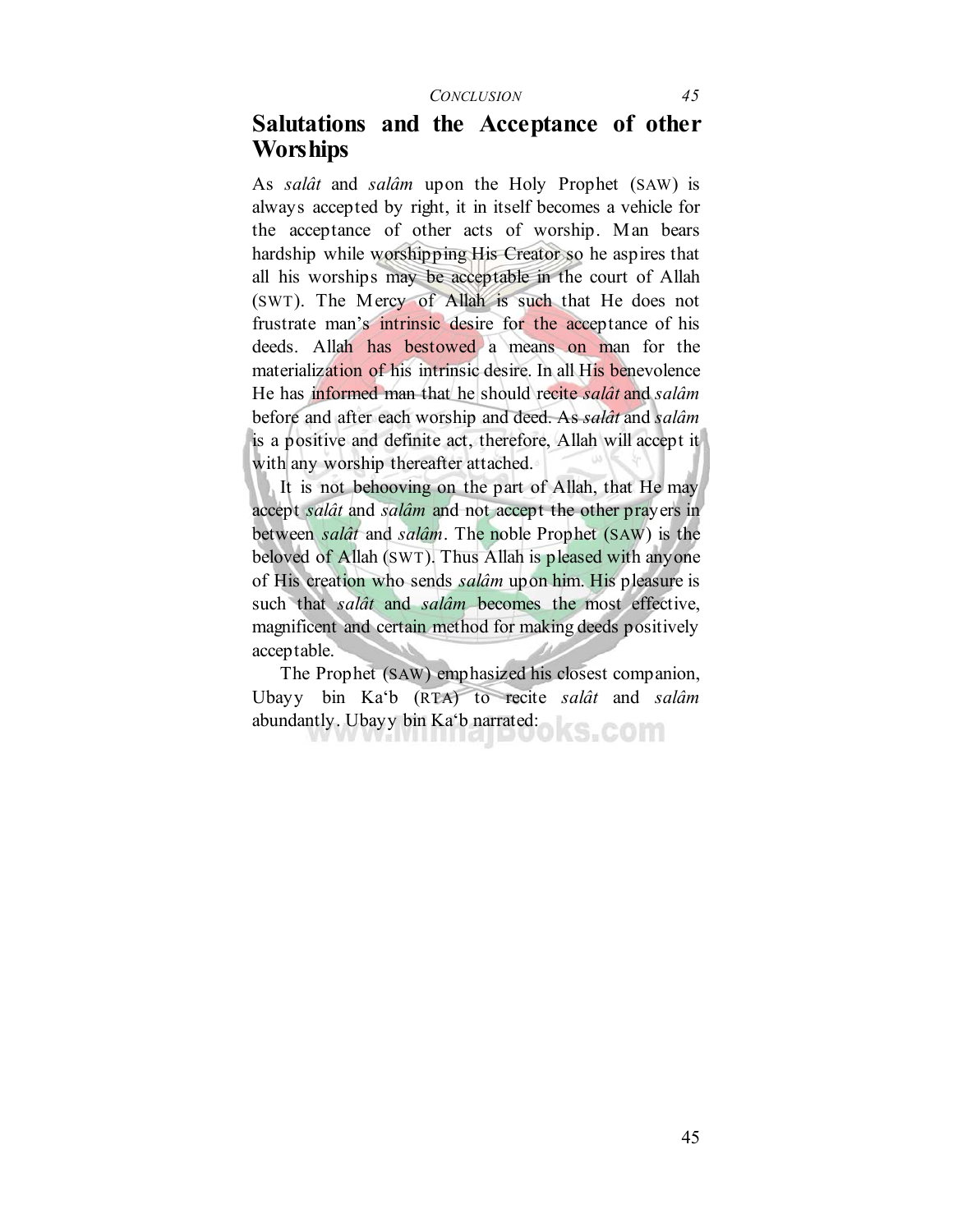*I said, "O Allah's Messenger, I invoke blessings upon you very frequently. How much of my supplication should I devote to you?" He said, "As much as you like." I said, "May it be a quarter?" He said, "As much as you like, but if you make an increase in that it would be better for you." I said, "May it be a half?" He said, "As much as you like, but in case you make an increase in it that would be better for you." I said, "May these be two thirds?" He said, "As much as you like but if you make an increase in it, it would be better." I said, "May I devote the whole of my supplication to you (that I make in my prayer)?" Thereupon he said, "In that case you would be free from care and your sins would be forgiven.<sup>1</sup>*

This preference and privilege to salât and salâm is due to the vein of love and allegiance whereas all the other acts are under obedience and love has a better degree than submission.

## *Salât* **and** *Salâm* **and Love for the Prophet (SAW)**

Finally *salât* and *salâm* is a symbol of love and affection for the Prophet (SAW). We love him, therefore, we have a desire to send blessings and peace upon him. We have to seek to be near him, and hope through his nearness we receive the nearness of Allah (SWT). Intense and

<sup>1.</sup> Tirmidhî has graded it *hasan* (fair) and *sahîh* (sound) in his *al-Jâmi'-us-sahîh*, b. of *sifat-ul-qiyâmah* (description of Doomsday) ch.23, (4: 637 # 2457).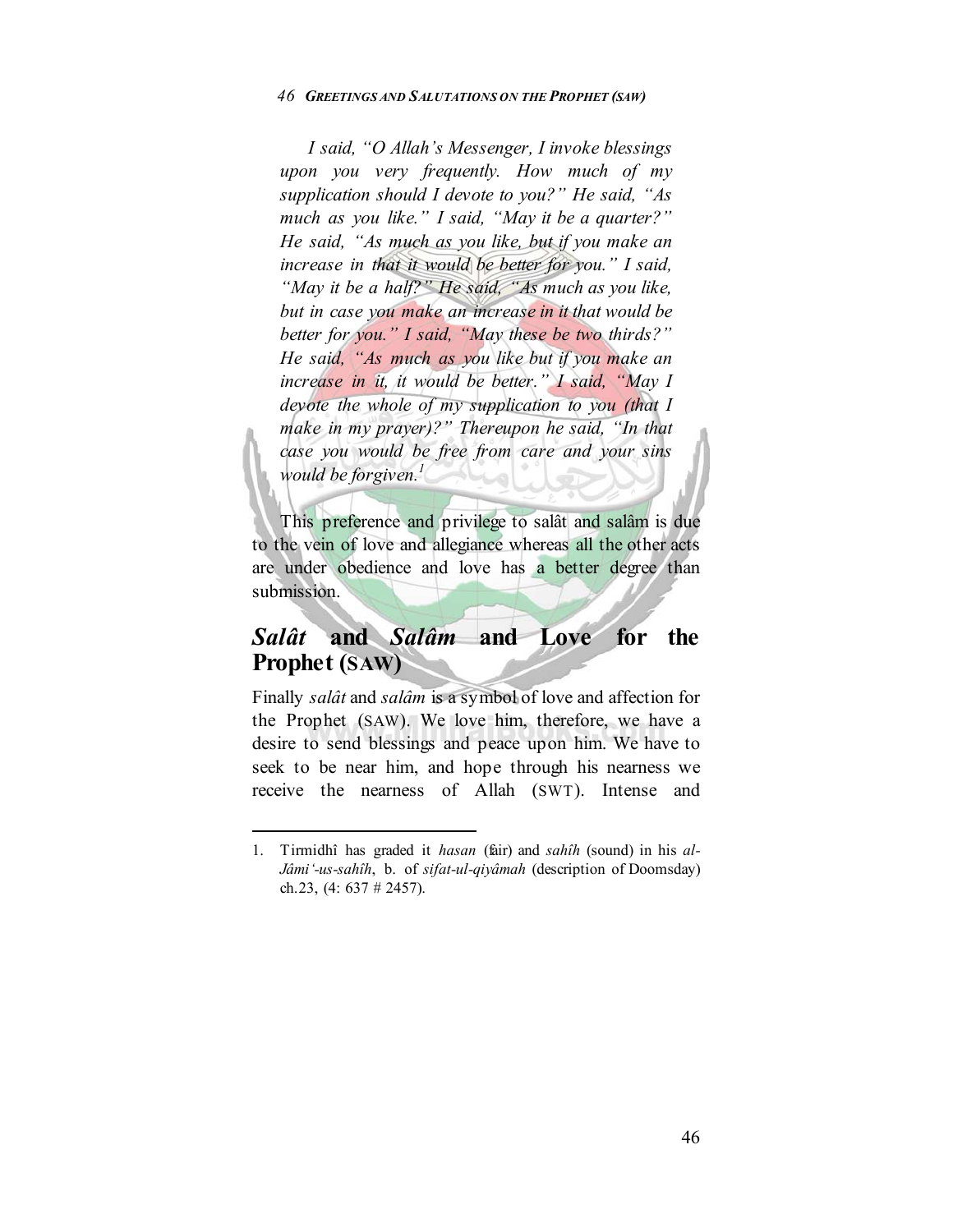overwhelming love too acts as a vehicle for the acceptance of worship. Man may appear humble and subservient in the eyes of Allah (SWT), spend days and nights in his remembrance but acceptance is still not guaranteed.

The most pious predecessors have always commented, "O Allah, we could not worship You as You deserved." If this was the state of affairs with the pious, what would be the fate of the less fortunate? It is the most difficult thing to proffer the worship behooving the Glorified Creator. But love is an efficacious force that revamps frail and faulty deeds. If the tree of subservience dries up but its roots of love remain intact, there is an ample chance that the tree may become green and its shoots may sprout some day. But if the roots of love are absent some day the tree will fall. Love is everything. If there is any deficiency in subservience, it can be compensated with love. Any deficiency in love cannot be compensated with subservience. Subservience without love is ostentation and hypocrisy. Such subservience is spurned on the face of the performer. A person came to the Prophet (SAW) and asked:

*When will the Hour be established, O Allah's Messenger?* 

The Prophet (SAW) asked:<br>WWW.

*What have you prepared for it?* 

The man said: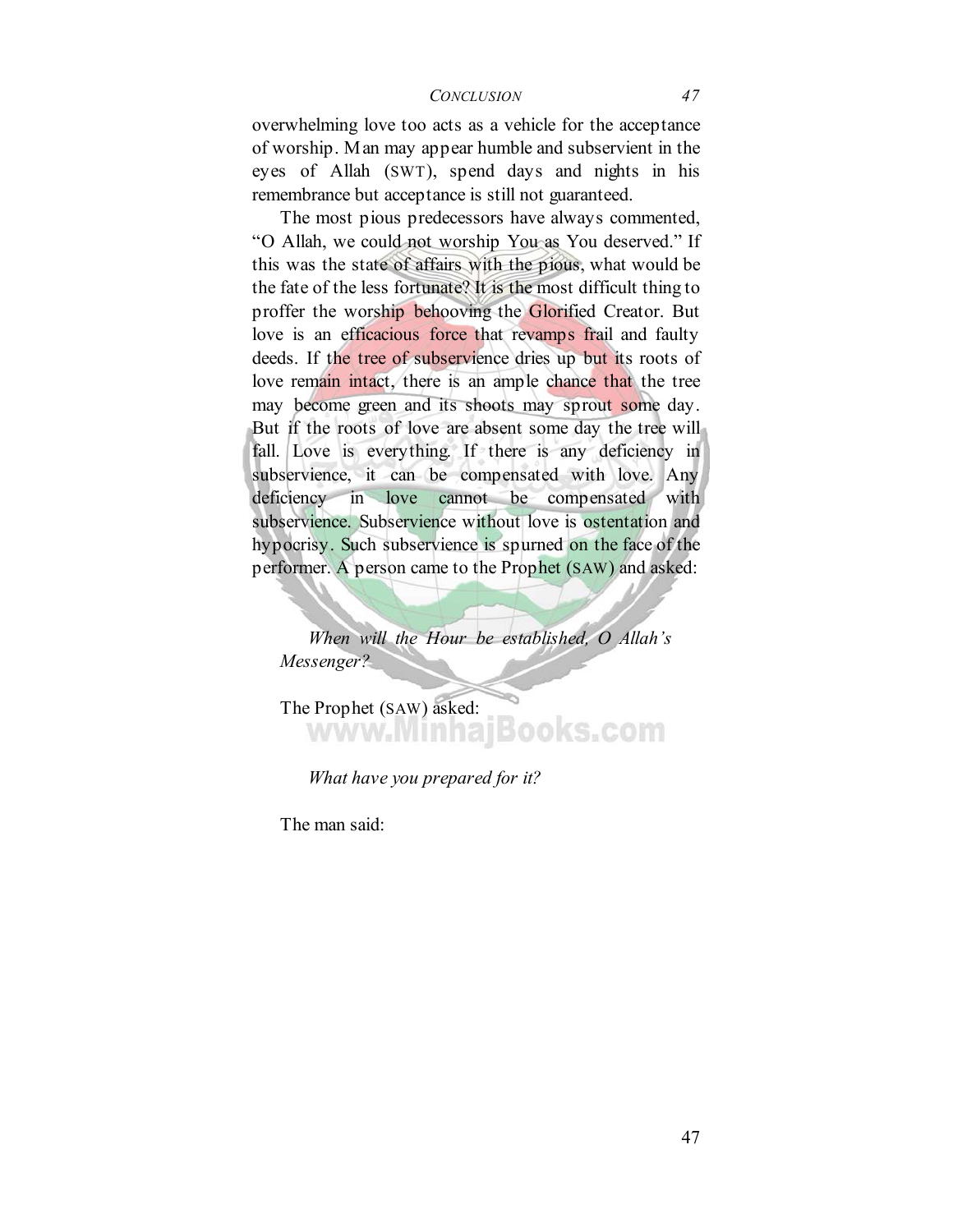*I have not prepared for it much of prayers, fast or alms, but I love Allah and His Messenger.* 

The Prophet (SAW) said:

*You will be with those whom you love.<sup>1</sup>*

In this *hadîth* the Prophet's Companion has confessed lapses in his deeds and deficiency of worship deeming them the significant factors for salvation in the Divine Court. But the Prophet (SAW) made it clear that love compensates this deficiency of subservience and faithfulness. He should not worry about his lapses in his deeds and assured him that love of Allah and His beloved Prophet (SAW) will make him succeed.



1. Bukhârî has narrated it in his *as-Sahîh*, b. of *adab* (good manners) ch.97 (8: 123-4 # 192). Tirmidhî has also narrated this *hadîth* in his *Sunân*, b. of *zuhd* (piety) ch.50 (4: 595 # 2385), with an addition of few words. He graded it *hasan* and *sahîh*. He reported that the Prophet (SAW) said to the inquirer giving him a good news, " Everyone will be with those whom he loves (*al-mar' ma'a man ahabba*)." Bukhârî also narrated these words in other narrations (# 190 & 191); Ahmad bin Hambal in his *Musnad* (3: 104, 200).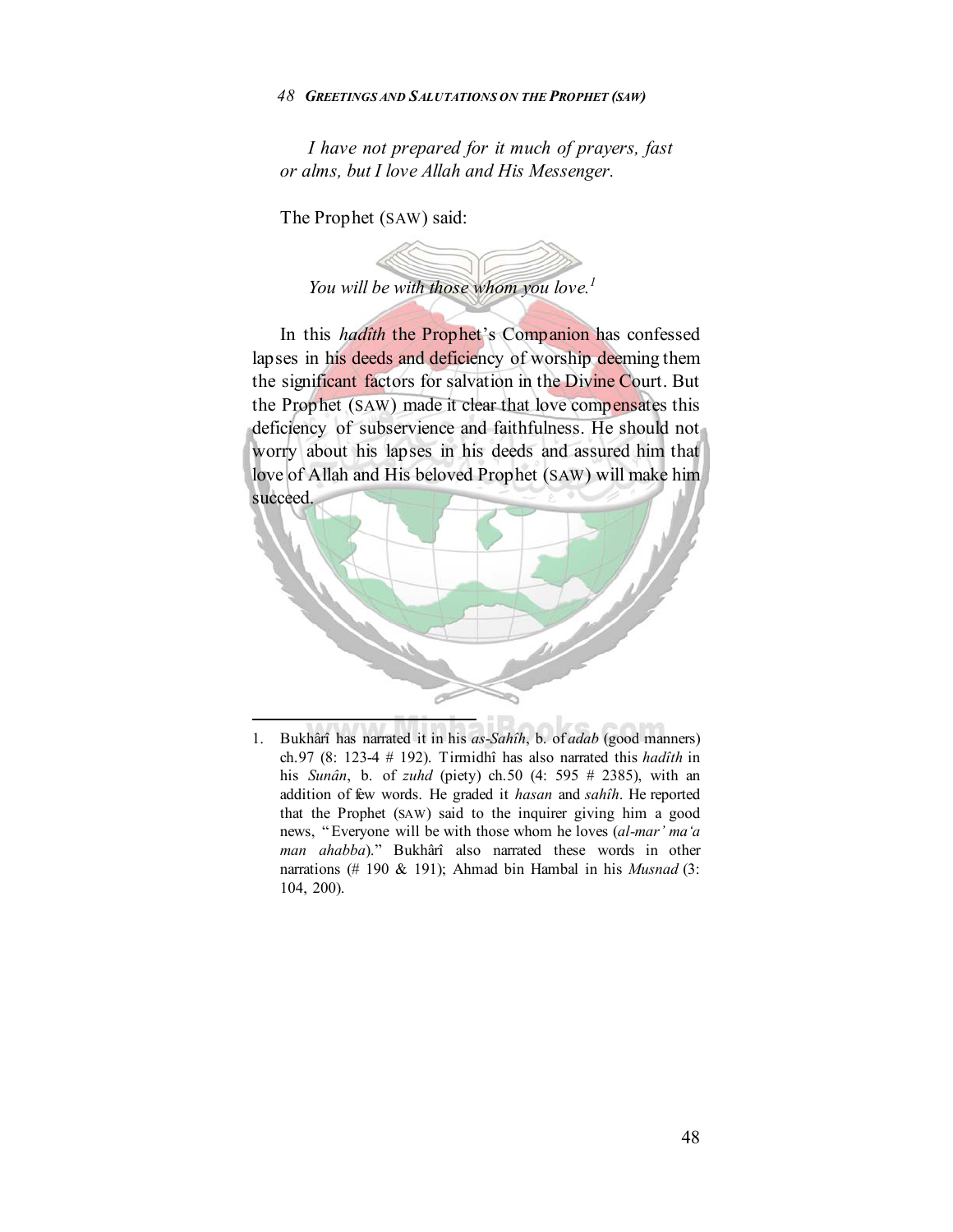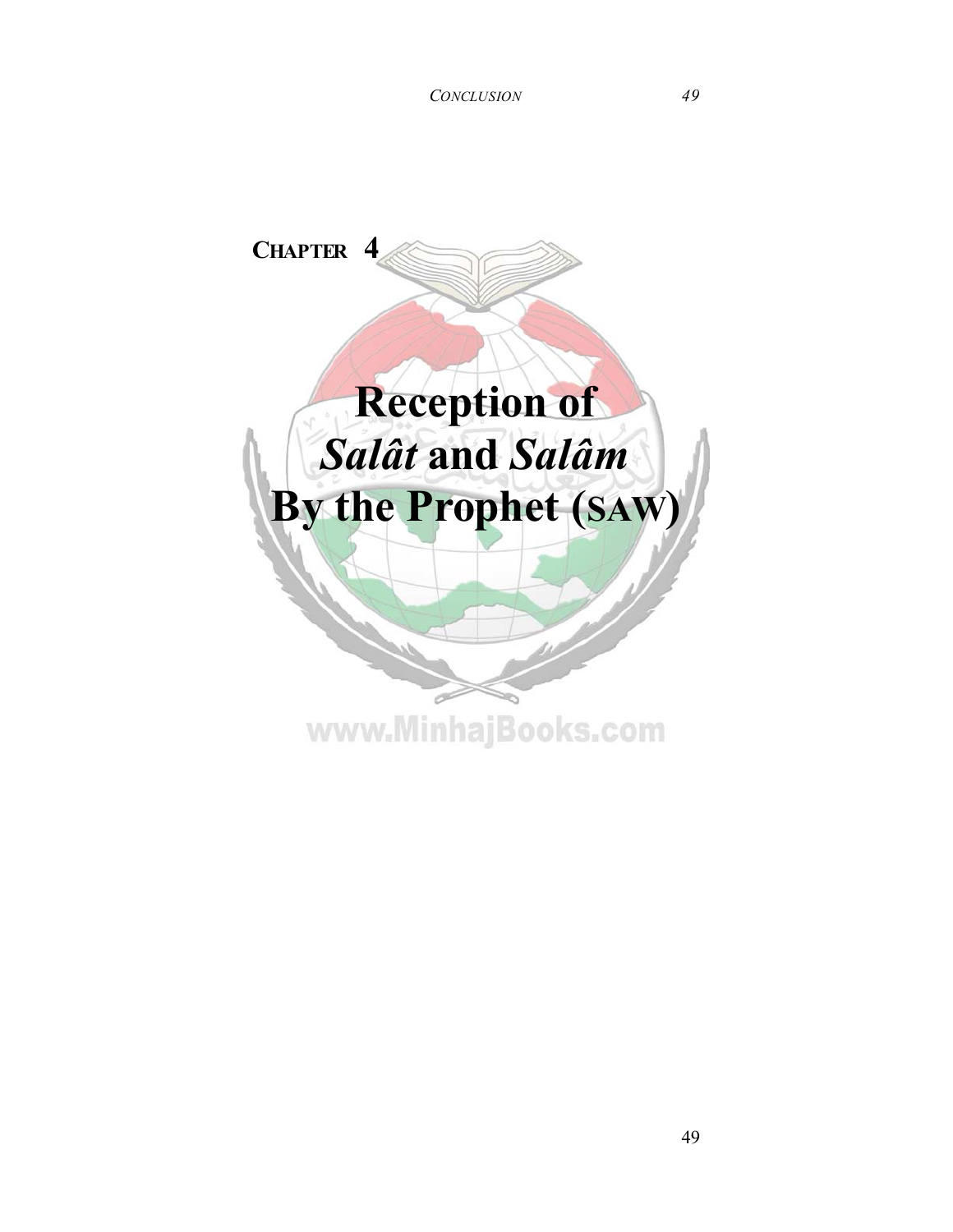An area of dispute often occurs regarding as to whether the Prophet (SAW) receives the blessings sent to him. It is clearly apparent from the previous discussion that offering *salât* and *salâm* in the court of the Holy Prophet (SAW) is an extraordinary and highly acceptable act. Avoidance of this act is in no way a plus point for the believers of Islam but a sign of deploration. Therefore, whether or not *salât* and *salâm* reaches the Prophet (SAW), whether it reaches itself or is carried away by angels is a question of pedantics serving to deviate from the actual act itself. These disparities are not for the believers to worry about. We have to concentrate on the command to offer and recite *salât* and *salâm*.

Unfortunately man is a curious creature by nature and apt to query and debate regardless of its benefits. We should be satisfied that if it is carried away by angels, they perform their duties and if it reaches directly, it is the quality of divinely bestowed excellence and miracles of the Holy Prophet (SAW). If it does not reach and is not responded to, why was it ordered? Its commandment is the reason for it's being accepted. However, since this has become an area of confusion let us look at the controversy surrounding this debate.

## **The Bodies of Prophets (AS) are Immune from Decay**

It is an undisputed fact that Allah keeps the bodies of the Prophets (AS) immune and intact in their graves. This is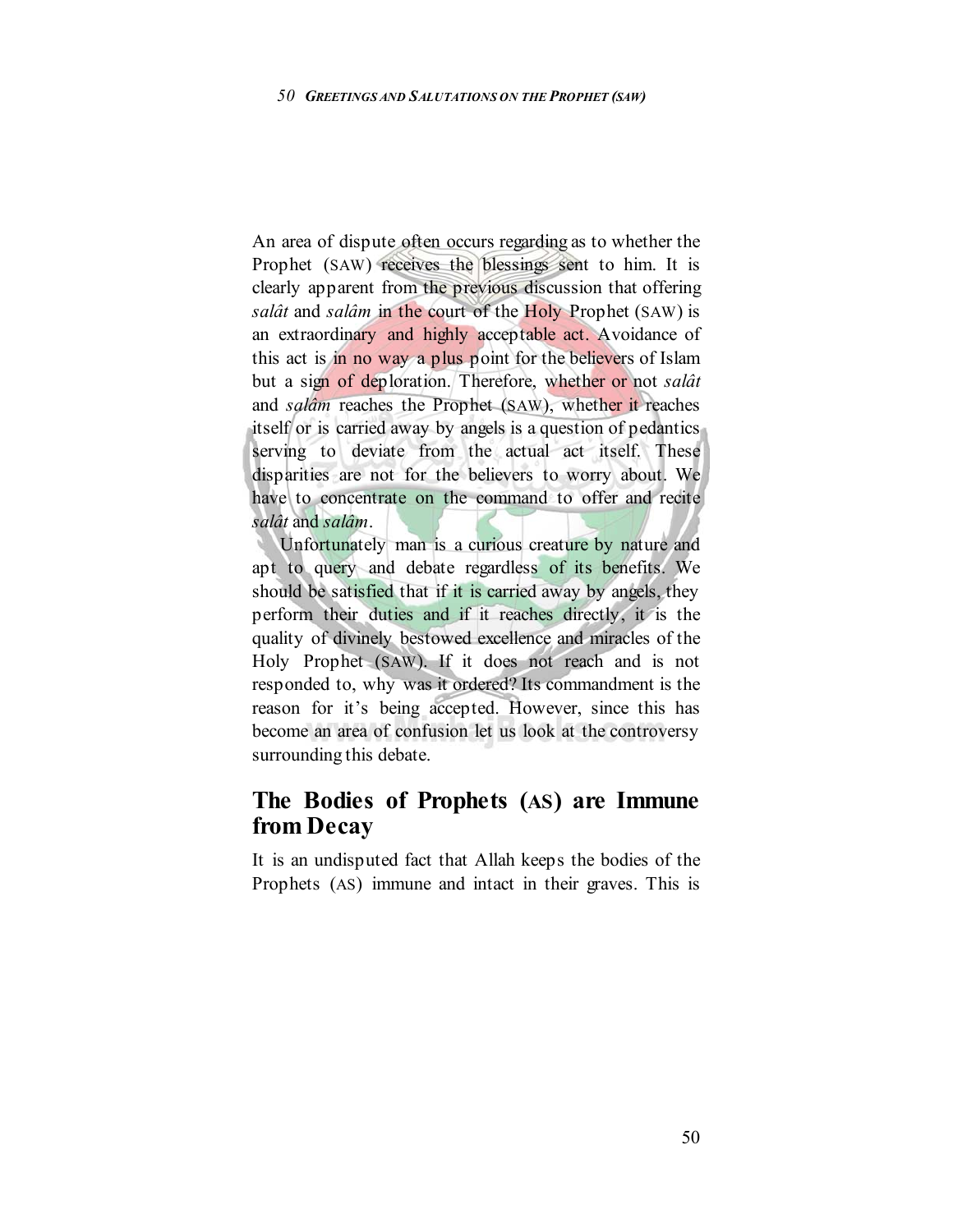*CONCLUSION 51*

symbolically a benignity of Allah to preserve the Prophets' bodies so as to elevate the station of their personages. Shaddâd bin Aws (RTA) reported that Allah's Messenger (SAW) said:



*The most excellent day is the day of Jumu'ah (Friday). Âdam was created on that (day) and on it the Trumpet will be blown and on it will (the people) loose their senses. So invoke blessings on me abundantly on that (day) for your blessings are presented to me.* 

Upon this, a man said:

*Allah's Messenger, how are our blessings presented to you while you will decay, i.e. you will be rotten and antiquated?* 

The Holy Prophet (SAW) said:

j

*Certainly Allah has made it unlawful (harâm) for the earth to eat the bodies of the Prophets.<sup>1</sup>*

<sup>1.</sup> Ibn Mâjah, *Sunan*, b. of *iqâmat-us-salât was-sunnah fihâ* (establishing prayer and its *sunnahs*), ch. 79 (1: 345 # 1085); *ibid*, b. of *janâ'iz* (funerals), ch. 65 (1: 524 # 1636); Abû Dâwûd, *Sunan*, b. of *salât* (prayer), 1: 275 (# 1047).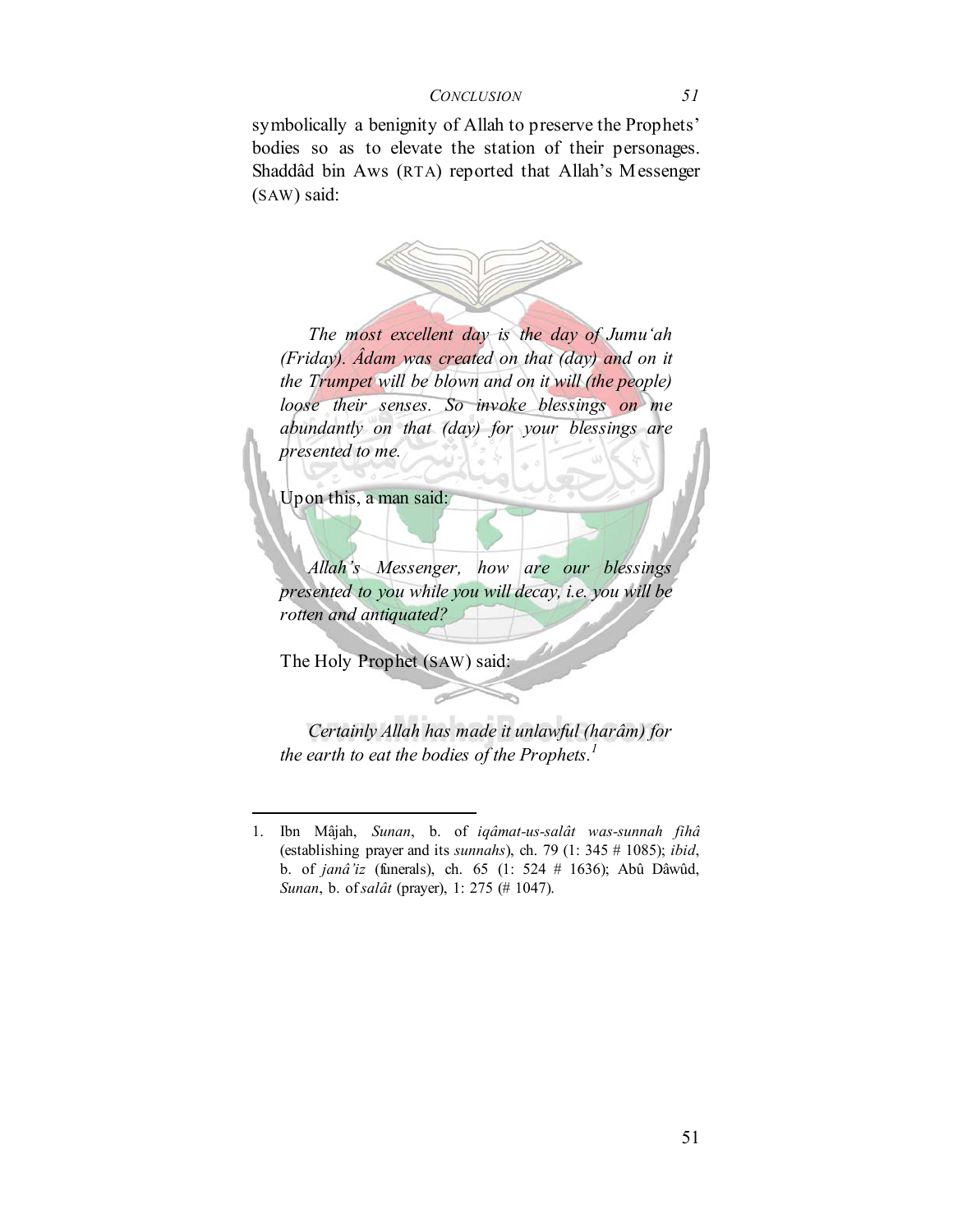At another place, it is reported that the Prophet (SAW) said:

*Invoke blessings on me abundantly on the day of Jum'ah (Friday). Verily it is attended and the angels attend it, and none invokes blessings on me but his supplication is presented to me till he finishes it.* 

The narrator, Abû Dardâ' (RTA), asked:

*(Is it also compulsory for us) even after your demise?* 

The Holy Prophet (SAW) replied:

*And even after my demise because Allah has forbidden the earth to eat up the bodies of the Prophets. Therefore, a Prophet of Allah is alive (and) is granted provisions (from Heaven).<sup>1</sup>*

Hasan Basri (RTA) narrates that he heard the Prophet (SAW) saying:

<sup>1.</sup> Ibn Mâjah, *Sunan*, b. of *janâ'iz* (funerals) ch. 65 (1: 524 # 1637).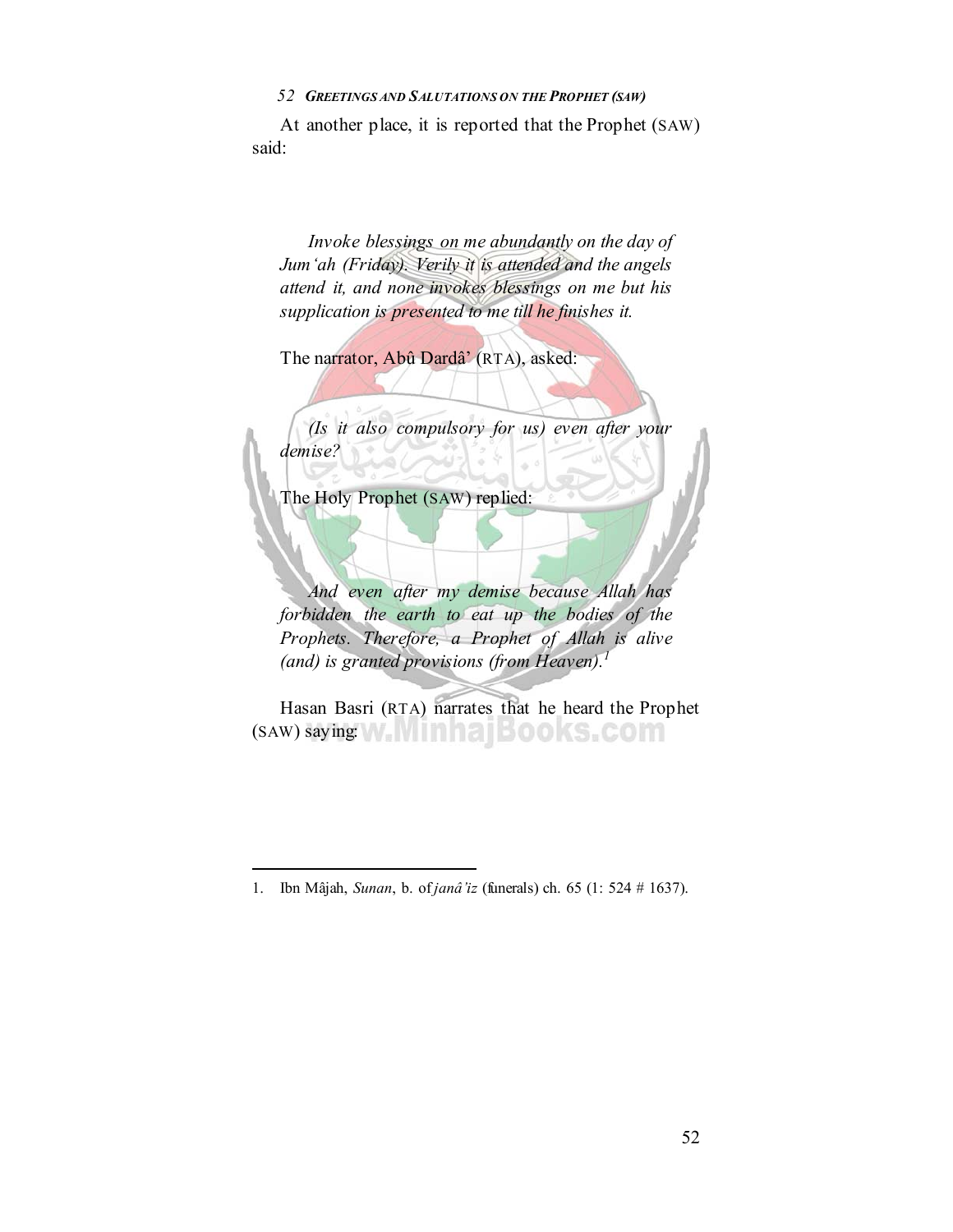*Spread plush for me in my grave because earth has not been empowered upon the bodies of the Prophets.<sup>1</sup>*

At another occasion Hasan (RTA) reported:

*Allah's Messenger (SAW) said, "Earth has not been allowed to eat the flesh of one with whom the Holy Spirit conversed."<sup>2</sup>*

Qâsim Nânotwî says about the immunity of the Prophets' bodies in their graves in the following words:

"Reverence is offered to the Prophet's bodies because they are alive. Soulless bodies do not have any power over the earth."<sup>3</sup>

## **The Prophet (SAW) Receives the Greetings**

Although angels are commissioned by Almighty Allah to convey the blessings on the Noble Prophet (SAW), *salâm* is directly received by the Prophet (SAW). He has categorically and unambiguously said:

*Invoke blessings on me, since blessings invoked by you are conveyed to me wherever you may be.<sup>4</sup>*

<sup>1.</sup> Ibn Sa'd, *at-Tabaqât-ul-kubrâ* (2:299); 'Alâ'-ud-Dîn 'Alî, *Kanzul-'ummâl*, 15:577 (#42245).

<sup>2.</sup> Jalâl-ud-Dîn Suyûti, *ad-Durr-ul-manthûr*, 1: 87.

<sup>3.</sup> Muhammad Qâsim Nânotwî, *Âb-i-hayât*, p.32.

<sup>4.</sup> Abû Dâwûd, *Sunan*, b. of *manâsik* (rituals of *hajj*) (2: 218 # 2042); 'Alî bin Abû Bakr Haythamî, *Majma'-uz-zawâ'id*, 2: 247.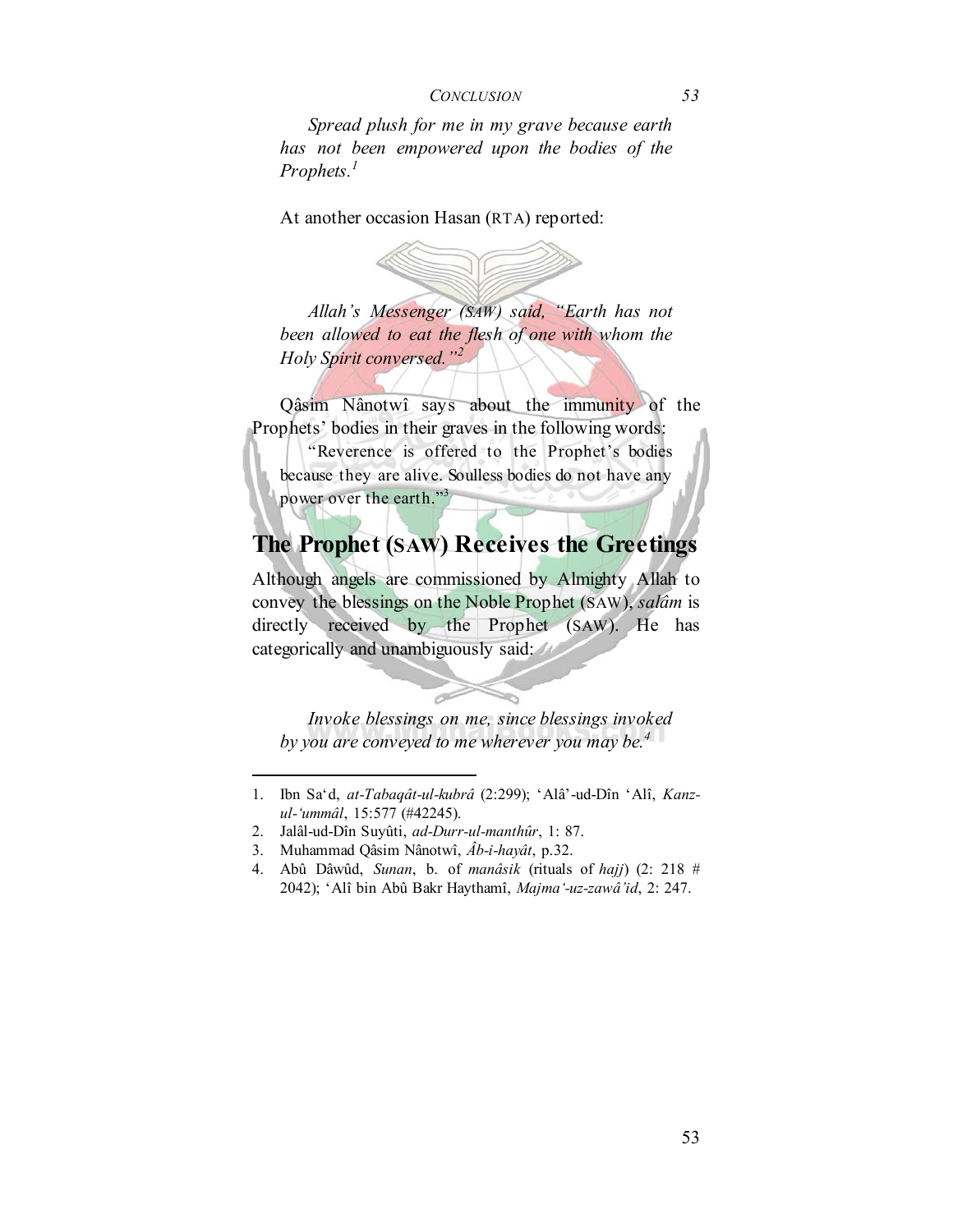We have mentioned two sayings of the Prophet (SAW) substantiating the same theme in the preceding pages. Ahmad Shahâb-ud-Dîn Khafâjî says in this context as follows:

*It was the routine of predecessors to invoke blessings upon the Prophet (SAW). 'Abdullâh bin 'Umar also complied with this routine, and invoked blessings and salutations upon the Prophet (SAW) along with Abû Bakr and 'Umar (RTA). Everyone's blessings are conveyed to him whether he is remote from him. But it is rather better to invoke blessings in person and receive the benign of response from the Prophet.<sup>1</sup>*

# **The Prophet (SAW) Listens to the Greetings**

Different traditions reveal that the Prophet (SAW) himself directly listens to those who invoke blessings on him irrespective of their nearness and remoteness. As Abû Dardâ' narrated Allah's Messenger (SAW) said:

<sup>1.</sup> Ahmad Shahâb-ud-Dîn Khafâjî, *Nasim-ur-riyâd*, 3: 516.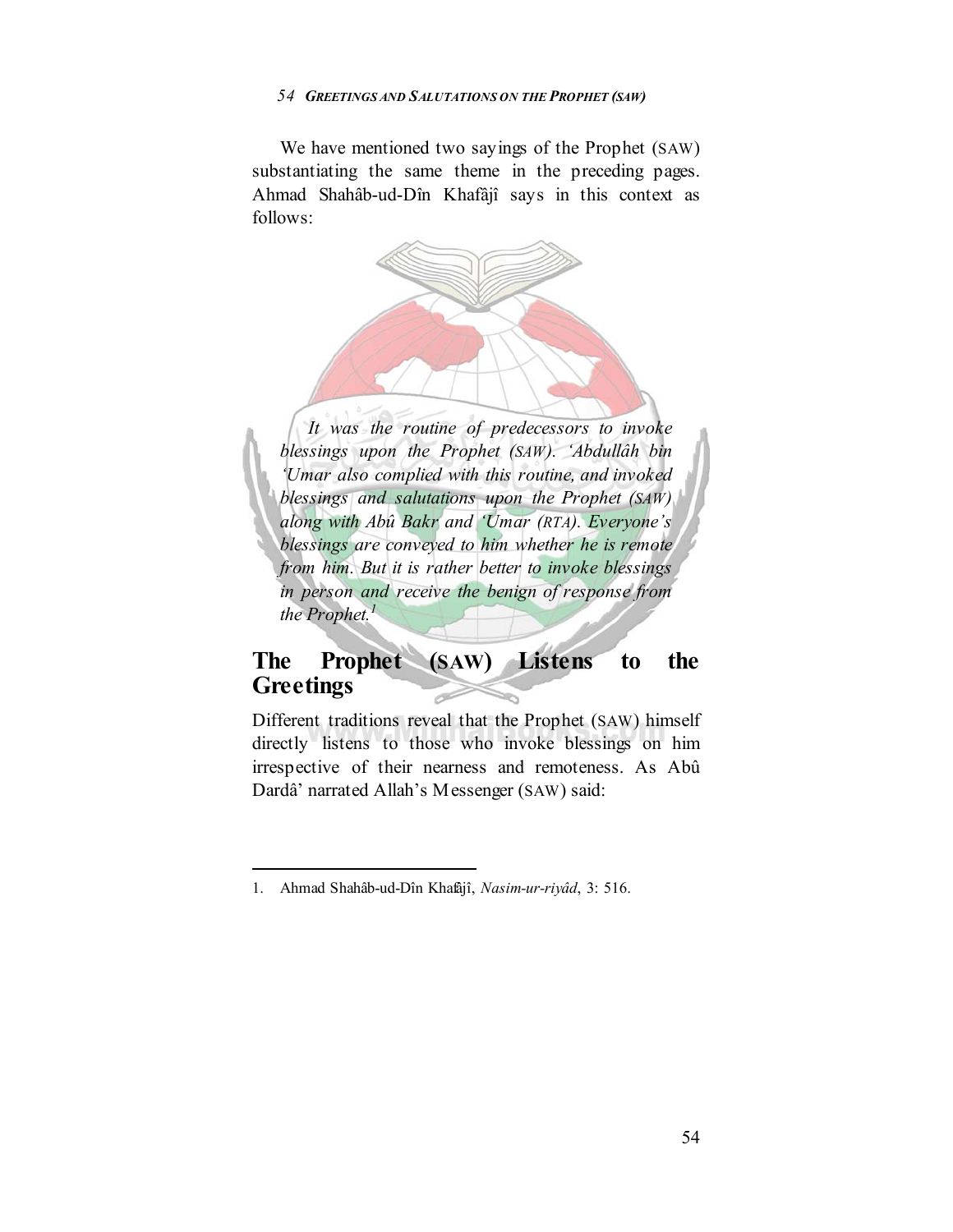*Invoke blessings on me abundantly on Friday. Verily it is an attended day and the angels attend. Whoever invokes blessings on me, his voice reaches me regardless of the distance. We asked,* "*Even after your demise?" The Prophet (SAW) replied, "(Yes), even after my demise because Allah made unlawful for the earth to eat up the bodies of the Prophets."<sup>1</sup>*

This *hadîth* reveals the vastness of the Prophet's sense of hearing. At another occasion, the Prophet (SAW) was asked about those who invoke blessings on him from far and wide. The Prophet (SAW) replied:

*I listen to the blessings of my lovers and know them.<sup>2</sup>*

It is revealed that the Prophet (SAW) knows his lovers and listens to them. Once he said to his companions about Hadrat 'Îsâ (AS) that he will return to this world. Then Hadrat 'Îsâ (AS) will visit Madînah and the Prophet (SAW) said:

www.MinhajBooks.com

*And when he ('Isâ) will stand beside my grave calling: "O Muhammad!" I will respond to him.<sup>3</sup>*

<sup>1.</sup> Yûsuf bin Ismâ'îl Nabhânî, *Hujjatullâhi 'alal-'âlamîn*, p.713.

<sup>2.</sup> Muhammad Mahdî, *Matâli'-ul-masarrât*, p.81.

<sup>3.</sup> Ibn Hajar 'Asqalânî, *al-Matâlib-ul-'âliyah*, (4: 23 # 3853).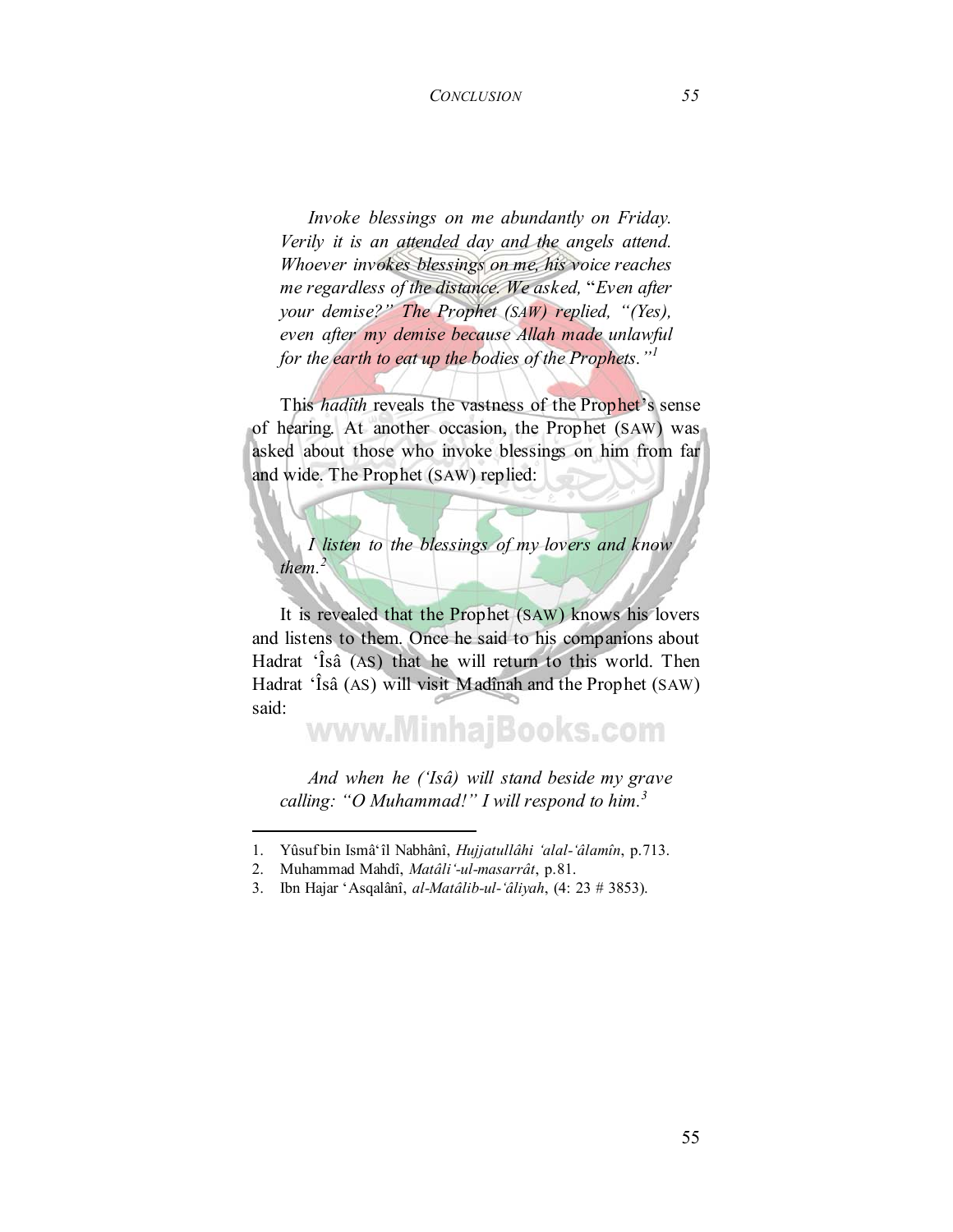## **The Prophet (SAW) Answers the Greetings**

It is absolutely clear that the Noble Prophet (SAW) also answers the one who invokes blessings (*salâm*) on him. Which other reward could be worthier than this for a faithful? Obviously greetings answered by the beloved Prophet of Allah, in itself, it is the greatest and worthiest reward for a Muslim. As the Noble Prophet (SAW) said:

*There is no Muslim who invokes blessings upon me (salutes me), but Allah returns to me my soul till I respond to him in return.<sup>1</sup>*

Abû Hurayrah (RTA) reported the Prophet (SAW) said:

*There is no Muslim in the east and the west who salutes me, but I and the angels of my Lord answer him.<sup>2</sup>*

Taqiyy-ud-Dîn Subkî says about the mentioned traditions in the following words:

www.MinhajBooks.com

<sup>1.</sup> Abû Dâwûd, *Sunan*, b. of *manâsik* (rituals of *hajj*), (2: 218 # 2041); Ahmad bin Hambal, *Musnad*, 2:527.

<sup>2.</sup> Abû Nu'aym Asbahânî, *Hilyat-ul-awliyâ' wa tabaqât-ul-asfiyâ'*, 6: 349.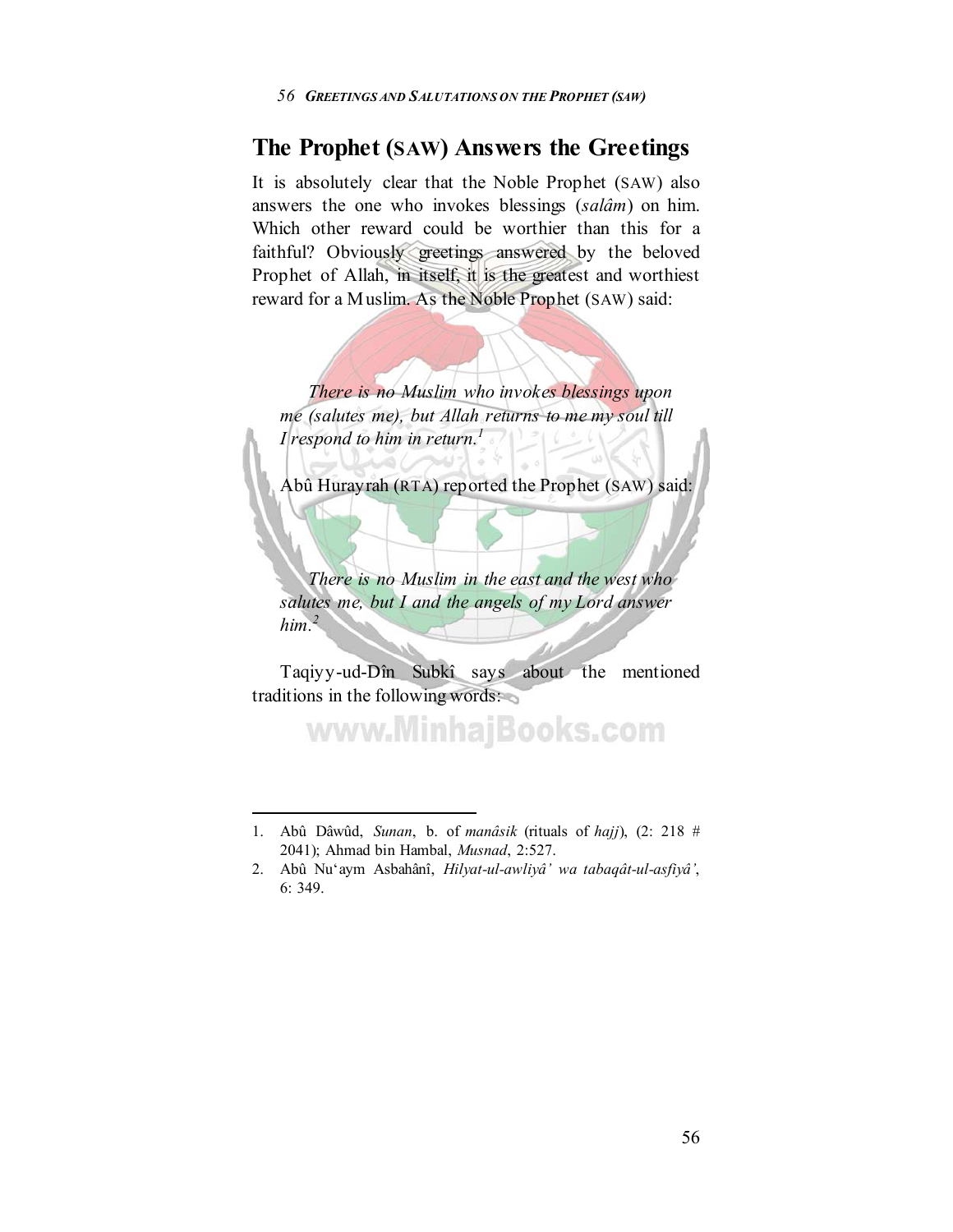#### *CONCLUSION 57*

*The aforesaid sayings of the Prophet (SAW) substantiate that the Prophet's soul has been returned to him. Certainly he listens to the salutations and responds in return.<sup>1</sup>*

## **Benefits of the Prophet's Life and Demise**

Both the life and demise of the Prophet (SAW) are beneficial and advantageous for the Muslim Ummah. The Prophet's benignity is highly gainful for the Ummah because he (SAW) seeks forgiveness from Allah for us. The following traditions of the Holy Prophet (SAW) substantiate this:

*My life is a great good for you and my death is (also) a great good for you.<sup>2</sup>*

*My life is a great good for you in whom you talk (to me) and we talk to you, and my demise is also a great good for you (because) your deeds will be presented to me. If they are good, I will praise Allah, and if they are bad, I will ask Allah's forgiveness for*   $\gamma$ *ou*.<sup>3</sup> w.MinhajBooks.com

<sup>1.</sup> Taqiyy-ud-Dîn Subkî 'Alî, *Shifâ'-us-siqâm fî ziyart khayr-ilanâm*, p.133.

<sup>2.</sup> 'Alâ-ud-Dîn 'Alî, *Kanz-ul-'ummâl*, (11: 407 # 31904).

<sup>3.</sup> Narrated by Ibn Hajar 'Asqalânî, through Hârith in his *al-Matâlibul-'âliyah*, (4: 22-3 # 3853).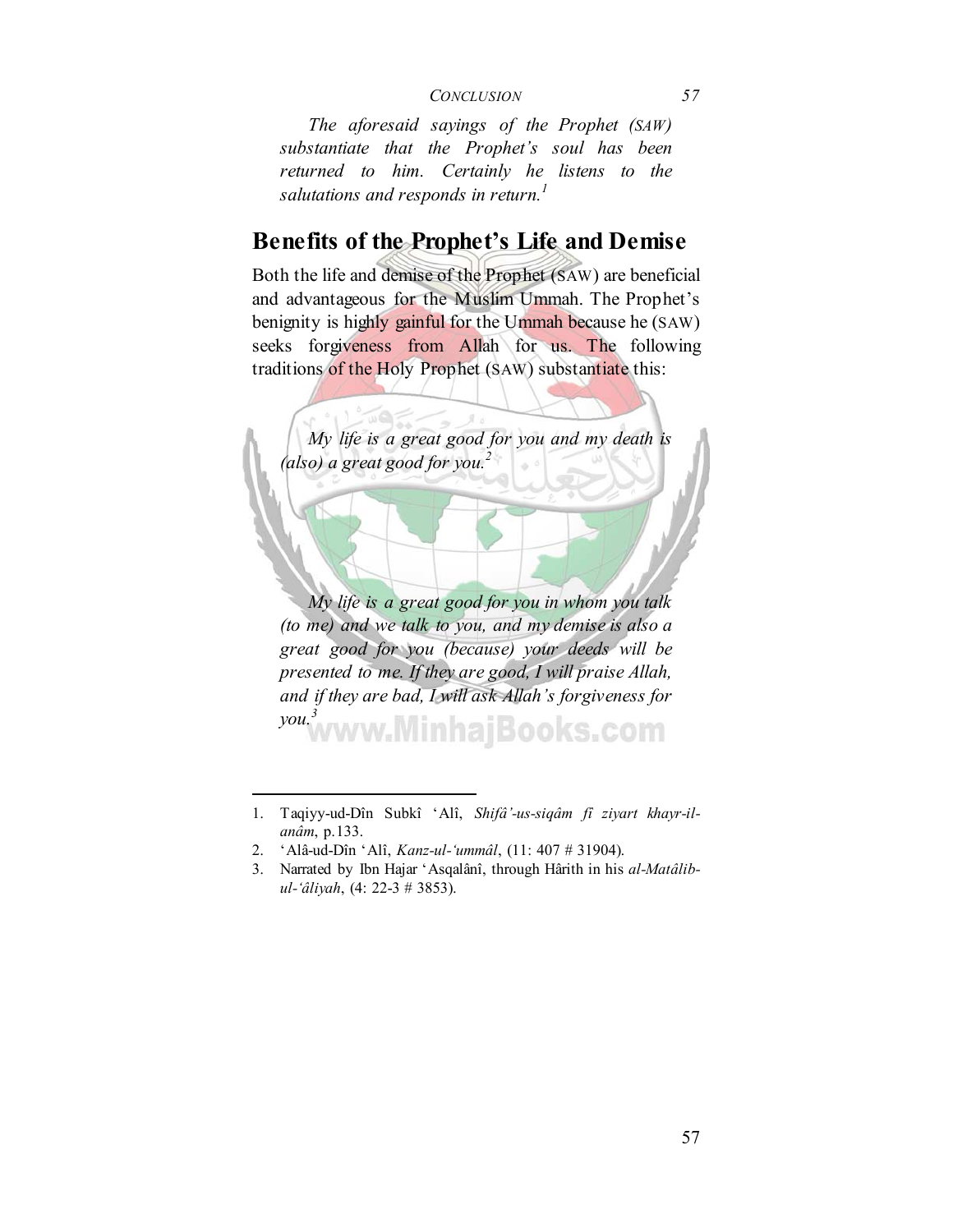Bakr bin 'Abdullâh (RTA) also reported that the Holy Prophet (SAW) said:



*My life is a great good for you in whom you talk (to me) and you are responded. And when I will die my demise will be a great good for you. Your deeds will be presented to me, if I see goodness, I will praise Allah, and if I see wrongs, I will ask Allah's forgiveness for you.<sup>1</sup>*

At another place, Anas bin Mâlik (RTA) narrates that the Prophet (SAW) said:

*"My life is a great good for you", and he (the Prophet) said it three times. "My demise is a great good for you", and he (the Prophet) said it three times. Then the people kept silent and 'Umar bin Khattâb asked, "May my parents be sacrificed for* 

<sup>1.</sup> Ibn Sa'd, *at-Tabaqât-ul-kubrâ* (2: 194); 'Alî bin Abû Bakr Haythamî related in *Majma'-uz-zawâ'id* (9:24) and its men are those of *sahîh* (sound) *hadîth*.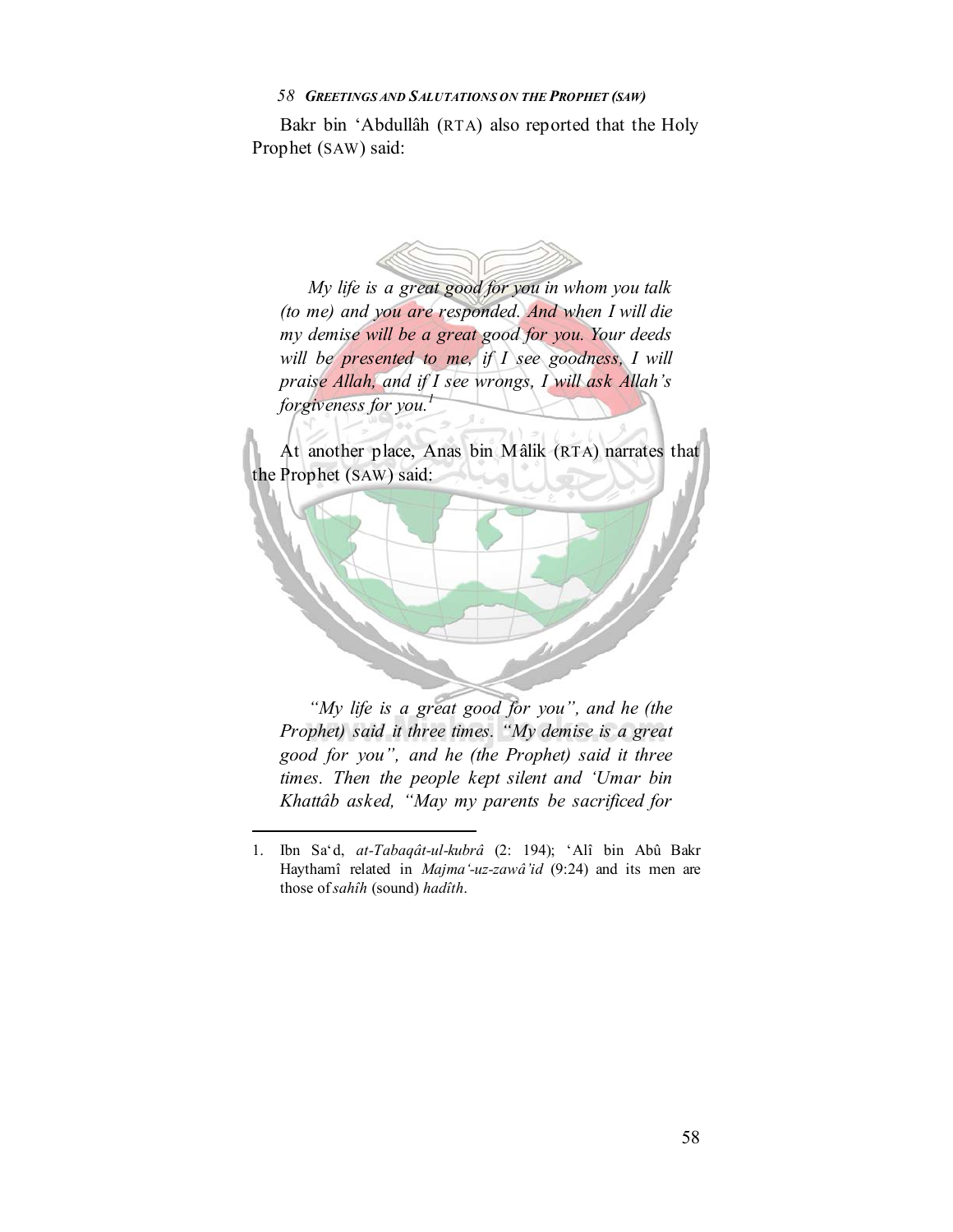#### *CONCLUSION 59*

*you! How would it be?" He (the Prophet) said, "My life is a great good for you because I get Heavenly revelation and inform you what is allowed and what is disallowed for you. And my demise is good for you because your deeds are presented to me every Thursday. If they are good, I say, "Praise be to Allah." If they are bad, I seek forgiveness for you.<sup>1</sup>*

Other sayings of the Holy Prophet (SAW) include:

*Invoke blessings on me abundantly every Friday, because blessings of my Ummah are presented to me every Friday. And the nearest one to me in rank is one who invokes the greatest number of blessings upon me.<sup>2</sup>*

*Invoke blessings on me on the day and night of Jum'ah (i.e. Friday), because one who invokes blessing upon me once, Allah will shower ten blessings upon him.<sup>3</sup>*

Since the deeds of the believers are presented to the Holy Prophet (SAW), if we send *salât* and *salâm* upon the Prophet (SAW) this constitutes a very good deed and pious

<sup>1.</sup> Yûsuf bin Ismâ'îl Nabhânî, *Hujjatullâhi 'alal-âlamîn,* p.713.

<sup>2.</sup> Ahmad bin Husayn Bayhaqî, *as-Sunan-ul-kubrâ*, 3: 249.

<sup>3.</sup> Ahmad bin Husayn Bayhaqî, *as-Sunan-ul-kubrâ*, 3: 249.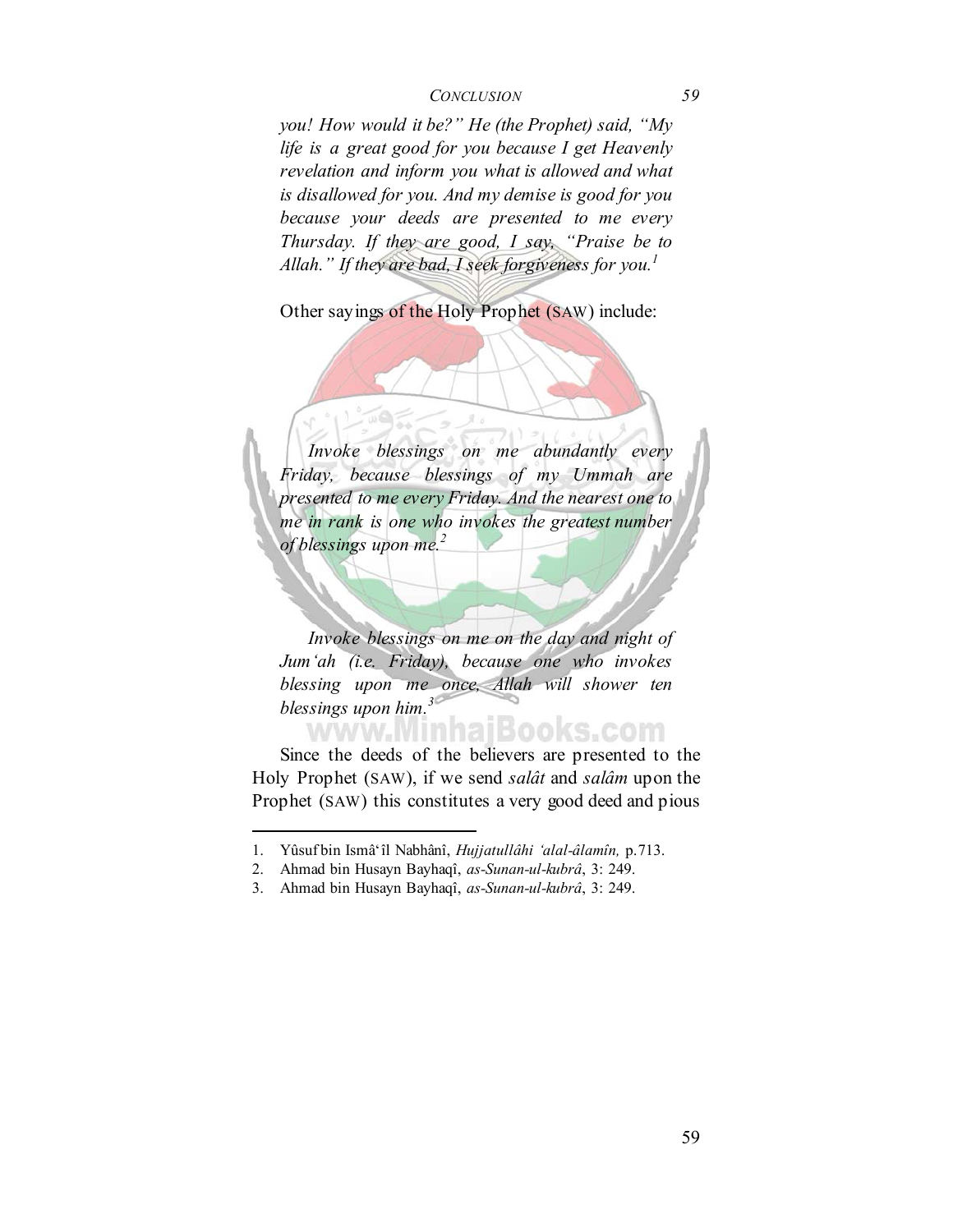act. It is presented to Prophet Muhammad (SAW) who praises Allah (SWT) in his happiness.

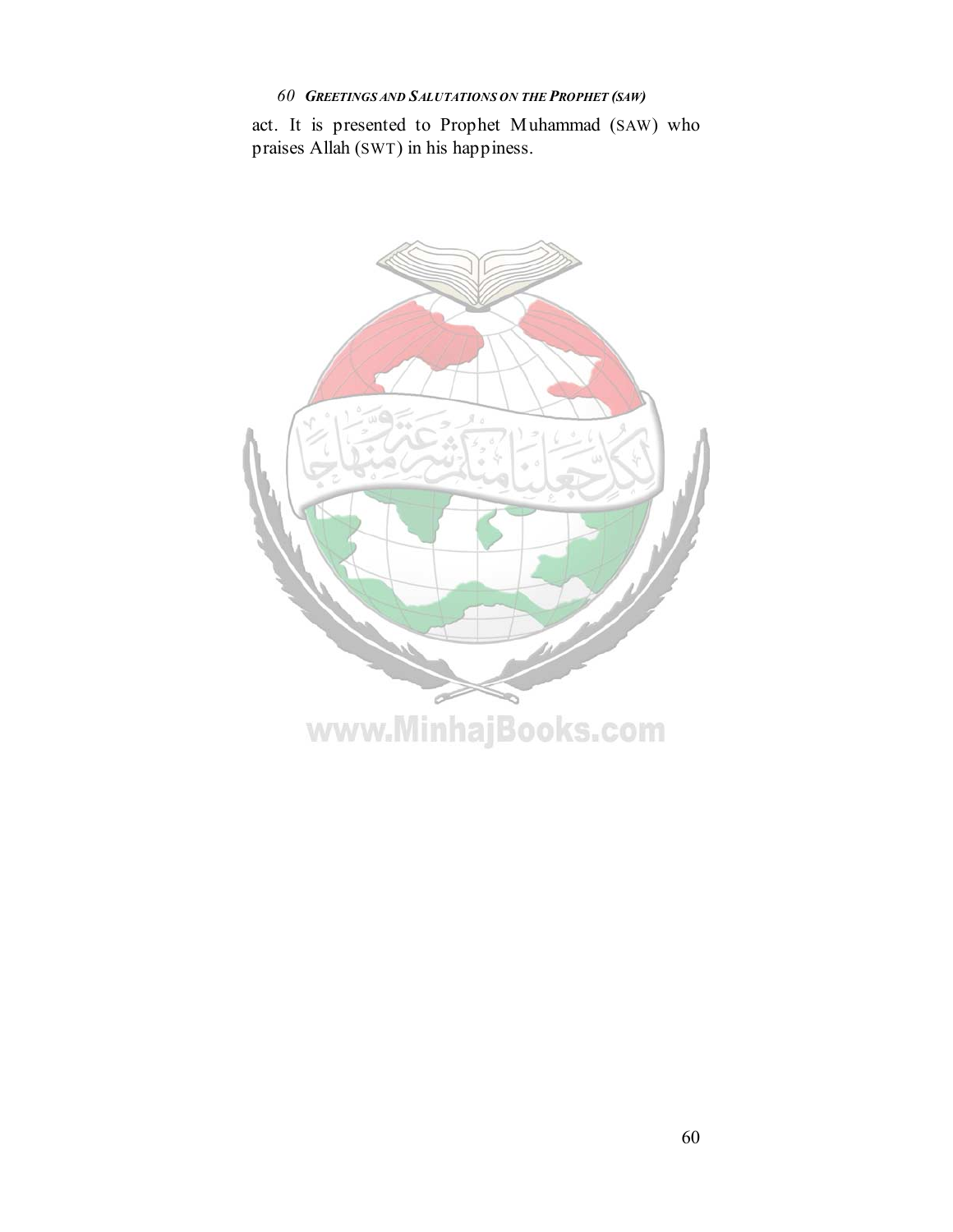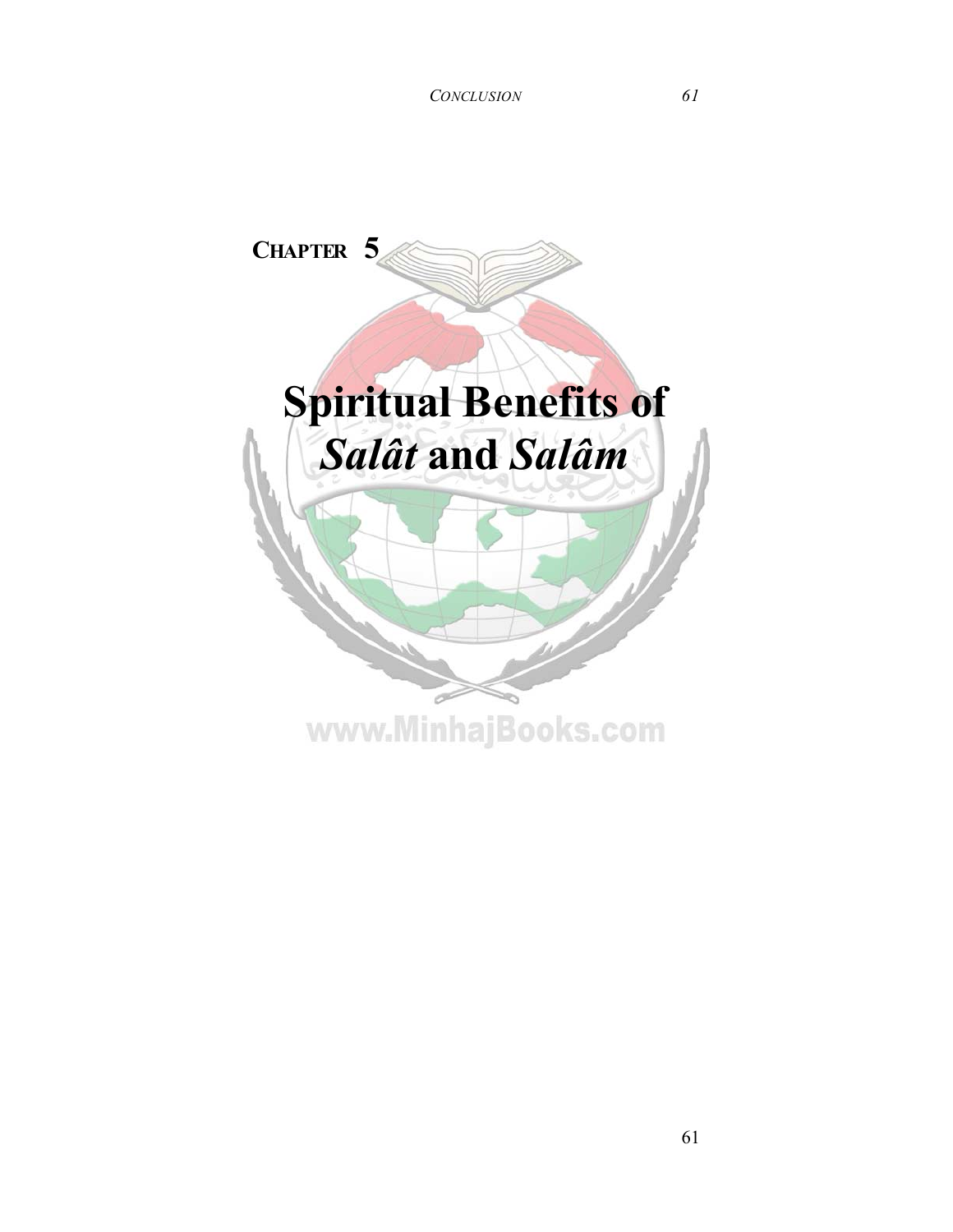Entering into a new millennium, we live in an age of technological advancements. World Wide Web sites and mass communication systems have brought mankind closer together, more so than ever before. Where once one would have waited months or even years to hear the fate of loved ones, news can now travels instantaneously. Yet despite this apparent closeness human kind has been left spiritually bereft. All materialistic demands and desires can be fulfilled in this world, but inner peace and contentment is difficult to find. This problem is being faced by Muslims themselves. Often due to a lack of knowledge and true understanding, Islam has been reduced to a  $d\hat{n}$ <sup>1</sup> of outward obligations and actions alone. Emphasis is being put upon completing legal requirements of worship alone without regard to the spiritual contentment of the heart.

The Muslim Ummah needs to create a spiritual attachment to the Holy Prophet (SAW) in order to fill this spiritual void. Love and affection for him can create a bond so strong that no materialistic onslaught can break. The creation of a powerful and resolute affiliation is the reason why the Companions (RTA) have been given such an elevated standing and enabled them to tackle the onslaught of the non-Muslim tribes. They are considered the best Muslim generation. Prophet Muhammad (SAW) stated:

<sup>1.</sup> Arabic – way of life.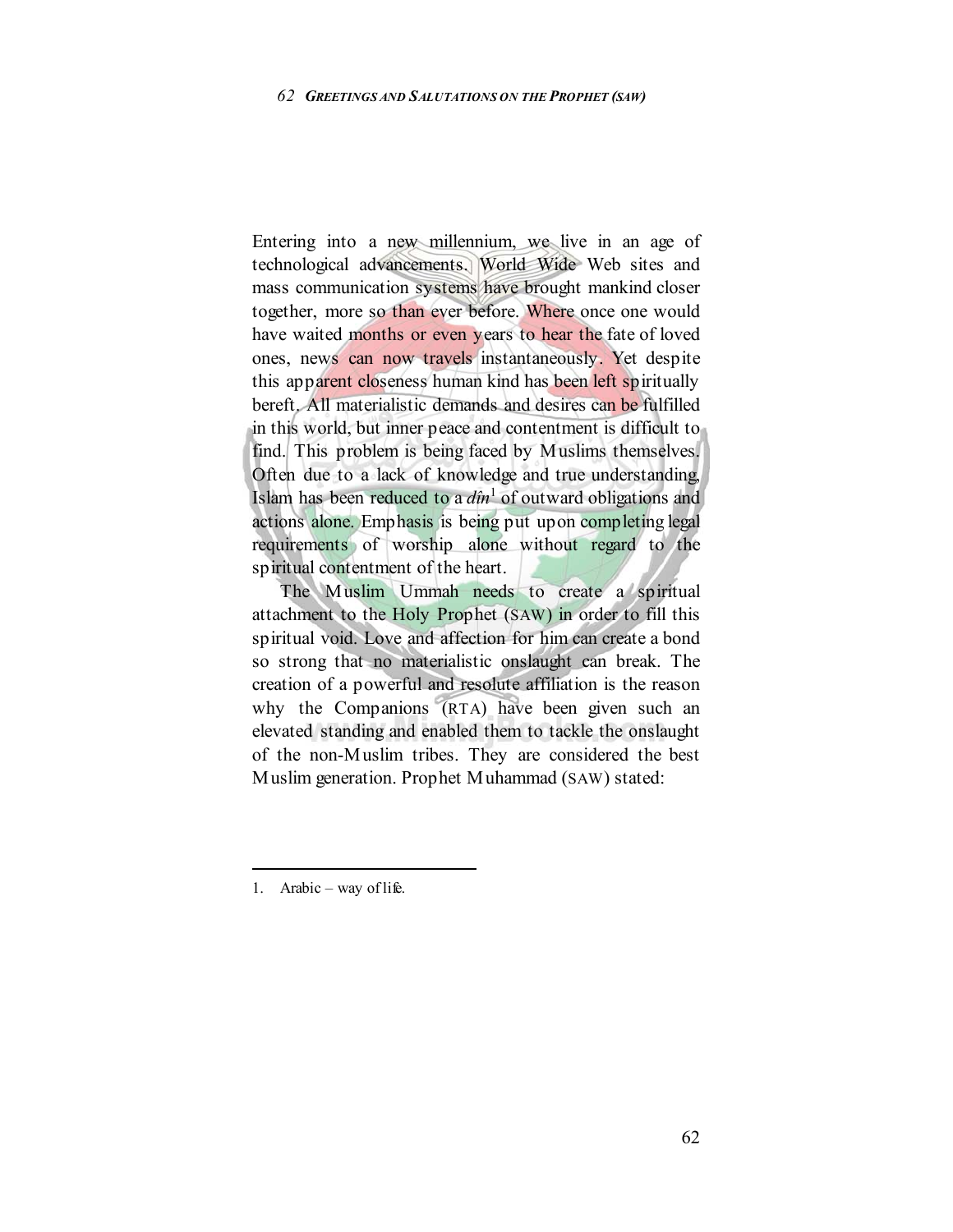#### *CONCLUSION 63*

*The best people are those living in my generation, then those who will follow them, and then those who will follow the latter.<sup>1</sup>*

The primary reason for this honour was their close and indelible affinity to the Prophet (SAW). They lived with him, travelled with him, prayed with him, fought by his side and supported him fully. Moreover, they loved, revered and respected him like none other. In return for this loyalty, Allah the Almighty granted them a status unrivalled and unattainable by any other Muslim to be born after them. In Islamic history many Muslim scholars excelled in spiritual worship. They established their prominence in knowledge, became experts in the field of *tasawwuf<sup>2</sup>* and were renowned for their miracles. Some transcended in Islamic jurisprudence, grammar and logic. Others witnessed the enigmas of *imâm* Ghazâlî and *imâm* Râzî. Unrivalled are the lectures and wise words of *mawlânâ* Rûmî and *shaykh* 'Abd-ul Qâdir Jîlânî. Yet despite this none of them could attain the status of Abû Bakr Siddîque (RTA), 'Umar bin Khattâb (RTA), 'Uthmân bin 'Affân (RTA) or 'Alî bin Abû Tâlib (RTA).

The latter had the close privilege and company of the Holy Prophet (SAW). Although in this day and age one cannot reach the highs of those mentioned above, we can at least try and emulate an important aspect of their lives,

www.MinhajBooks.com

2. mysticism; sufism.

<sup>1.</sup> Bukhârî transmitted it in his *as-Sahîh,* b. of *shahâdât* (witnesses) ch.9 (3:498#820); *ibid*., b. of *fadâ'il ashâb-un-nabî* (virtues of the Prophet's Companions) ch.1 (5:2#3); *ibid*., b. of *riqâ'iq* (softening of hearts) ch.7 (8:292#437); Tirmidhî in his *al-Jâmi'-us-sahîh*, b. of *manâqib* (virtues) ch.57 (5:695#3859), and graded it *hasan* (fair) and *sahîh* (sound).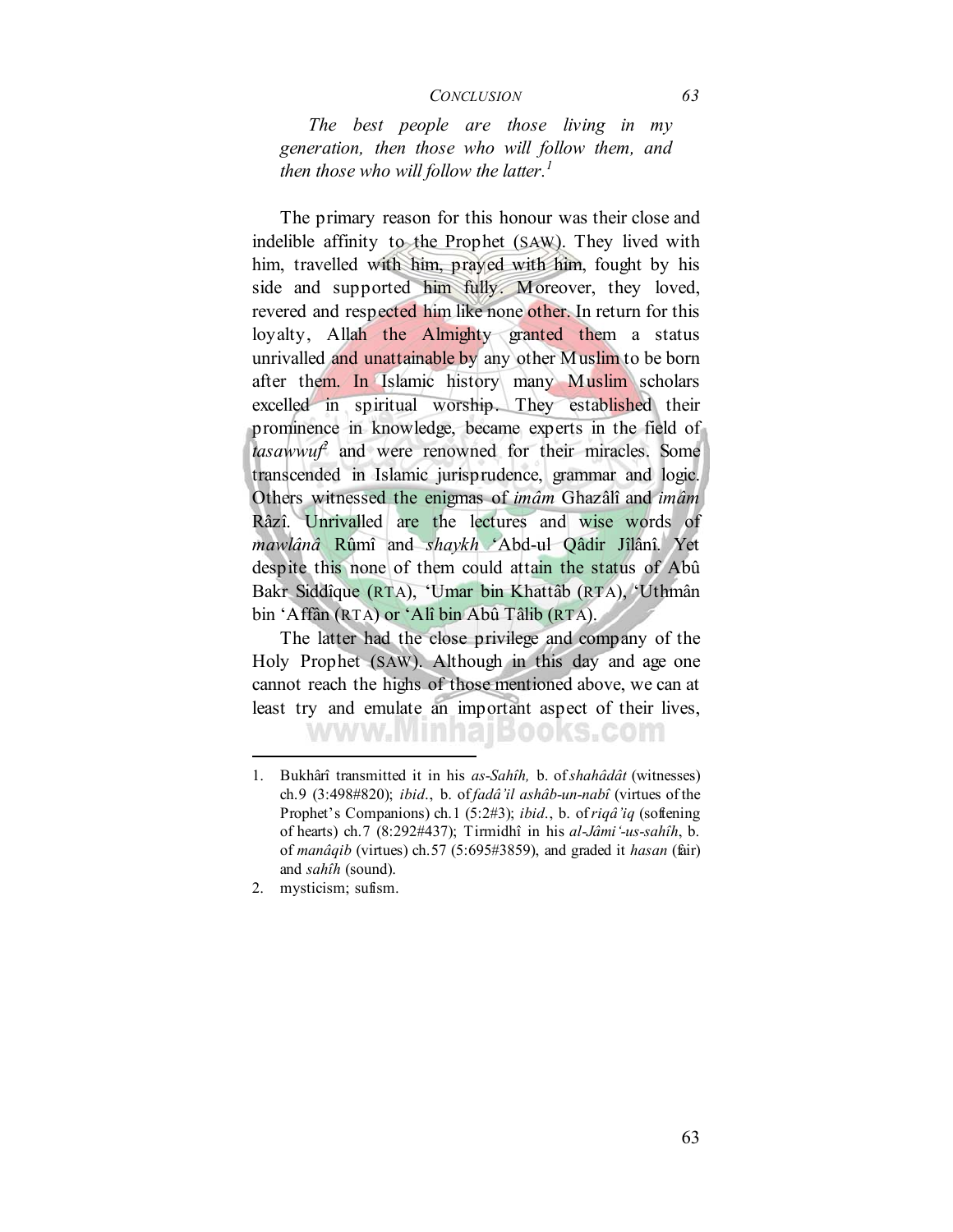namely creating our own link with Prophet Muhammad (SAW). Sending *salât* and *salâm* upon the Prophet (SAW) is one way of doing this. By observing this act, the hearty affiliation that results from it creates confidence in the sender and becomes the best credence to abide by the commands of Allah (SWT) and His Prophet (SAW).

This can be illustrated by a simple example. Suppose for instance a man, desiring to have a shave attends a barbers shop for this service. A barber's razor is a sharpedged instrument that can cut the jugular vein of a man instantly. However, on account of soothing confidence, the man surrenders his neck to the barber during the course of the shave. He is quite content that nothing unpleasant will happen to him. If man can create this type of confidence and trust with another individual, surely he should be able to do the same with the Holy Prophet (SAW). One of the best ways of obtaining this hearty affiliation and confidence is complete submission to the Prophet (SAW) by his disciple and the finest means of submission is offering *salât*  and *salâm.*

It is a common thing that the inception of a relationship begins with greetings. A link is established with an unknown person through greetings. It is incumbent upon all Muslims to greet each other with salutations of *salâm* when they meet. This is regardless as to whether they are already acquainted. The obligation of paying *salâm* is a *sunnah* of the Holy Prophet (SAW) and failing to do so is considered abhorrent, ill-mannered and a minor sin. Once a person receives a greeting though, it becomes obligatory to reply. This obligation cannot be ignored. Failure to reply constitutes a major sin. A universal greeting such as this, which crosses all linguistic and cultural barriers, creates an immediate link and cooperation, a powerful unifying force.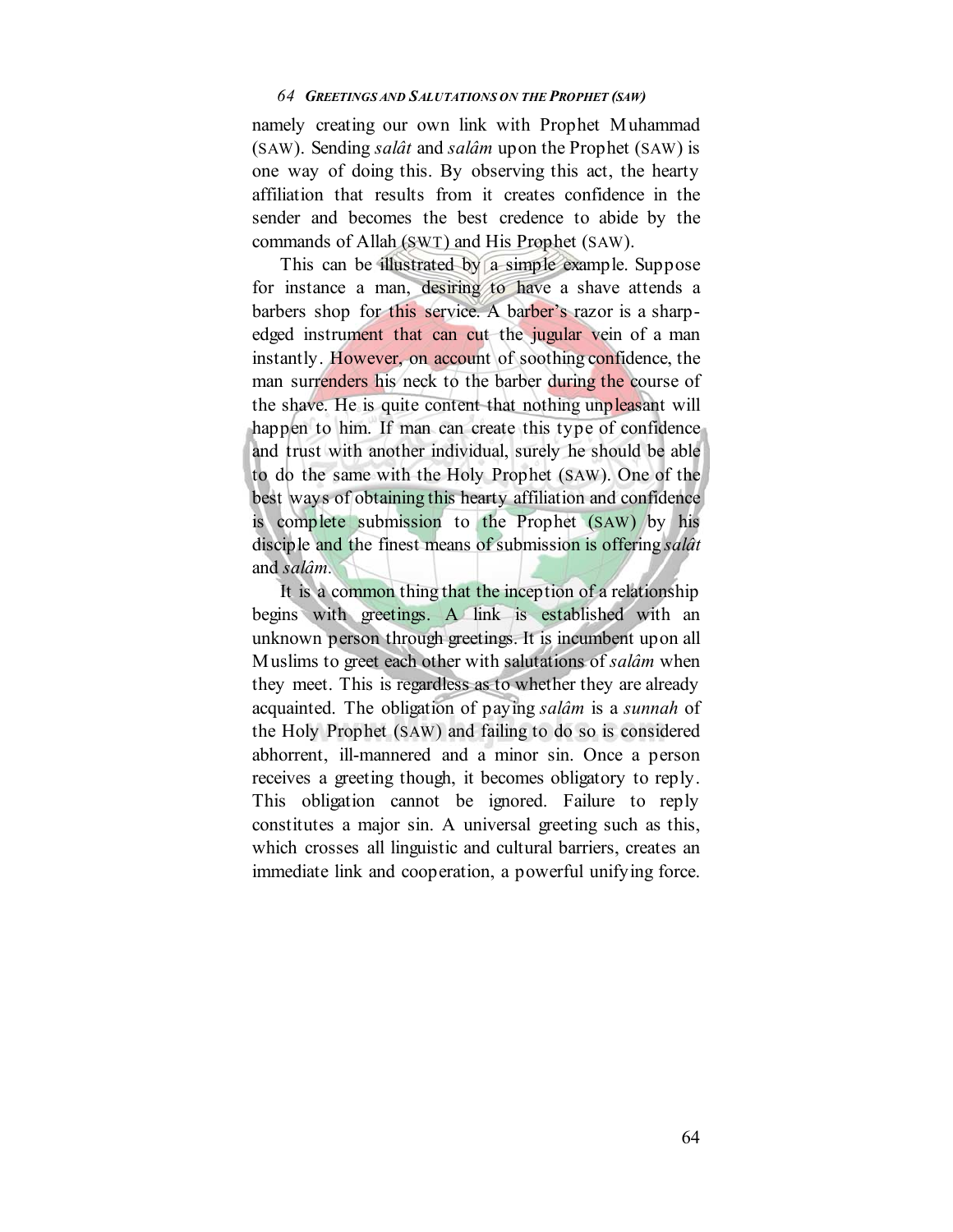This salutation is a cogent force which can melt and overwhelm all barriers and resentments. It can even bring enemies close together again. It allows warring parties to put aside their differences without 'losing face' and still address each other civilly.

So when a devotee starts his relationship with the inception of *salât* and *salâm* upon the Prophet (SAW) with steadfastness and constancy, the gradual process of appreciation by the Prophet (SAW) starts. Initially the Prophet (SAW) pays heed to his devotee. Then the Prophet (SAW) looks towards him with a smile and waits for his greetings. When there is a discontinuity in the greetings, the Prophet (SAW) asks the angels about the cause of this discontinuity. If the angels say that the person is sick, the Prophet (SAW) comes in his dream and soothes him. What more can a pious Muslim desire? *Salât* and *salâm* is thus one of the most blessed, meritorious, and useful deeds in Islam. All those who are desirous to acquire deeds that constitute treasures for them, to harvest the most flourishing and glowing of hopes will *Inshâ'Allah<sup>1</sup>* always present salutations upon the Noble Prophet (SAW).

> *Sallallâhu 'alayhi wa sallama taslîman kathîrâ* May Allah bless him and greet him abundantly.<sup>2</sup>

> > P

# www.MinhajBooks.com

<sup>1.</sup> If Allah wills.

<sup>2.</sup> Some of the mentioned spiritual benefits of *salât* and *salâm* narrated by Muhammad bin 'Abd-ur-Rahmân as-Sakhâwî in his *al-Qawl-ul-badî' fis-salât 'alal habîb-ish-shafî',* pp.101-2.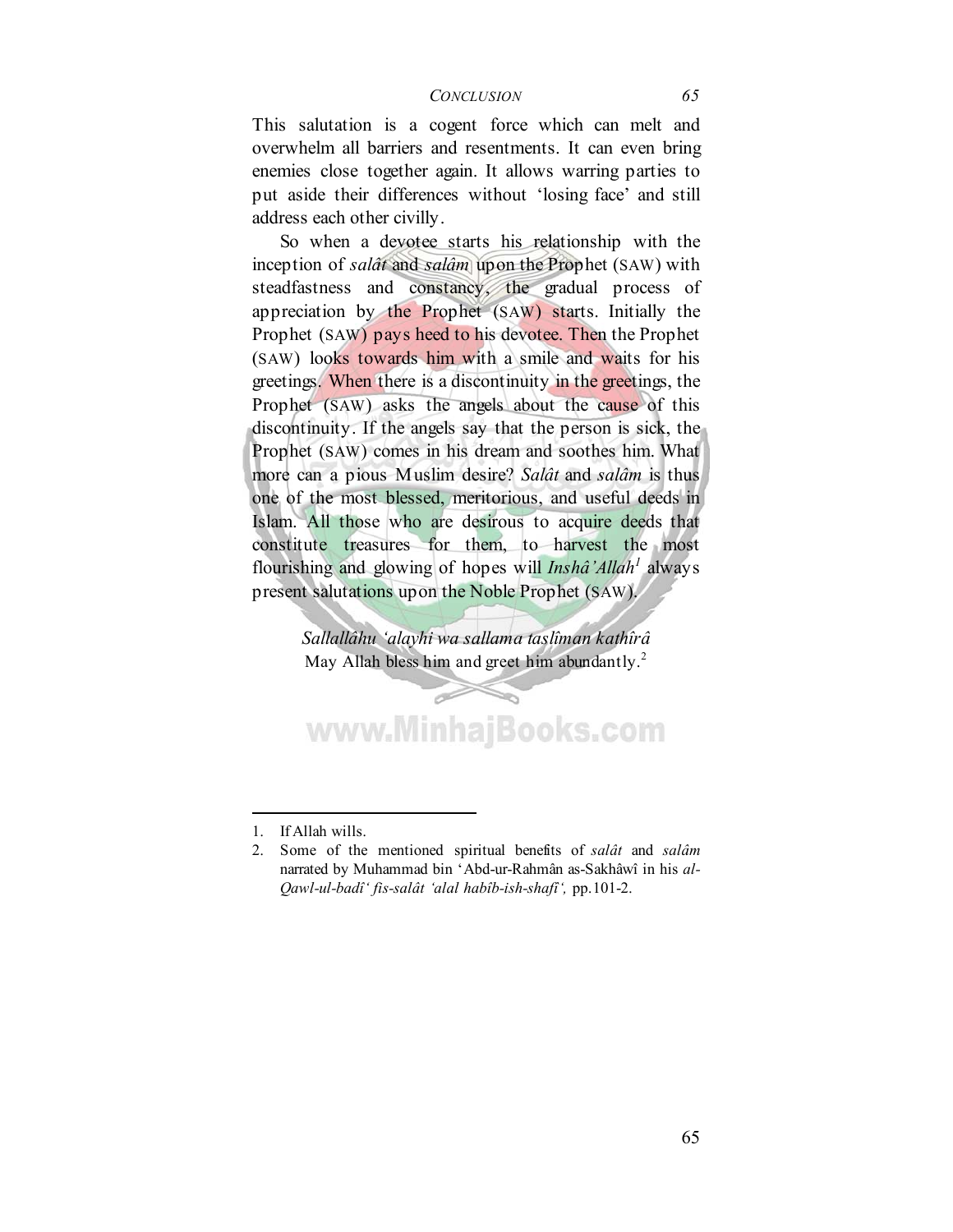# **Glossary**

**Âdam:** name of the first Prophet of Allâh, i.e. Adam.

**'Asr:** afternoon prayer time; midway between *zuhr* and *maghrib*.

*bid'ah:* innovation.

*dhikr:* literally remembrance; reminder; evocation. The Qur'ân stresses human forgetfulness, with continual imperatives to remember Allah, one's own mortality, and the day of judgement. The Qur'an refers to itself and earlier revelations as a *dhikr* (reminder). *Dhikr* refers both to a divine name or Qur'anic phrase repeatedly chanted, and to the practice of chanting.

*du'â':* making supplication to Allâh.

*hadîth:* pl. *hadîths* or *ahâdîth*. The sayings, practice and approved traditions of the Prophet Muhammad (SAW).

*hajj:* the yearly pilgrimage of the Muslims to Makkah.

*harâm:* unlawful, forbidden and punishable from the viewpoint of religion; also an inviolable place or object.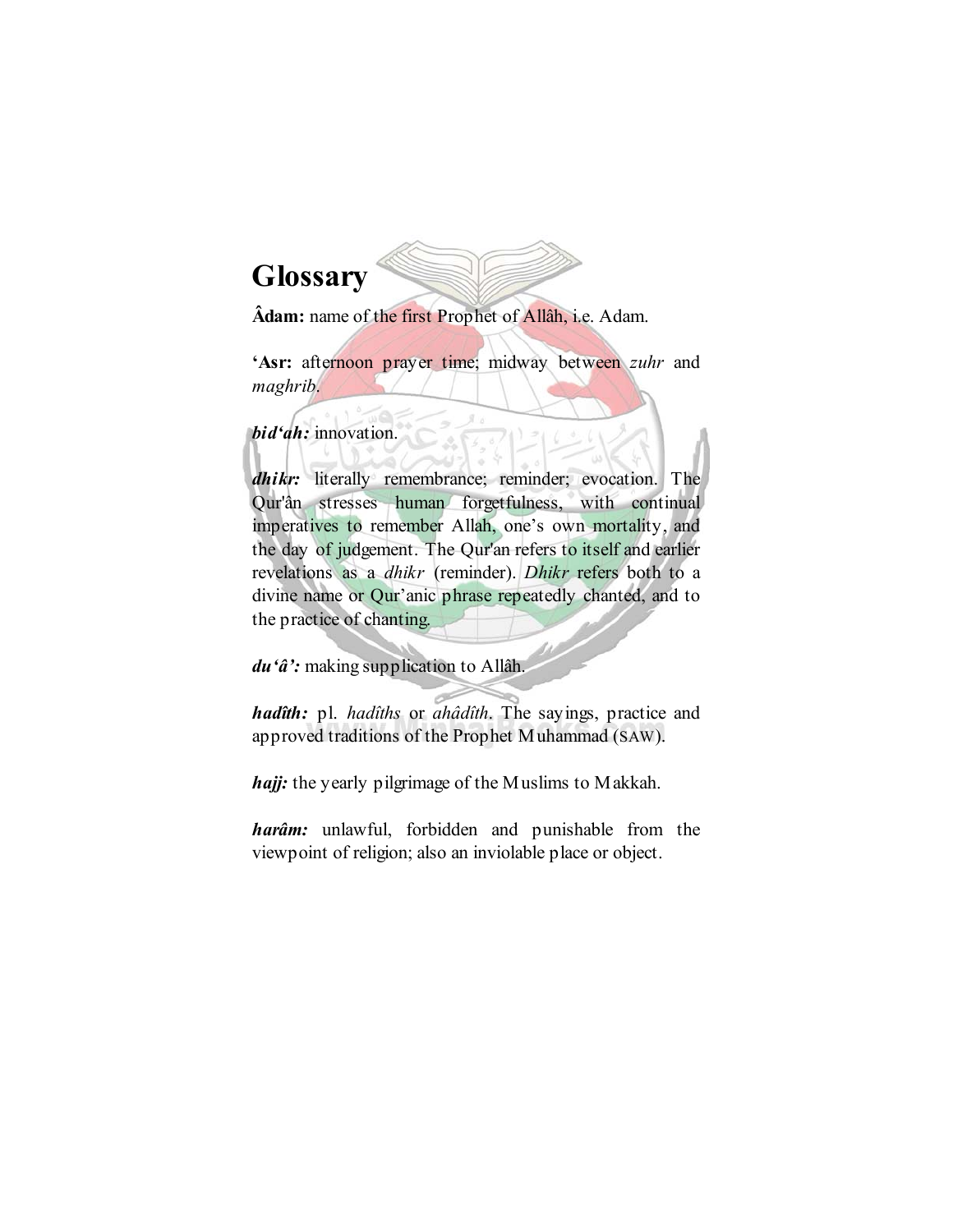*hasan:* a *hadîth*, narrated by a reliable chain though not approaching the grade of *sahîh* (sound) *hadîth*, but records a complete chain of narrators up to the Prophet (SAW).

*imâm:* One who leads prayers; an eminent Islamic scholar.

*îmân:* literally faith or belief, *îmân* is technically faith in the religion of Islam, the person with *îmân* being a *mu'min*. The Arabic word connotes security: one who believes becomes secure against untruth and misguidance in this world and against punishment in the next. *Îmân*, in the sense of "to become a believer," distinguishes a Muslim from a non-Muslim. In sum, it represents beliefs in the following: the oneness of God, angels, Prophets, revealed books, and the Hereafter. The phrase *îmân bil-ghayb*, usually translated "belief in the unseen," stands for belief in metaphysical realities that are inaccessible to the senses but are presumably affirmed by reason.

**'Îsâ:** name of Allâh's penultimate Messenger, Jesus.

**'Ishâ':** evening, and in particular *'Ishâ* prayer, the obligatory night prayer.

**Jibrîl:** the archangel Gabriel who brought the revelations of Allâh to His Messengers (AS).

*madrasah:* a college for higher studies where the Islamic sciences are taught. In the past, the *madrasah* was devoted primarily to teaching law, and the other Islamic sciences and literary philosophical subjects were optionally taught. Today, however, the designation *madrasah* is ambiguous.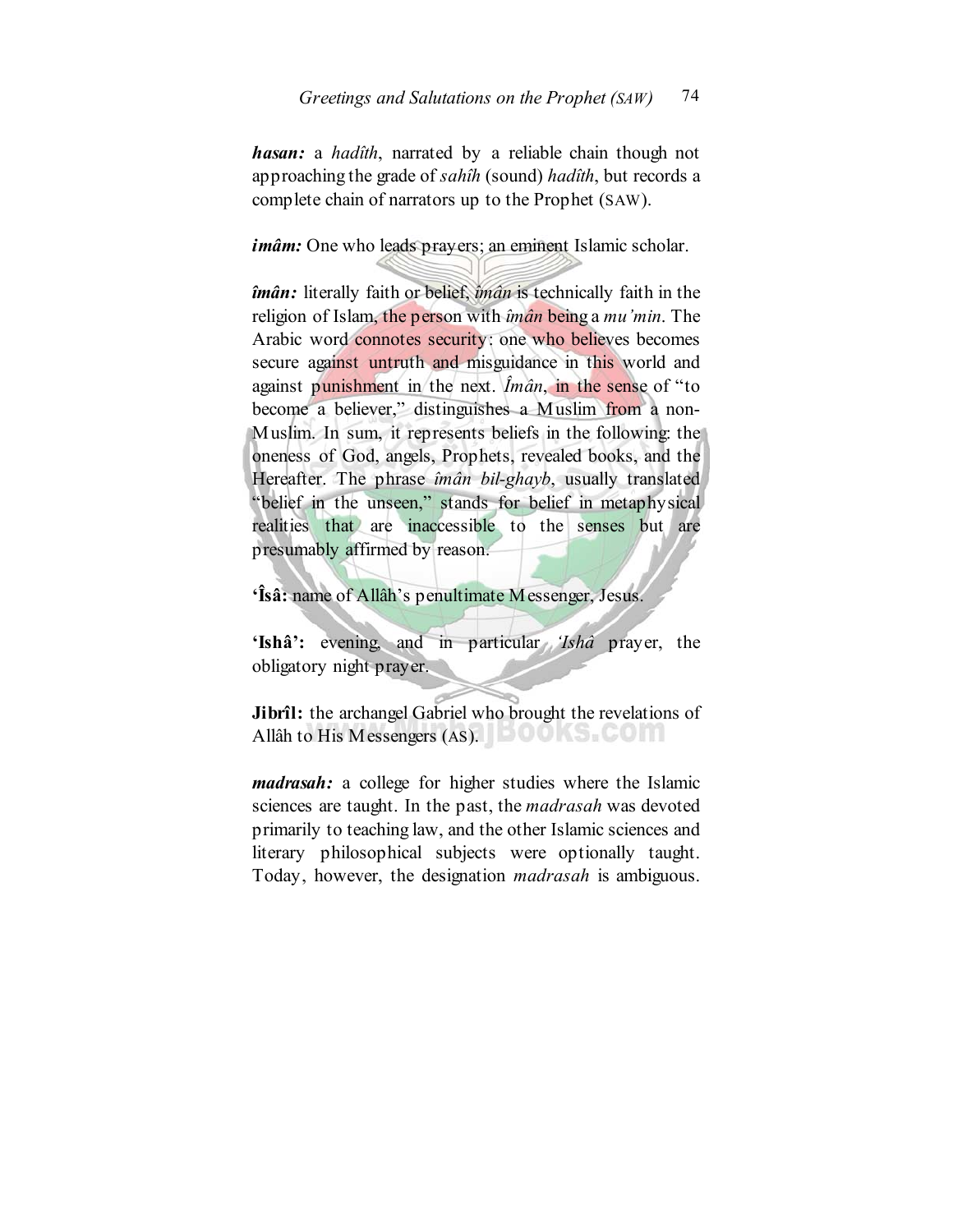### *Glossary* 75

Although originally the *madrasah* was created as an institution of Islamic higher learning in contrast to the *kuttab* or *maktab*, the children's schools in the Middle East, currently the term *madrasah* is sometimes used for establishments for elementary teaching of Qur'ânic knowledge.

*Maghrib:* the time of sunset, lit. the west. In particular, the obligatory *Maghrib* prayer, which is just after the sunset.

*mu'adhdhin:* one who gives the *adhân*, the call to prayer, loudly calling people to come and perform the *salât* (prayer).

*sahîh:* sound. A *hadîth* with an unbroken chain of narrators, ranging from the Prophet Muhammad (SAW) and approaching an era through reliable reporters without being *shâdh* (odd) or *mu'allal* (faulty) in between the two cross relaters.

*sunnah:* pl. *sunan*. literally the path, way or a form, the customary practice of a person or a group of people. It has come to refer almost exclusively to the legal way or ways, orders, acts of worship and statements etc., of Prophet Muhammad (SAW) which have become models to be followed by the Muslims.

*sharî'ah:* literally road. It is a legal modality of a people based on the revelation of their Prophet (AS). The last *sharî'ah* is that of Islam that abrogates all previous *sharî'ahs*.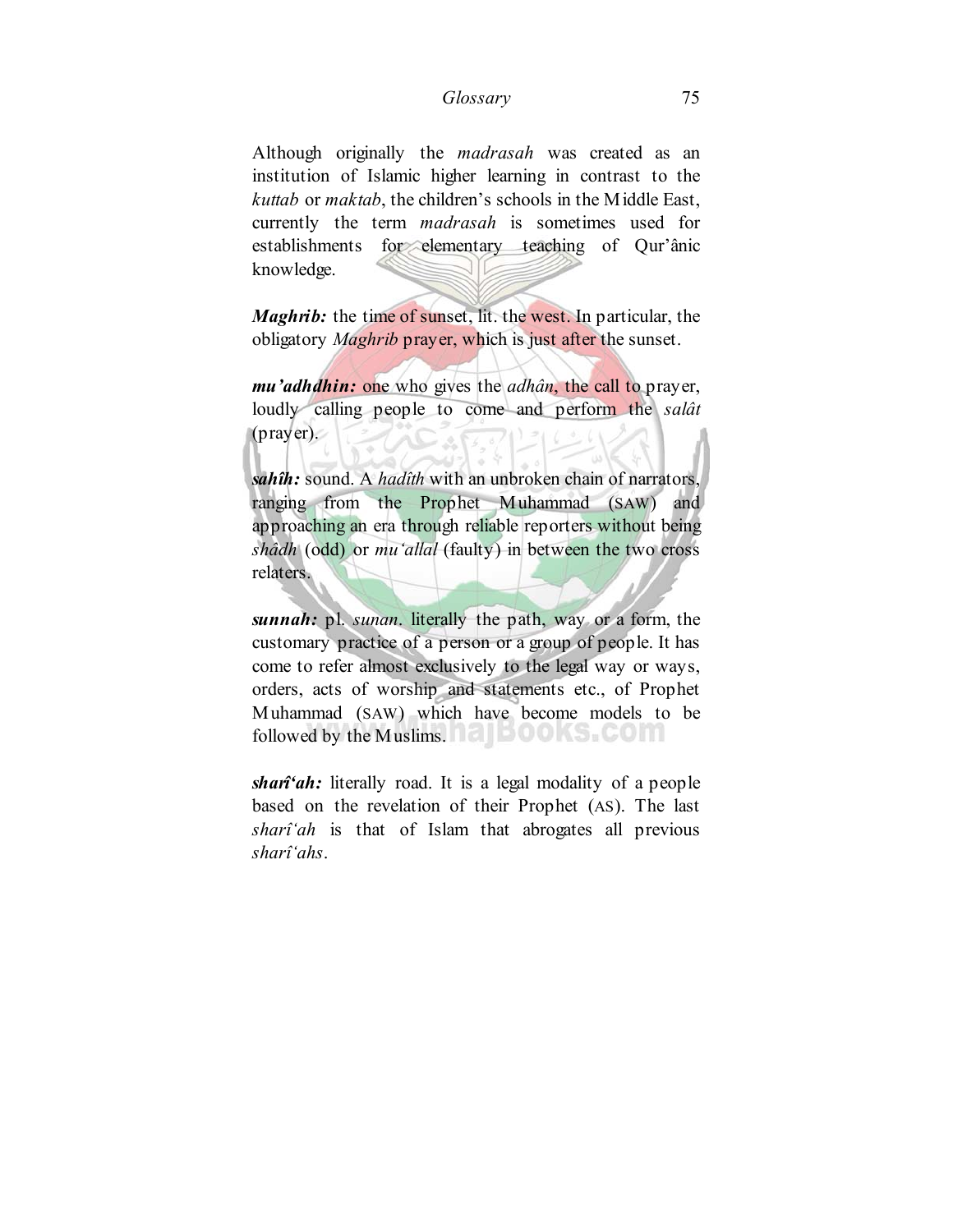*zakât:* a yearly fixed percentage of wealth and property of the Muslims liable to *zakât* to be paid to the poor of the Muslim community. It is obligatory, as it is one of the five indispensable pillars of Islam.

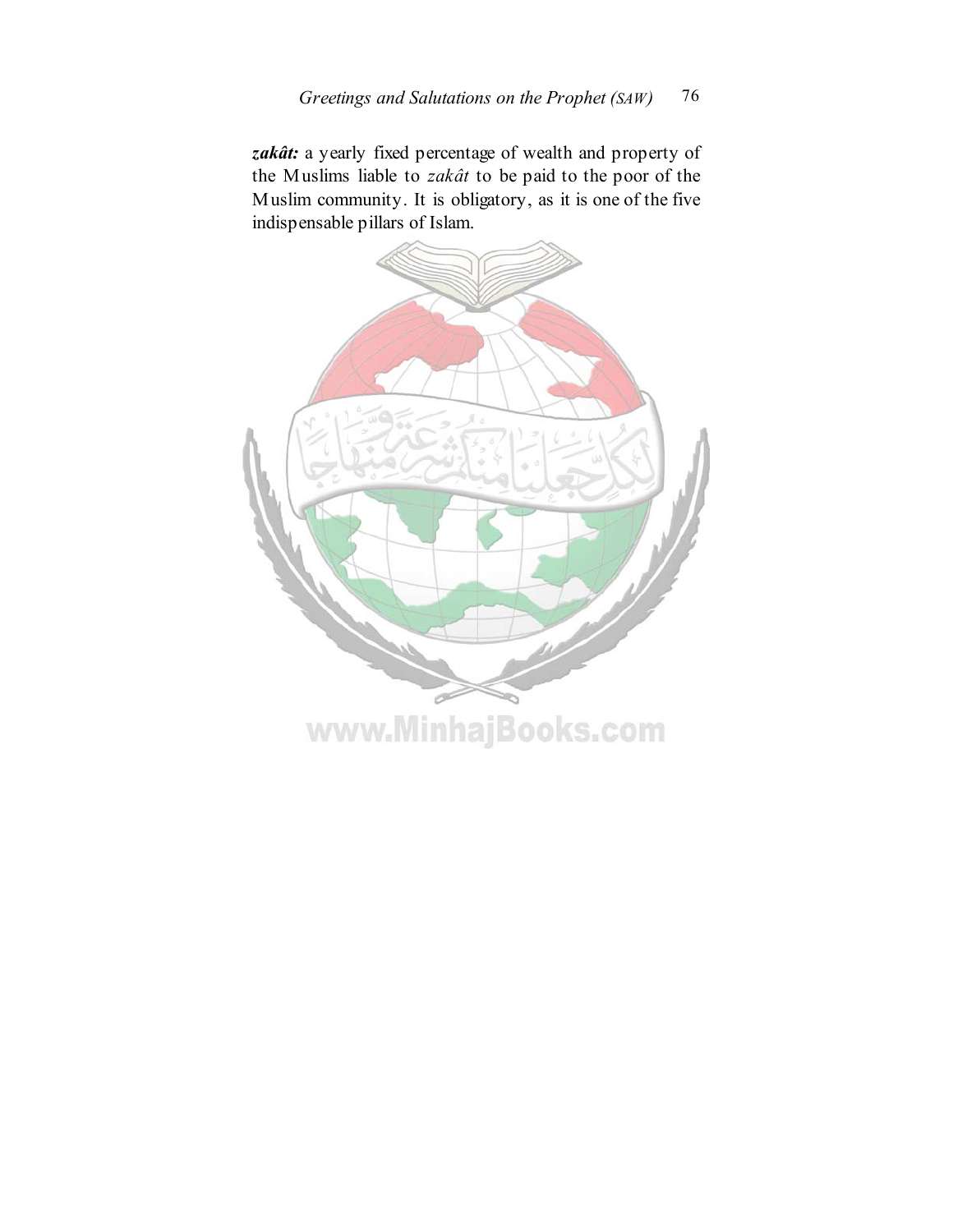# **Bibliography**

*The Holy Qur'ân*, (trans.) 'Abdullâh Yûsuf 'Alî. *The Noble Qur'ân*, (trans.) Al-Hajj Ta'lîm 'Alî.

- Asbahânî, Abû Nu'aym, Ahmad (336-430/948-1038),
- *Hilyat-ul-awliyâ' wa tabaqât-ul-asfiyâ'*, 10 vols. Beirut, Lebanon: Dâr-ul-Kitâb al-'Arabî, 1400/1980.
- 'Asqalânî, Ibn Hajar, Ahmad bin 'Alî (773-852/1372- 1449), *Matâlib-ul-'âliyah*, 4 vols. Makkah, Saudi Arabia. Baghawî, Husayn bin Mas'ûd (436-516 AH), *Sharh-ussunnah*, 16 vols. Beirut, Lebanon: Al-Maktab-ul-Islâmî, 1403/1983.
- Bayhaqî, Abû Bakr, Ahmad bin Husayn, (384-458/994- 1066), *Shu'ab-ul-îmân*, 7 vols. Beirut, Lebanon: Dâr-ul-Kutub al-'Ilmiyyah, 1410/1990.
	- **•***As-Sunan-ul-kubrâ*, Multan, Pakistan: Nashr-us-Sunnah, n.d.
- Bukârî, Muhammad bin Ismâ'îl (194-256/810-870), as-*Sahîh*, (trans.) Dr. Muhammad Muhsin Khan, 9 vols. Lahore, Pakistan: Kazi Publications, 1986.

**•***At-Târîkh-ul-kabîr*, <sup>9</sup> vols. Beirut, Lebanon: Dâr-ul-Kutub al-'Ilmiyyah, n.d.

Dâwûd, Abû, Sulaymân bin Ash'ath Sijistânî, (202- 275/817-889), *Sunan*, 4 vols. Beirut, Lebanon: Dâr Ihyâ' ut-turâth al-'Arabî, n.d.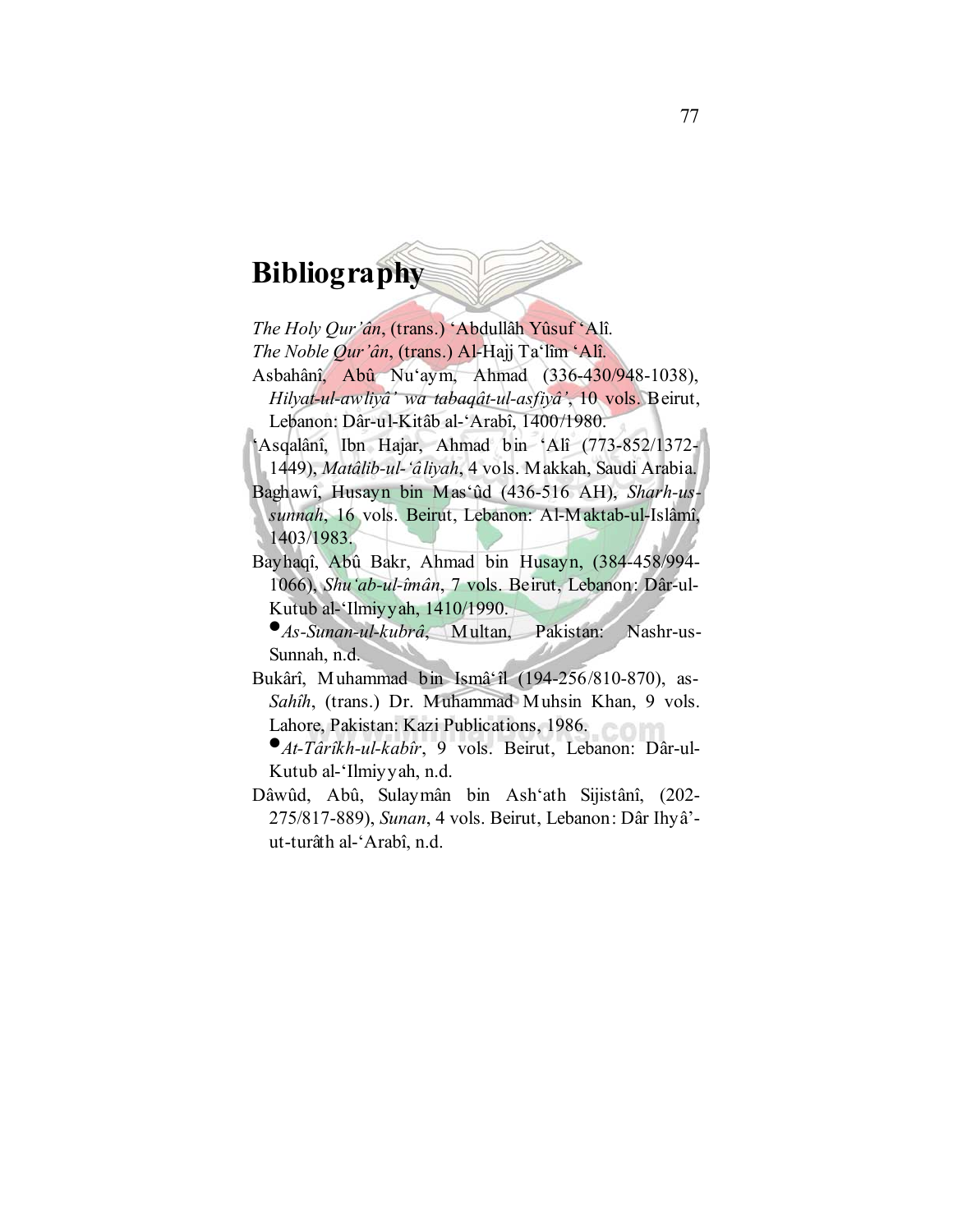- Dhahabî, Muhammad bin Ahmad bin 'Uthmân, Abû 'Abdullâh (673-748/1274-1348), *Mizân-ul-i'tidâl fî naqd-ir-rijâl*, 4 vols. Sheikhupura, Pakistan: Al-Maktabat-ul-Athariyyah, n.d.
- Fâsî, Muhammad Mahdî bin Ahmad (1033-1109/1624- 1698), *Matâli'-ul-masarrât bi jalâ'i dalâ'il-il-khayrât*, Faisalabad, Pakistan: Al-Maktabah an-Nûriyyah ar-Ridwiyyah, n.d.
- Hâkim, Muhammad, Abû 'Abdullâh (321-405/933-1014), *al-Mustadrak 'alas-sahîhayn*, 4 vols. Makkah, Saudi Arabia: Dâr-ul-Baz lin-Nashr wat-Tawzî', n.d.
- Hambal, Ibn, Ahmad (164-241/780-855), *Musnad*, 6 vols. Beirut, Lebanon: Dâr-ul-Fikr, 1398 AH.
- Haythamî, 'Alî bin Abû Bakr (735-807/1335-1405), *Majma'-uz-zawâ'id*, 10 vols. Beirut, Lebanon: Dâr-ul-Kitâb al-'Arabî, 1407/1987.
- Hindî, 'Alâ'-ud-Dîn 'Alî (d. 975 AH), *Kanz-ul-'ummal*, 18 vols. Beirut, Lebanon: Mu'assisat-ur-Risâlah, 1399/1979.
- 'Iyâd, Qadi, (476-544 AH), *ash-Shifâ*, 2 vols. Beirut, Lebanon: Dâr-ul-Kitâb al-'Arabî, 1977.
- Khafâjî, Ahmad bin Muhammad (979-1069/1571-1659), *Nasîm-ur-riyâd*, 4 vols. Madînah, Saudi Arabia: Al-Maktabat-us-Salafiyyah, n.d.
- Khuzaymah, Ibn, Muhammad (223-311/838-924), as-*Sahîh*, 4 vols. Beirut, Lebanon: Al-Maktab-ul-Islâmî, n.d.
- Mâjah, Ibn, Muhammad bin Yazîd (207-275), *Sunan*, 2 vols. Beirut, Lebanon: Dâr Ihya'-ut-turâth al-'Arabî, 1975.
- Muslim, Abû Husayn, Ibn-ul-Hajjâj (206-261/810-875), as-*Sahîh*, (trans.) 'Abd-ul-Hamîd Siddîqî, 4 vols. Lahore, Pakistan: Sh. Muhammad Ashraf, 1990.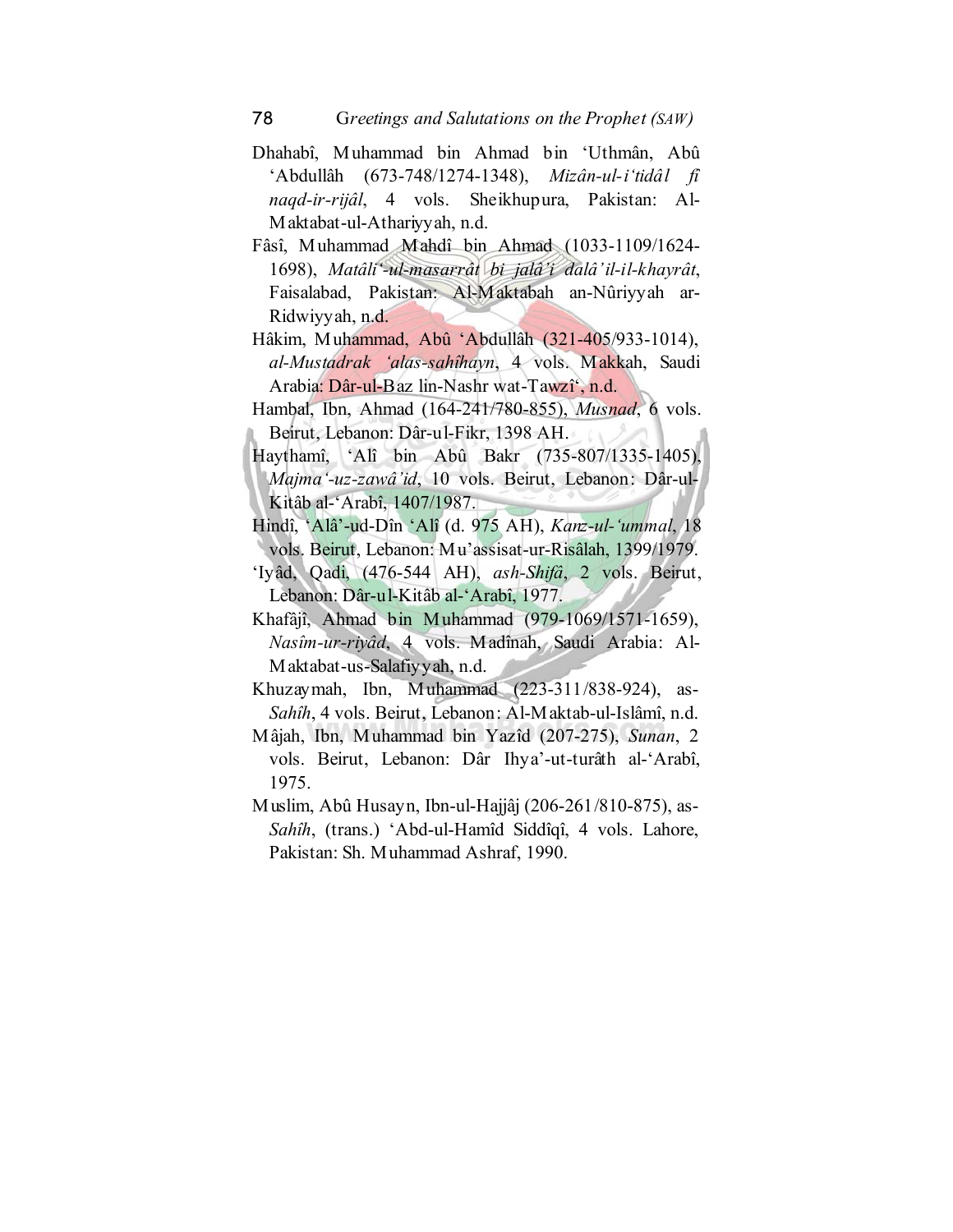- Nabhânî, Yûsuf bin Ismâ'îl (1265-1350/1849-1932), *Hujjatullâhi 'alal 'âlamîn*, Faisalabad, Pakistan: Al-Maktabah an-Nûriyyah ar-Ridwiyyah, n.d.
- Nânotwî, Mawlânâ Muhammad Qâsim (d. 1297 AH), *Âb-ihayât*, Multan, Pakistan: Idârah Ta'lîfât Ashrafiyyah, 1405 AH.
- Nasâ'î, Ahmad bin Shu'ayb (215-303/830-915), *Sunan*, 8 vols. Beirut, Lebanon: Dâr-ul-Kutub al-'Ilmiyyah, n.d.
- Sa'd, Ibn, Muhammad (168-230/784-845), *at-Tabaqât-ulkubrâ*, 8 vols. Beirut, Lebanon: Dâr Beirut, 1398/1978.
- Sakhâwî, Muhammad bin 'Abd-ur-Rahmân (831-902/1427- 1497), *al-Qawl-ul-Badî' fî salât 'alâ habîb-ish-shafî'*, Madînah, Saudi Arabia: 1397/1977.
- Subkî, 'Alî bin 'Abd-ul-Kâfî (683-756/1284-1355), *Shifâ' us-siqâm fî ziyârat khayr-il-anâm*, Hyderabad Deccan, India: Dâ'irat-ul-Ma'ârif an-Nizâmiyyah, 1315 AH.
- Suyûtî, Jalâl-ud-Dîn (849-911/1445-1505), *ad-Durr-ulmanthûr fî tafsîr bil-ma'thûr*, 6 vols. Beirut, Lebanon: Dâr-ul-Ma'rifah, n.d.
- Tabarânî, Sulaymân bin Ahmad (260-360/873-971), *al-Mu'jam-ul-kabîr*, 25 vols. Beirut, Lebanon: Dâr Ihyâ'-utturâth al-'Arabî, n.d.
- Tabrîzî, Khatîb, Muhammad bin 'Abdullâh (d. 742 AH), *Mishkât-ul-masâbîh*, 3 vols. Beirut, Lebanon: Dâr-ul-Fikr, 1411/1991.
- Tirmidhî, Abû 'Îsâ, Muhammad bin 'Îsâ (209-297 AH), *al-Jâmi'-us-sahîh*, 5 vols. Beirut, Lebanon: Dâr Ihyâ'-utturâth al-'Arabî, n.d.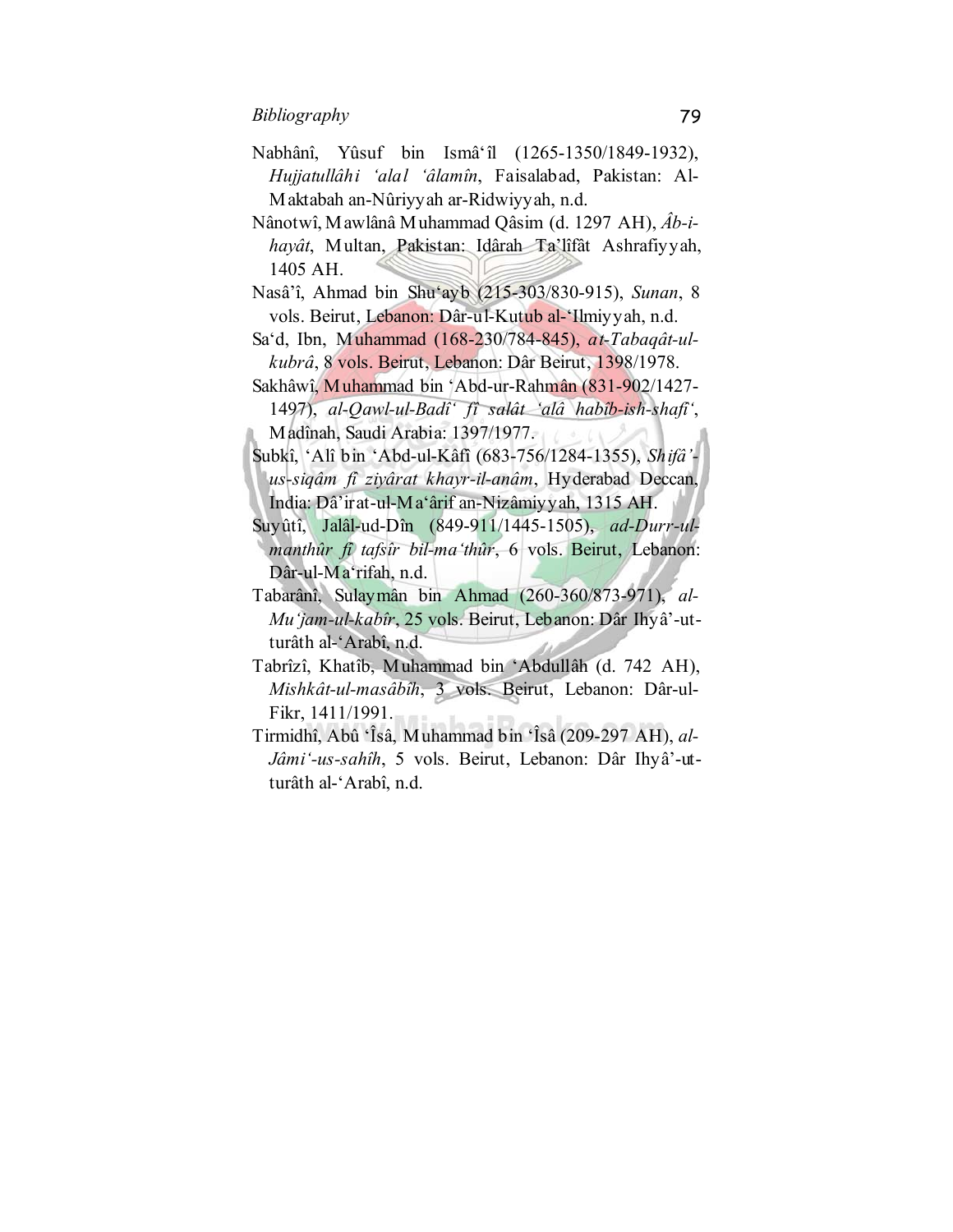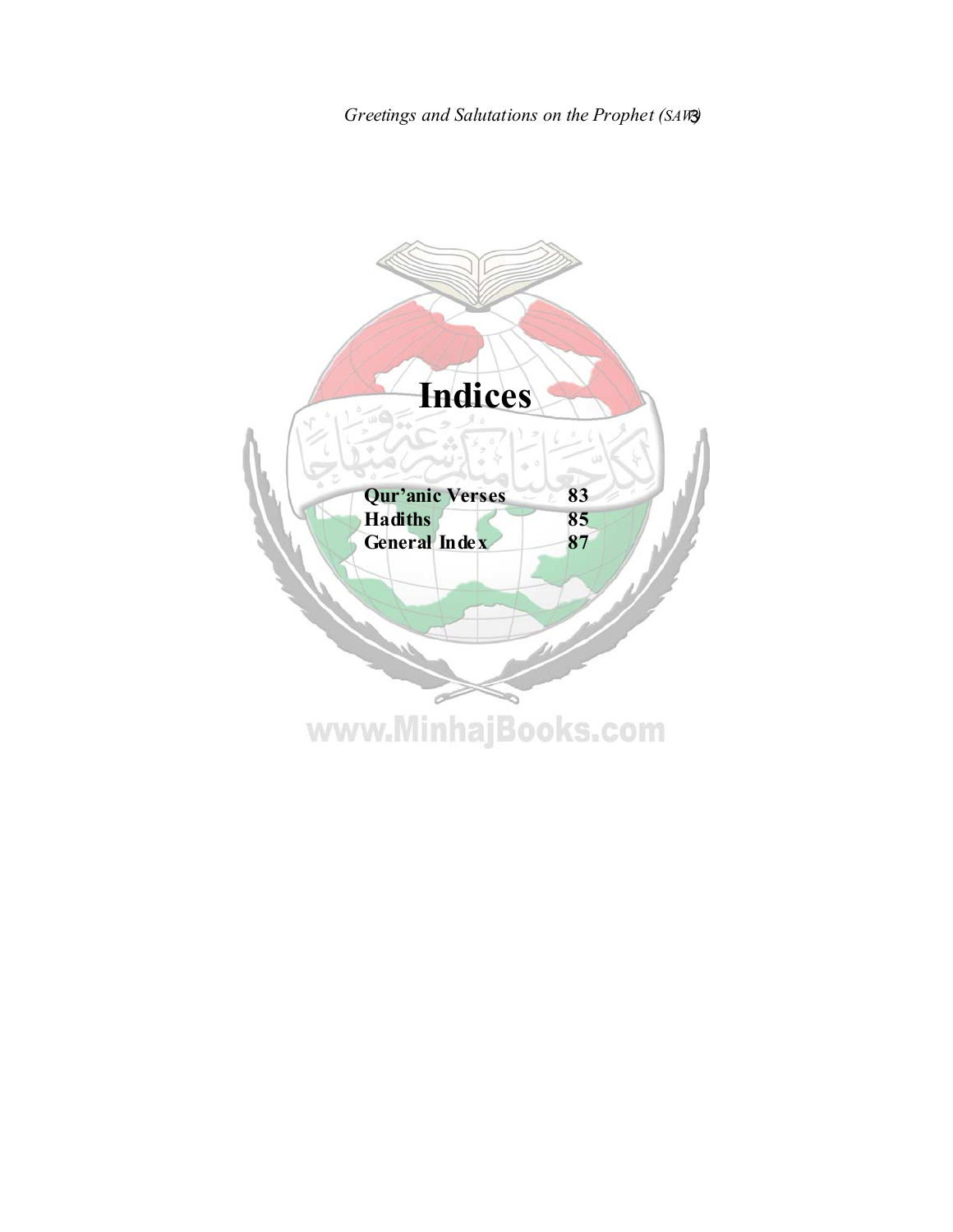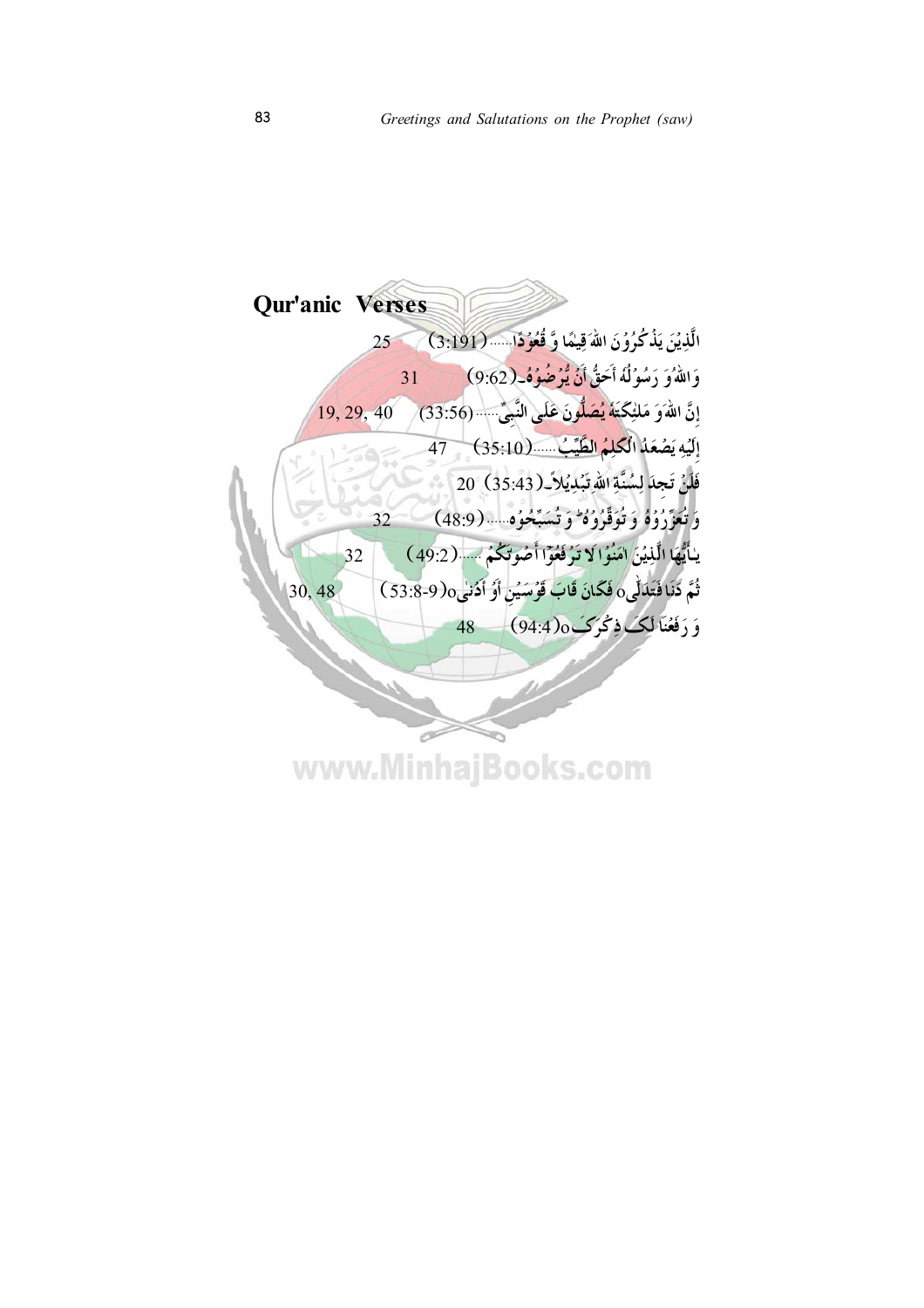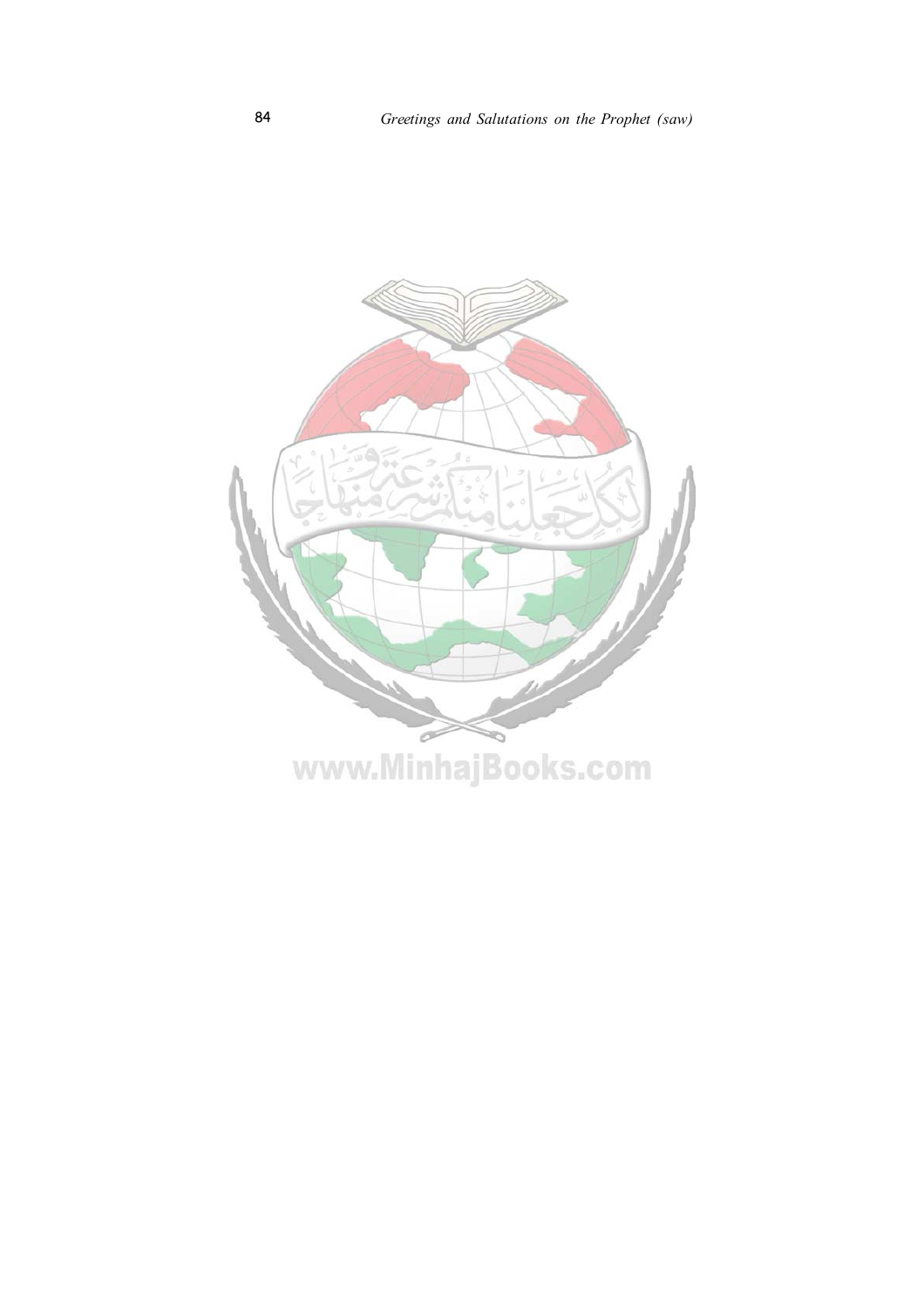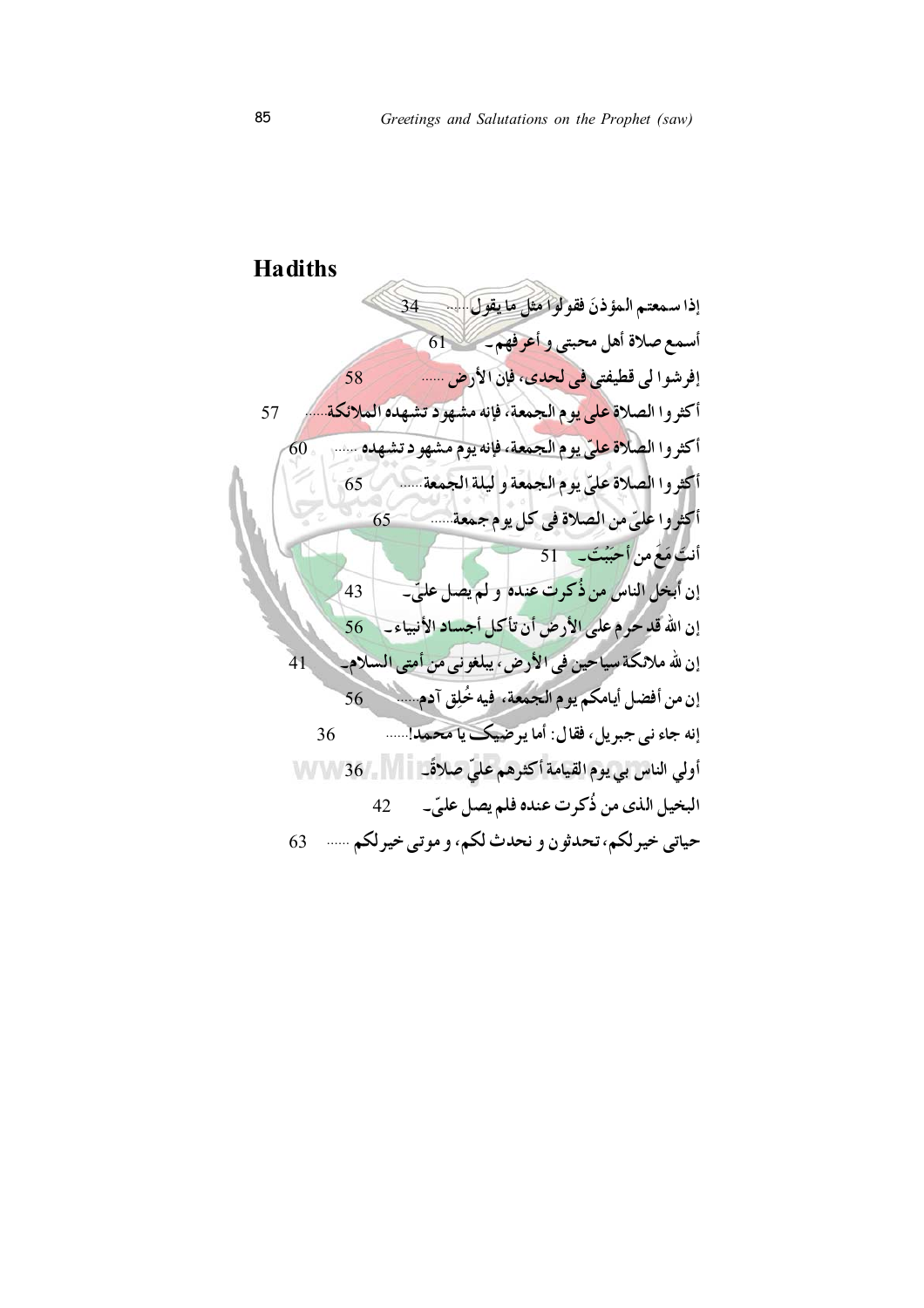*Greetings and Salutations on the Prophet (saw)* 

 41, 59 37, 61 37, 62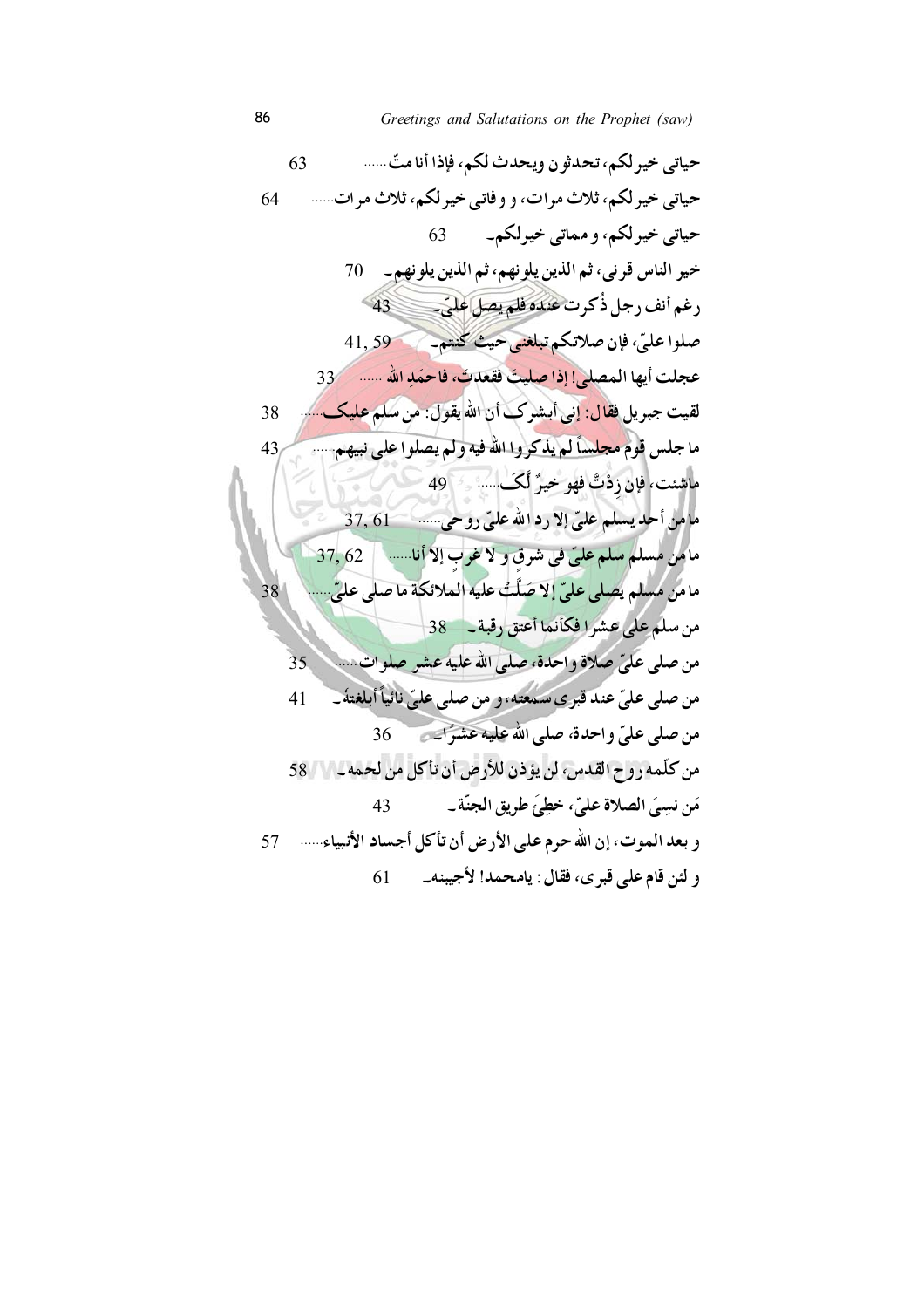## **General Index**

'Abdullâh bin 'Amr bin al-' $\hat{A}$ s, 34 'Abdullâh bin Mas'ûd, 36 'Abdullâh bin 'Umar, 59 'Abd-ur-Rahmân bin  $^{\circ}$ Awf, 38 Abû Bakr, 59, 70 Abû Dardâ', 57, 60 Abû Hurayrah, 37, 43, 62 Abû Talhah, 36 Adam, 42, 56 Africa, 9 Ahmad Razâ Khân, 71 Ahmad Shahâb-ud-Dîn Khafâjî, 59 'Alî bin Abû Tâlib, 70 Allah, 17, 19, 20, 21, 23, 24, 25, 26, 29, 30, 31, 32, 33, 34, 35, 36, 37, 38, 39, 40, 41, 42, 47, 48, 49, 50, 51, 52, 55, 56, 57, 58, 59, 60, 61, 62, 63, 64, 65, 71 America, 9 'Âmir bin Rabî'ah, 38 Anas bin Mâlik, 64

angels, 23, 29, 38, 40, 41, 48, 54 *'aqâ'id,* 15 *'aqîdah,* 26 Arab, 12 Arabic, 22, 23, 29 'Asr, 22 Bakr bin 'Abdullâh, 63 barber, 71 Bawsîrî, 24 Believers, 19, 34 Bengali, 11 *bid'ah* (innovation), 24 Bradford, 11 Britain, 11 British, 9, 12 charity, 20 Companion, 31, 32, 69 Creator, 21, 49, 51 Day of Judgement, 44 Day of Resurrection, 36 *dhikr,* 24, 25 Divine commandments, 19 court, 52 laws, 19 practice, 19, 20, 21 proximity, 30 remembrance, 31 *du'â',* 9, 33, 39 English, 11 Europe, 9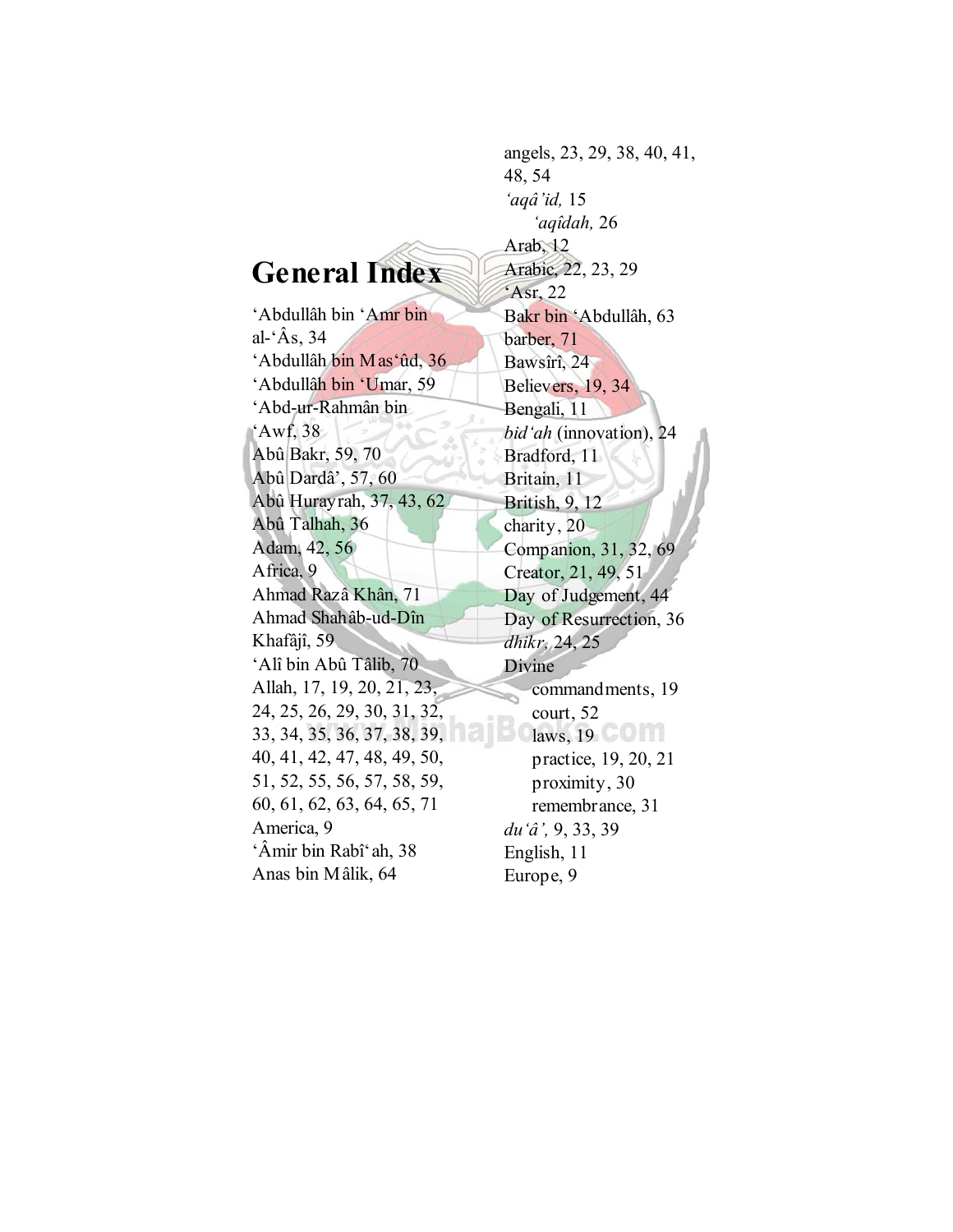## *G*88*eneral Index*

Fadâlah bin 'Ubayd, 33 fasting, 20, 22 followers, 21 French, 9, 11 Friday, 56, 57, 60, 65 German, 11 Ghazâlî, 70 God, 13 *hadîth,* 13, 14, 60 *hajj* (pilgrimage), 14, 20 Hasan Basrî, 58 Hereafter, 14 Hindi, 23 Holy Prophet, 14, 15, 24, 25, 30, 31, 32, 33, 34, 35, 47, 48, 55, 56, 57, 62, 64, 69, 70, 71 Honeford, Ray, 11 *'ibâdah,* 24 Ibn 'Abbâs, 31 Ibn Wahab, 38 *imâm,* 14, 15 India, 12 Indo-Pak, 10 'Îsâ, 61 'Ishâ', 22 Islam, 10, 11, 12, 13, 14 culture, 10 identity, 12 traditions, 40 values, 10 Jibrîl, 37

Jîlânî, 'Abd-ul-Qâdir, 70 Lord, 37, 38 Madîna, 61 *madrasah,* 10 Maghrib, 22 Messenger, 31, 33, 37, 50, 52, 56, 58, 65 Muhammad, 13, 15, 21, 22, 30, 37, 39, 40, 48, 61, 69, 71 *mu'adhdhin,* 35 Muslim Ummah, 62, 69 Muslims, 9, 10, 11, 12, 15, 22, 26, 31, 3739, 61, 69, 70, 71 Nânotwî, Qâsim, 58 Pakistani, 14 Persian, 23 prayers, 20 Prophet, 11, 13, 15, 19, 20, 21, 22, 23, 24, 30, 31, 32, 33, 34, 37, 38, 39, 40, 41, 42, 43, 44, 47, 48, 50, 51, 52, 53, 55, 59, 60, 61, 62, 63, 70, 72 prophethood, 21 Prophets, 56, 57, 58, 60 Punjabi, 11, 23 Qur'an, 13, 19, 24, 25, 29, 42, 48 *qurbat,* 39 Ramadân, 20